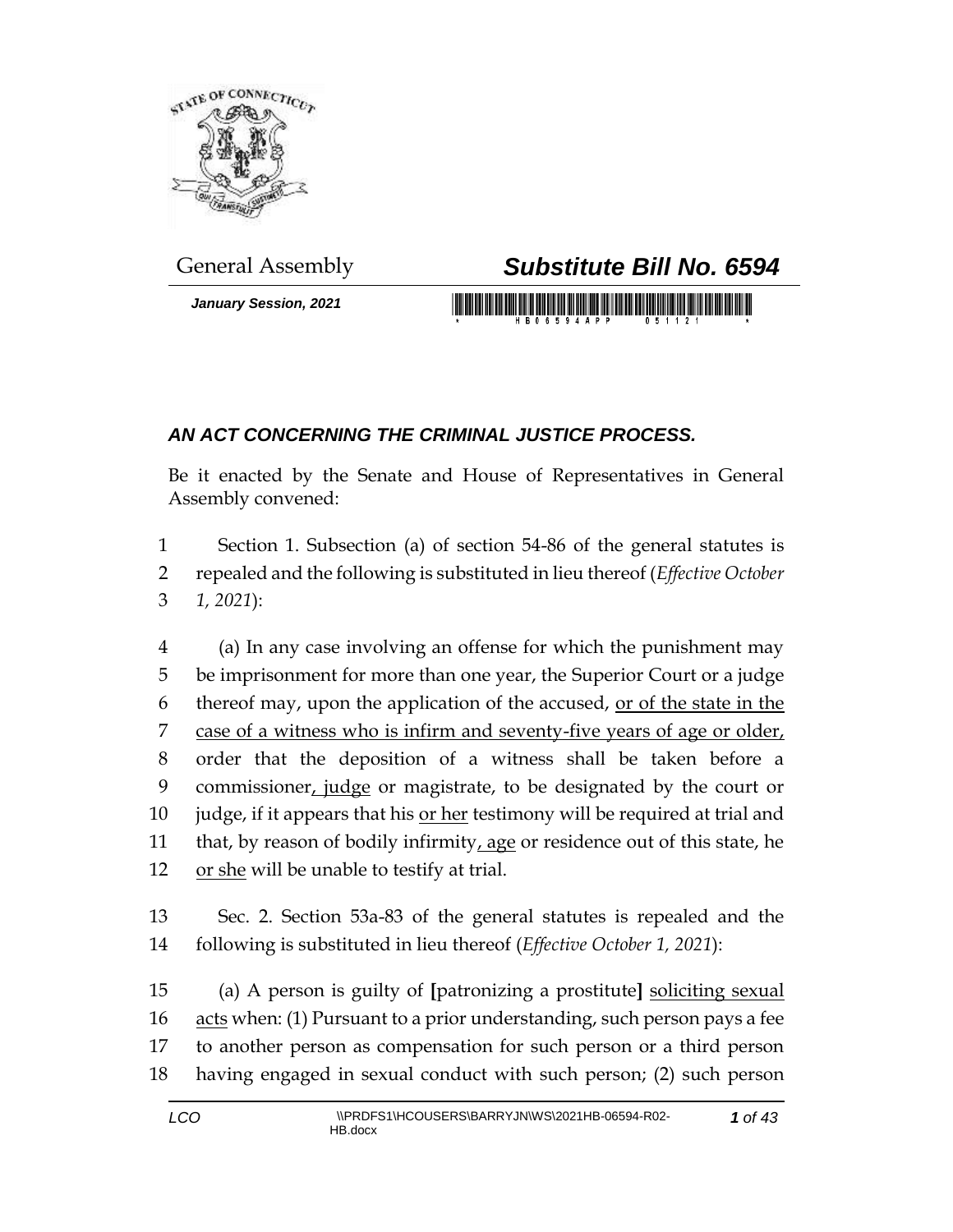pays or agrees to pay a fee to another person pursuant to an understanding that in return for such fee such other person or a third person will engage in sexual conduct with such person; or (3) such person solicits or requests another person to engage in sexual conduct with such person in return for a fee.

 (b) **[**Patronizing a prostitute**]** Soliciting sexual acts is a class A misdemeanor and any person found guilty shall be fined two thousand dollars.

 Sec. 3. Section 53a-84 of the general statutes is repealed and the following is substituted in lieu thereof (*Effective October 1, 2021*):

 (a) In any prosecution for prostitution in violation of section 53a-82 or **[**patronizing a prostitute**]** soliciting sexual acts in violation of section 53a-83, as amended by this act, the sex of the two parties or prospective parties to the sexual conduct engaged in, contemplated or solicited is immaterial, and it shall be no defense that: (1) Such persons were of the same sex; or (2) the person who received, agreed to receive or solicited a fee was a male and the person who paid or agreed or offered to pay such fee was a female.

 (b) In any prosecution for **[**patronizing a prostitute**]** soliciting sexual 38 acts in violation of section 53a-83, as amended by this act, promoting prostitution in violation of section 53a-86, 53a-87 or 53a-88 or permitting prostitution in violation of section 53a-89, it shall be no defense that the person engaging or agreeing to engage in sexual conduct with another person in return for a fee could not be prosecuted for a violation of section 53a-82 on account of such person's age.

 Sec. 4. Section 7-22 of the general statutes is repealed and the following is substituted in lieu thereof (*Effective October 1, 2021*):

 Whenever complaint in writing is made to the **[**state's attorney for any judicial district**]** Attorney General that the town clerk of any town **[**in such judicial district**]** is guilty of misconduct, wilful and material neglect of duty or incompetence in the conduct of such town clerk's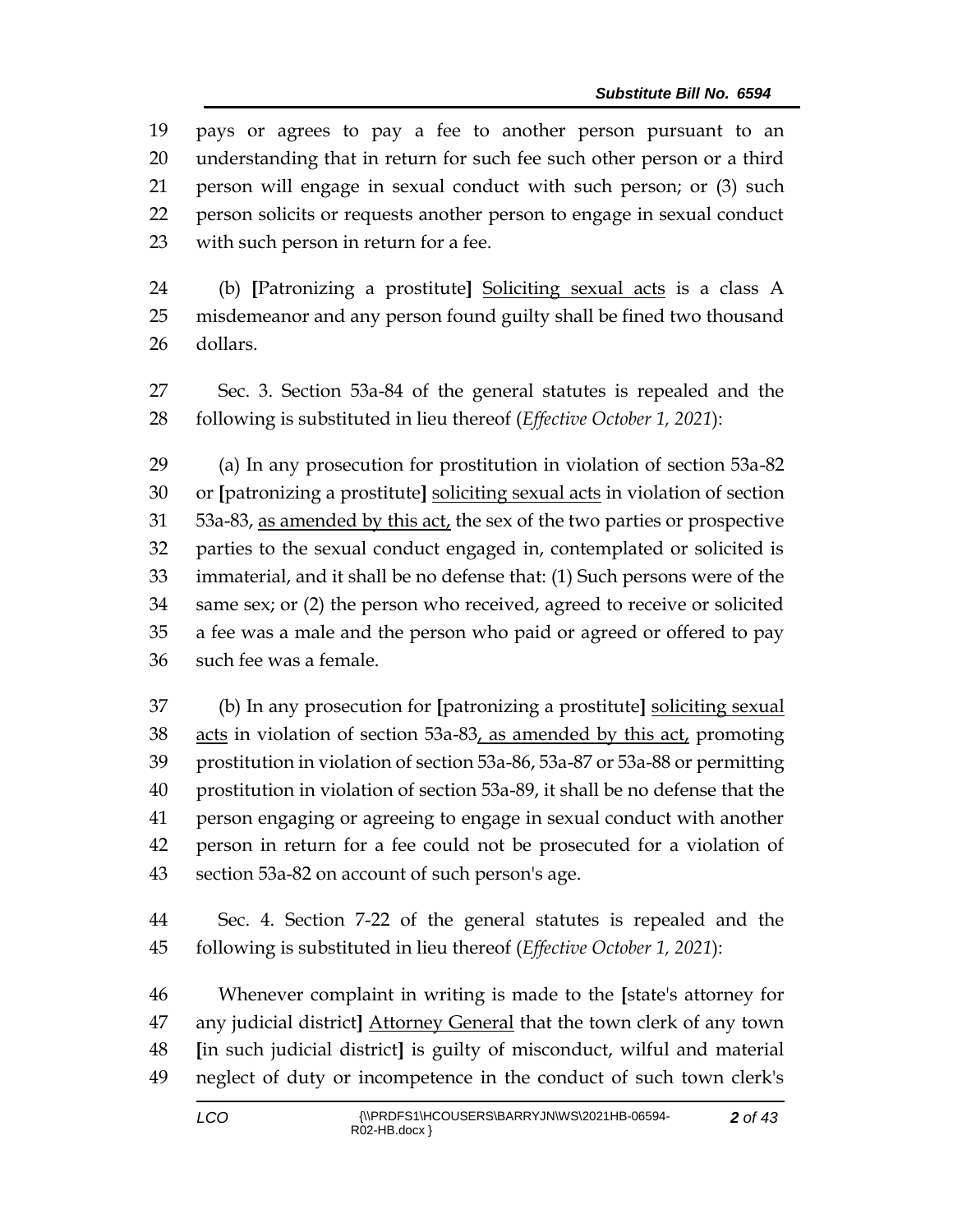office, **[**such state's attorney**]** the Attorney General shall make such investigation of the charges as **[**such state's attorney**]** the Attorney General deems proper and shall, if **[**such state's attorney**]** the Attorney General is of the opinion that the evidence obtained warrants such action, prepare a statement in writing of the charges against such town clerk, together with a citation in the name of the state, commanding such town clerk to appear before a judge of the Superior Court at a date named in the citation and show cause, if any, why such town clerk should not be removed from office as provided in this section. **[**Such state's attorney**]** The Attorney General shall cause a copy of such statement and citation to be served by some proper officer upon the defendant town clerk at least ten days before the date of appearance named in such citation, and the original statement and citation, with the return of the officer thereon, shall be returned to the clerk of the superior court for the judicial district within which such town is situated. To carry into effect the proceedings authorized by this section, the **[**state's attorney of any judicial district**]** Attorney General shall have power to summon witnesses, require the production of necessary books, papers and other documents and administer oaths to witnesses; and upon the date named in such citation for the appearance of such town clerk, or upon any adjourned date fixed by the judge before whom such proceedings are pending, the **[**state's attorney**]** Attorney General shall appear and conduct the hearing on behalf of the state. If, after a full hearing of all the evidence offered by the **[**state's attorney**]** Attorney General and by and on behalf of the defendant, such judge is of the opinion that the evidence presented warrants the removal of such town clerk from office, the judge shall cause to be prepared a written order to that effect, which order shall be signed by the judge and lodged with the clerk of the superior court for the judicial district in which such defendant resides. Such clerk of the superior court shall cause a certified copy of such order to be served forthwith upon such town clerk, and upon such service the office held by such town clerk shall become vacant and the vacancy thereby created shall be filled at once in the manner provided in section 9-220. Any witnesses summoned and any officer making service under the provisions of this section shall be allowed and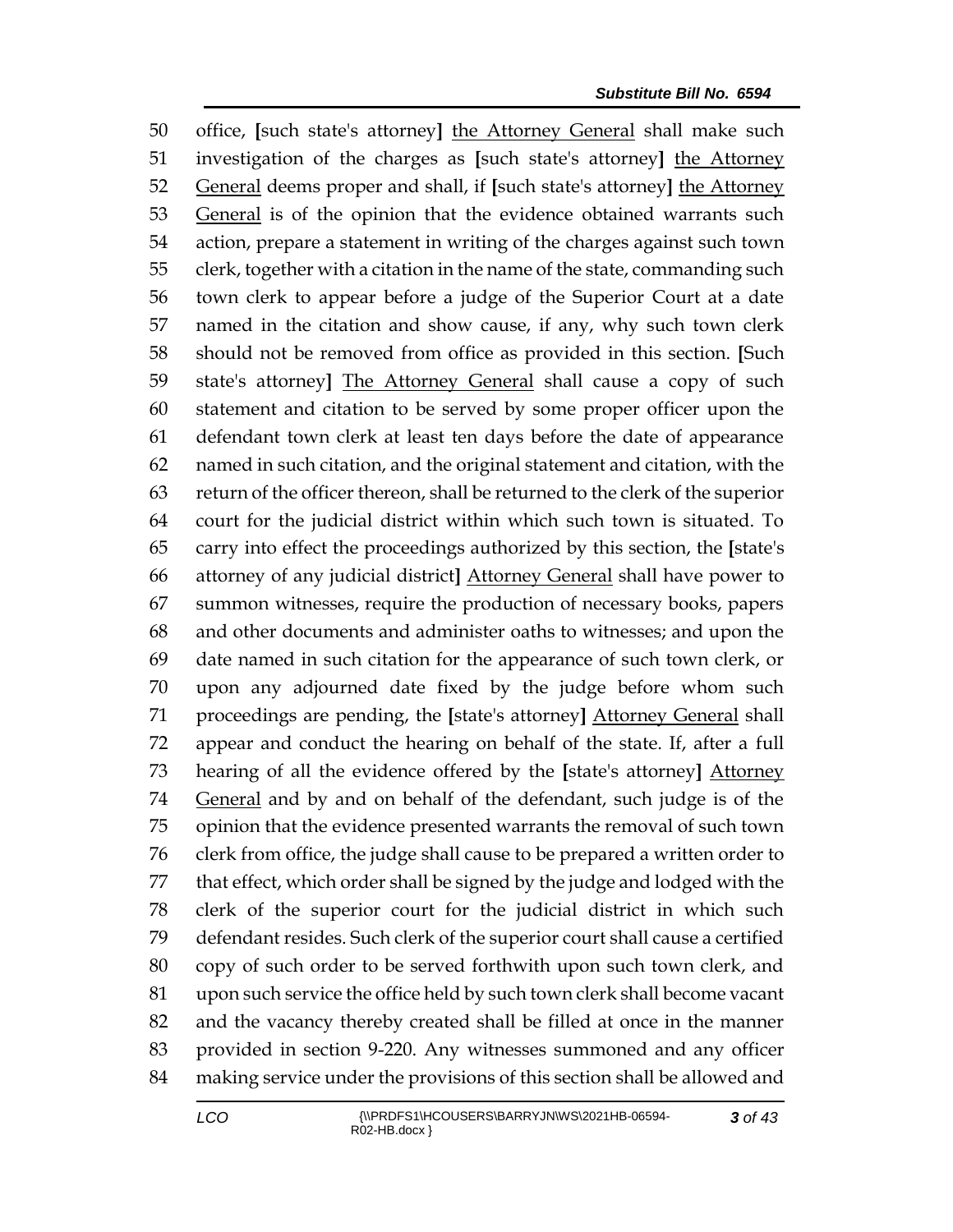paid by the state the same fees as are allowed by law in criminal prosecutions.

 Sec. 5. Section 7-81 of the general statutes is repealed and the following is substituted in lieu thereof (*Effective October 1, 2021*):

 Whenever complaint in writing is made to the **[**state's attorney for any judicial district**]** Attorney General that the town treasurer of any town **[**in such judicial district**]** is guilty of misconduct, wilful and material neglect of duty or incompetence in the conduct of such town treasurer's office, **[**such state's attorney**]** the Attorney General shall make such investigation of the charges as **[**such state's attorney**]** the Attorney General deems proper, and shall, if **[**such state's attorney**]** the Attorney General is of the opinion that the evidence obtained warrants such action, prepare a statement in writing of the charges against such town treasurer, together with a citation in the name of the state, commanding such town treasurer to appear before a judge of the Superior Court at a date named in the citation and show cause, if any, why such town treasurer should not be removed from office as provided in this section. **[**Such state's attorney**]** The Attorney General shall cause a copy of such statement and citation to be served, by some proper officer, upon the defendant town treasurer at least ten days before the date of appearance named in such citation, and the original statement and citation, with the return of the officer thereon, shall be returned to the clerk of the superior court for the judicial district within which such town is situated. To carry into effect the proceedings authorized by this section, the **[**state's attorney of any judicial district**]** Attorney General shall have power to summon witnesses, require the production of necessary books, papers and other documents and administer oaths to witnesses; and, upon the date named in such citation for the appearance of such town treasurer, or upon any adjourned date fixed by the judge before whom such proceedings are pending, **[**such state's attorney**]** the Attorney General shall appear and conduct the hearing on behalf of the state. If, after a full hearing of all the evidence offered by the **[**state's attorney**]** Attorney 117 General and by and on behalf of such defendant, such judge is of the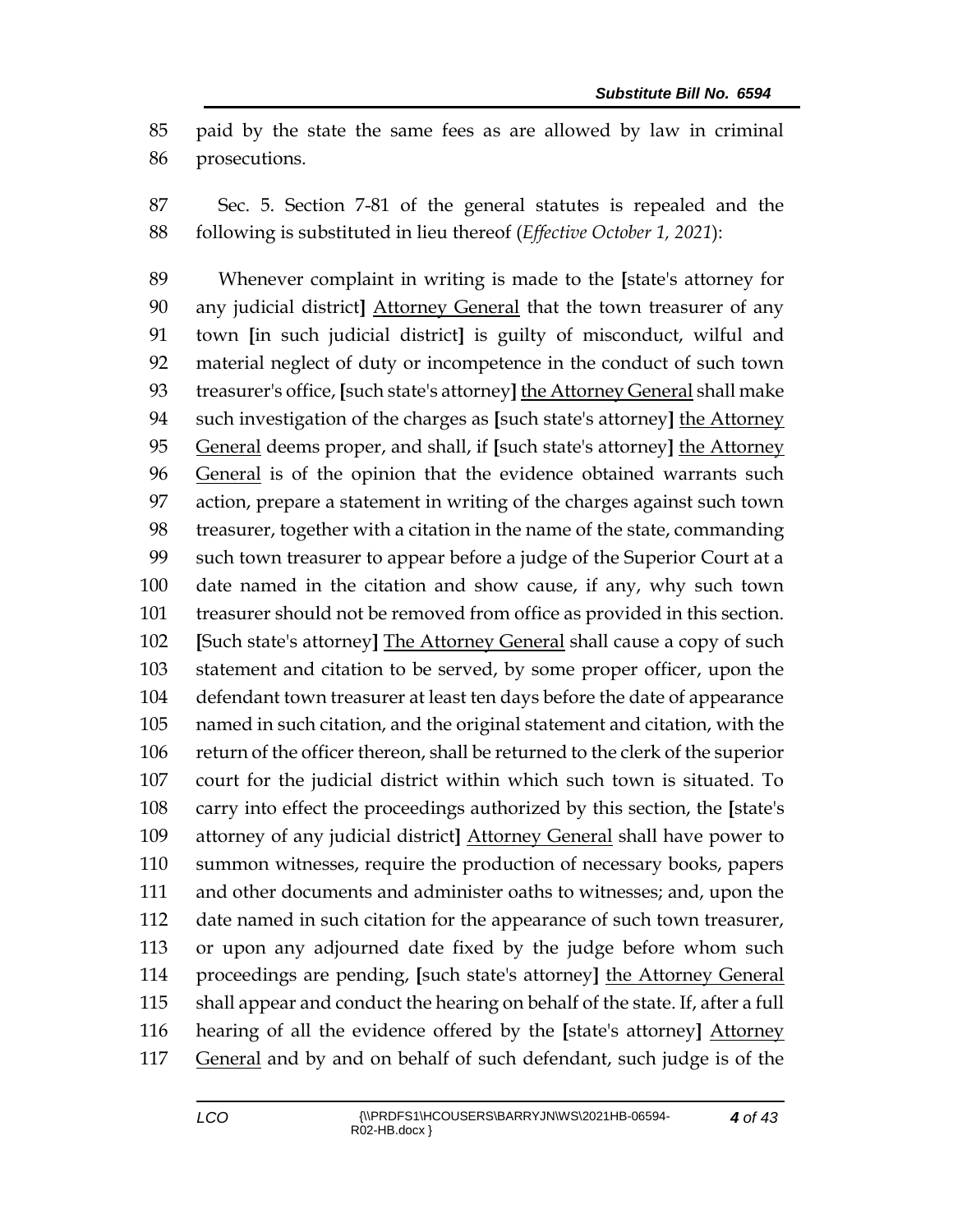opinion that the evidence presented warrants the removal of such town treasurer from office, the judge shall cause to be prepared a written order to that effect, which order shall be signed by the judge and lodged with the clerk of the superior court for the judicial district in which such defendant resides. Such clerk of the superior court shall cause a certified copy of such order to be served forthwith upon such town treasurer, and upon such service the office held by such town treasurer shall become vacant and the vacancy thereby created shall be filled at once in the manner provided in section 9-220. Any witnesses summoned and any officer making service under the provisions of this section shall be allowed and paid by the state the same fees as are allowed by law in criminal prosecutions.

 Sec. 6. Section 51-279b of the general statutes is repealed and the following is substituted in lieu thereof (*Effective October 1, 2021*):

 **[**(a)**]** The Chief State's Attorney shall establish a racketeering and continuing criminal activities unit within the Division of Criminal Justice. Such unit shall be available for the investigation and prosecution of criminal matters including, but not limited to, the illegal purchase and sale of controlled substances, criminal activity by gangs, fraud, corruption, illegal gambling and the recruitment of persons to carry out such illegal activities.

 **[**(b) The Chief State's Attorney shall establish a bond forfeiture unit within the Division of Criminal Justice. Such unit shall be responsible 141 for the collection, in the name of the state, and by suit when necessary, of all forfeited bonds payable to the state. Such unit may compromise and settle forfeited bonds for less than the amount thereof without regard to the expiration of any stay of forfeiture.

 (c) The Chief State's Attorney shall develop uniform standards for the compromise and settlement of forfeited bonds. Such standards shall be applied on a state-wide basis.**]**

Sec. 7. Section 54-72 of the general statutes is repealed and the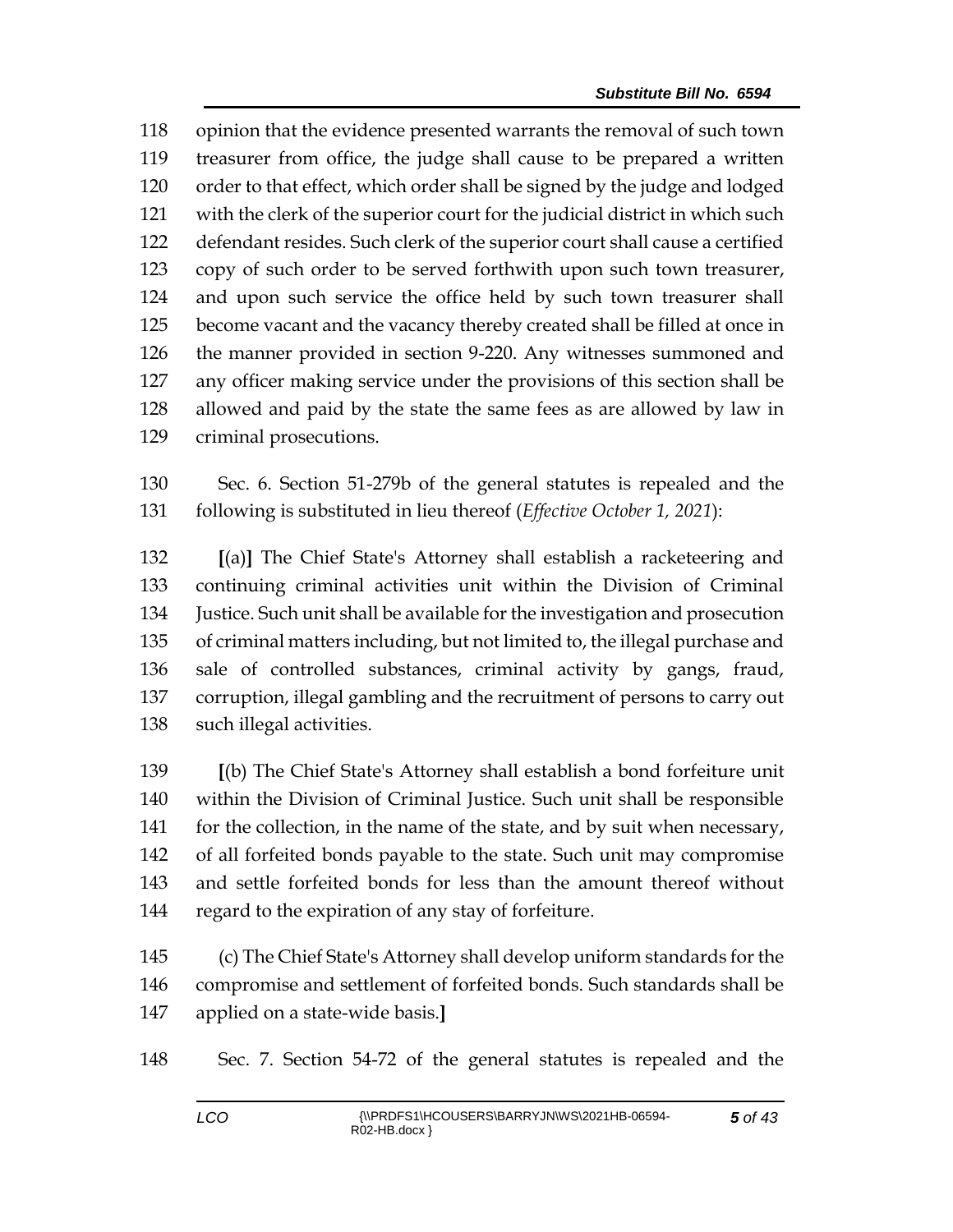## following is substituted in lieu thereof (*Effective October 1, 2021*):

 All fines, forfeitures and penalties, unless otherwise expressly disposed of by law, if imposed on any person by the Superior Court, shall belong to the state. When a fine, penalty or forfeiture is imposed by any statute as a punishment for any offense, and any part thereof is given to the person aggrieved or to him who sues therefor and the other part to the state, all proper informing officers shall make presentment of such offense to the court having cognizance thereof; and the whole of such fine, penalty or forfeiture shall in such case belong to the state. Whenever any corporation has incurred a penalty or forfeiture or is liable to a fine, the **[**state's attorney in the judicial district wherein such corporation is located or has its principal place of business in this state**]** 161 Attorney General may bring a civil action under the provisions of this section, in the name of the state, to recover such penalty, forfeiture or fine. The court shall render judgment, under the limitations of law, for the recovery of such penalty, forfeiture or fine, and issue execution therefor.

 Sec. 8. Section 54-73 of the general statutes is repealed and the following is substituted in lieu thereof (*Effective October 1, 2021*):

 The **[**state's attorney in the judicial district in which any forfeiture to the state accrues**]** Attorney General shall collect and pay **[**it**]** to the State Treasurer any forfeiture that accrues to the state; and, if in the opinion of the court the plaintiff is an improper person to collect **[**it**]** the forfeiture, a separate execution may be issued in favor of the state.

 Sec. 9. Subsection (f) of section 1-110a of the general statutes is repealed and the following is substituted in lieu thereof (*Effective October 1, 2021*):

 (f) In all criminal proceedings in state **[**or federal**]** court in which the defendant is a public official or a state or municipal employee who is charged with a crime related to state or municipal office, the **[**Attorney General**]** state prosecutor shall notify the **[**prosecutor of the existence of**]**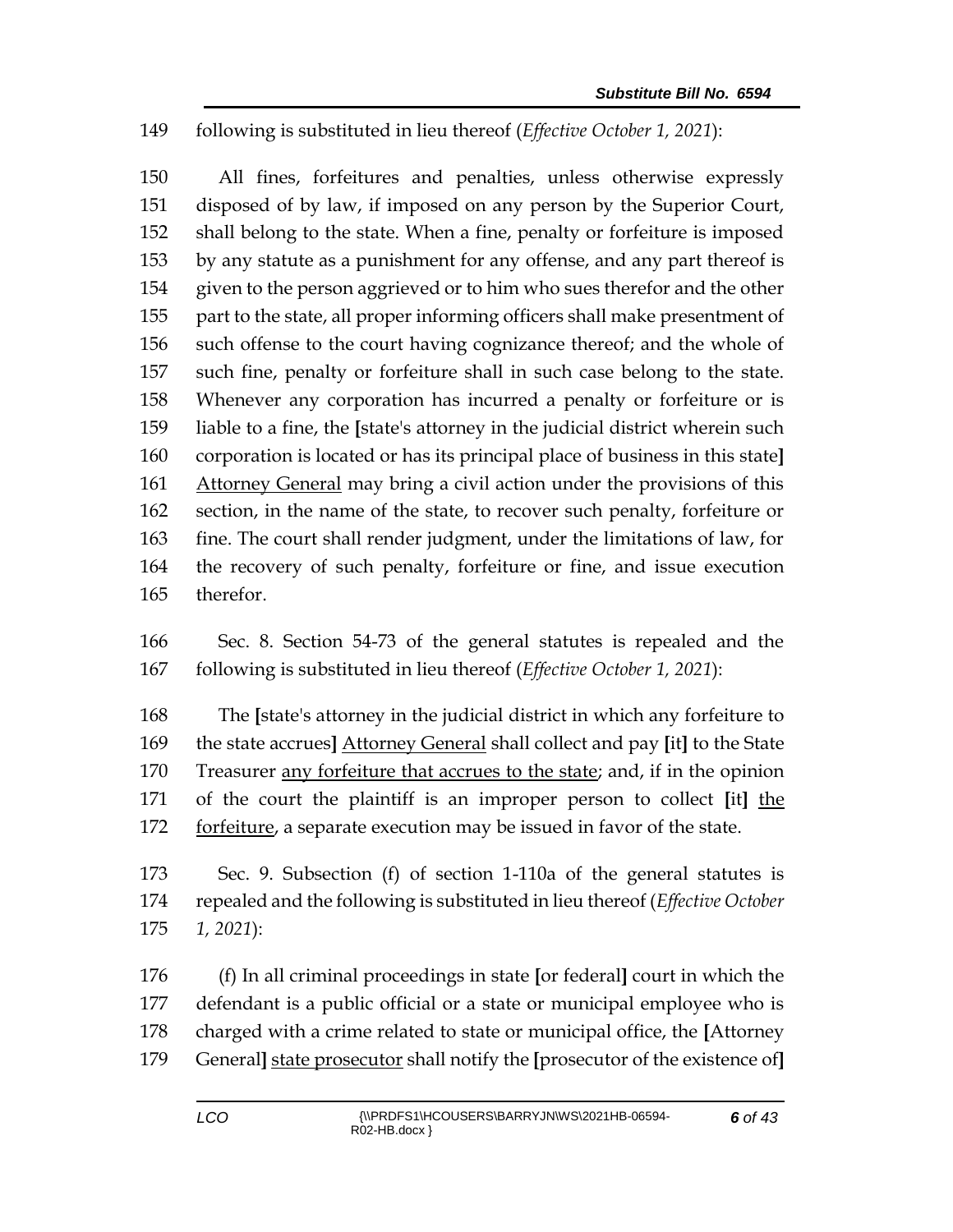Attorney General of such proceedings and the Attorney General shall

pursue remedies under the pension revocation statute, **[**and**]** including

- the possibility that any fine, restitution or other monetary order made
- by the court **[**may**]** be paid from such official's or employee's pension.
- Sec. 10. Section 53a-290 of the general statutes is repealed and the following is substituted in lieu thereof (*Effective October 1, 2021*):

 A person commits vendor fraud when, with intent to defraud and acting on such person's own behalf or on behalf of an entity, such person provides goods or services to a beneficiary under sections 17b-22, 17b- 75 to 17b-77, inclusive, 17b-79 to 17b-103, inclusive, 17b-180a, 17b-183, 17b-260 to 17b-262, inclusive, 17b-264 to 17b-285, inclusive, 17b-357 to 17b-361, inclusive, 17b-600 to 17b-604, inclusive, 17b-749, 17b-807 and 17b-808 or provides services to a recipient under Title XIX of the Social Security Act, as amended, and, (1) presents for payment any false claim for goods or services performed; (2) accepts payment for goods or services performed, which exceeds either the amounts due for goods or services performed, or the amounts authorized by law for the cost of such goods or services; (3) solicits to perform services for or sell goods to any such beneficiary, knowing that such beneficiary is not in need of such goods or services; (4) sells goods to or performs services for any such beneficiary without prior authorization by the Department of Social Services, when prior authorization is required by said department for the buying of such goods or the performance of any service; **[**or**]** (5) accepts from any person or source other than the state an additional 204 compensation in excess of the amount authorized by law; or (6) having knowledge of the occurrence of any event affecting (A) his or her initial or continued right to any such benefit or payment, or (B) the initial or 207 continued right to any such benefit or payment of any other individual in whose behalf he or she has applied for or is receiving such benefit or payment, conceals or fails to disclose such event with an intent to fraudulently secure such benefit or payment either in a greater amount or quantity than is due or when no such benefit or payment is authorized.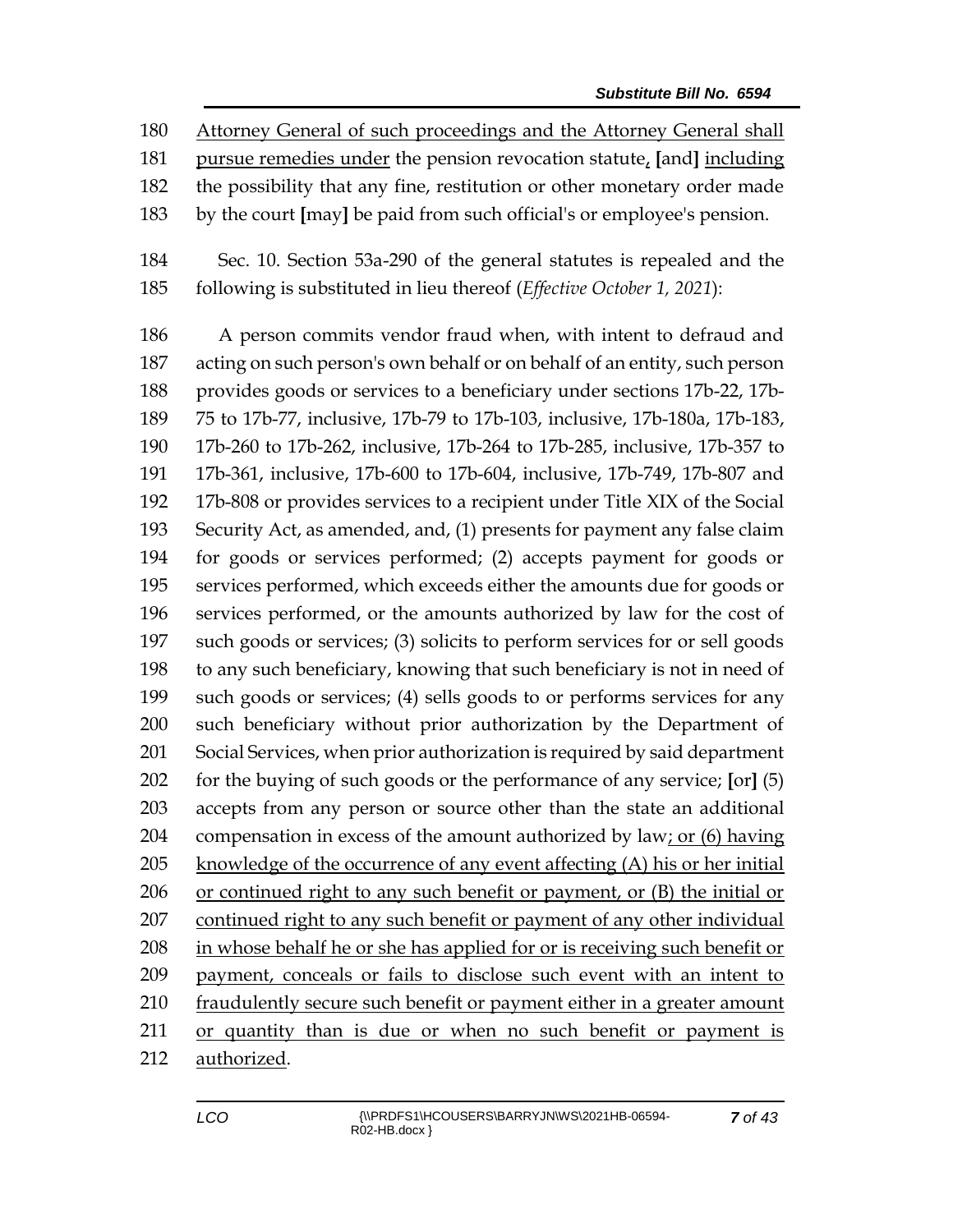Sec. 11. Section 53a-181f of the general statutes is repealed and the following is substituted in lieu thereof (*Effective October 1, 2021*):

 (a) A person is guilty of electronic stalking when such person **[**recklessly causes another person to reasonably fear for his or her physical safety by wilfully and repeatedly using a global positioning system or similar electronic monitoring system to remotely determine or track the position or movement of such other person**]** with the intent to kill, injure, harass or intimidate, places under surveillance another person or otherwise uses any interactive computer service or electronic communication service, electronic communication system or electronic monitoring system to engage in a course of conduct that: (1) Places such other person in reasonable fear of the death of or [serious bodily injury](https://www.law.cornell.edu/definitions/uscode.php?width=840&height=800&iframe=true&def_id=18-USC-402227300-1416750995&term_occur=999&term_src=title:18:part:I:chapter:110A:section:2261A) 225 to  $(A)$  such person,  $(B)$  an immediate family member of such person, or  $(C)$  an intimate partner of such person; or  $(2)$  causes, attempts to cause 227 or would be reasonably expected to cause substantial emotional distress 228 to a person described in subparagraph  $(A)$ ,  $(B)$  or  $(C)$  of subdivision  $(1)$ of this subsection.

(b) Electronic stalking is a class **[**B misdemeanor**]** D felony.

 Sec. 12. Section 53a-189c of the general statutes is repealed and the following is substituted in lieu thereof (*Effective October 1, 2021*):

 (a) A person is guilty of unlawful dissemination of an intimate image when (1) such person intentionally disseminates by electronic or other means a photograph, film, videotape or other recorded image of (A) the genitals, pubic area or buttocks of another person with less than a fully opaque covering of such body part, or the breast of such other person who is female with less than a fully opaque covering of any portion of such breast below the top of the nipple, or (B) another person engaged in sexual intercourse, as defined in section 53a-193, (2) such person disseminates such image without the consent of such other person, knowing that such other person understood that the image would not be so disseminated, and (3) such other person suffers harm as a result of such dissemination. For purposes of this subsection, "disseminate"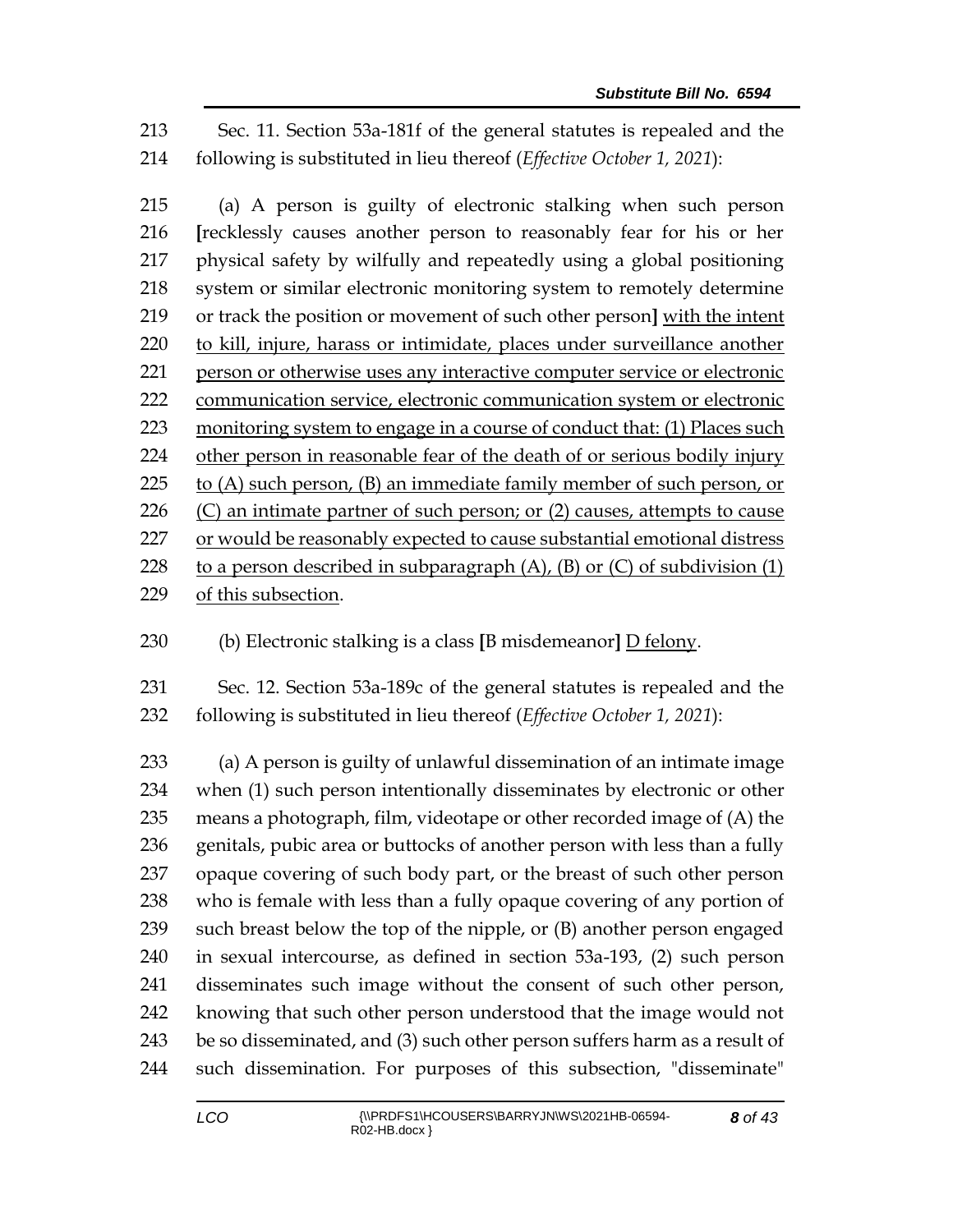means to sell, give, provide, lend, trade, mail, deliver, transfer, publish, distribute, circulate, present, exhibit, advertise or otherwise offer, and "harm" includes, but is not limited to, subjecting such other person to hatred, contempt, ridicule, physical injury, financial injury, psychological harm or serious emotional distress. (b) The provisions of subsection (a) of this subsection shall not apply to: (1) Any image described in subsection (a) of this section of such other person if such image resulted from voluntary exposure or engagement in sexual intercourse by such other person, in a public place, as defined in section 53a-181, or in a commercial setting; (2) Any image described in subsection (a) of this section of such other 257 person, if such other person is not clearly identifiable, unless other personally identifying information is associated with or accompanies the image; or (3) Any image described in subsection (a) of this section of such other person, if the dissemination of such image serves the public interest. (c) Unlawful dissemination of an intimate image **[**is a class A misdemeanor**]** to (1) a person by any means is a class A misdemeanor, and (2) more than one person by means of an interactive computer service, as defined in 47 USC 230, an information service, as defined in 47 USC 153, or a telecommunications service, as defined in section 16- 247a, is a class D felony. (d) Nothing in this section shall be construed to impose liability on the provider of an interactive computer service, as defined in 47 USC 230, an information service, as defined in 47 USC 153, or a telecommunications service, as defined in section 16-247a, for content provided by another person. Sec. 13. Subsections (f) and (g) of section 53a-40 of the general statutes

are repealed and the following is substituted in lieu thereof (*Effective*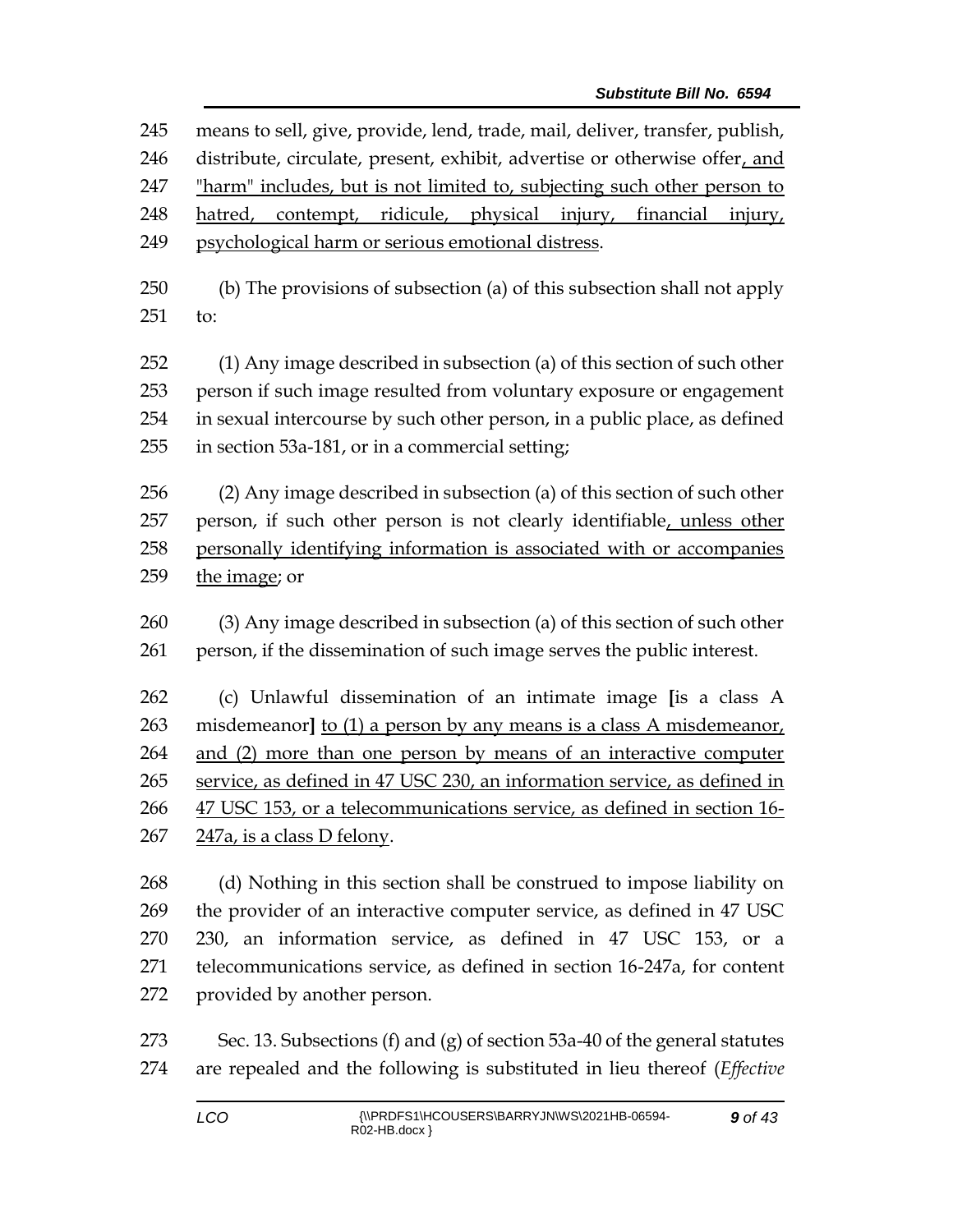*October 1, 2021*):

276 (f) A persistent offender for possession of a controlled substance is a person who (1) stands convicted of possession of a controlled substance in violation of the provisions of section 21a-279, as amended by this act, and (2) has been, at separate times prior to the commission of the present possession of a controlled substance, twice convicted of the crime of possession of a controlled substance during the ten years prior to the commission of the present violation of section 21a-279, as amended by this act.

 (g) A persistent felony offender is a person who (1) stands convicted 285 of a felony other than a class  $D$  or  $E$  felony, and (2) has been, at separate times prior to the commission of the present felony, twice convicted of 287 a felony other than a class D <u>or E</u> felony, if such felonies were committed 288 during the ten years prior to the commission of the present felony.

 Sec. 14. Subsection (b) of section 53a-39c of the general statutes is repealed and the following is substituted in lieu thereof (*Effective October 1, 2021*):

 (b) Any person who enters such program shall pay to the court a participation fee of two hundred five dollars, except that no person may be excluded from such program for inability to pay such fee, provided (1) such person files with the court an affidavit of indigency or inability to pay **[**, (2)**]** such indigency is confirmed by the Court Support Services Division **[**,**]** and **[**(3)**]** the court enters a finding thereof, or (2) the person has been determined indigent and eligible for representation by a public defender who has been appointed on behalf of such person pursuant to section 51-296. The court shall not require a person to perform community service in lieu of payment of such fee, if such fee is waived. All program fees collected under this subsection shall be deposited into the alternative incarceration program account.

 Sec. 15. Section 54-56e of the general statutes is repealed and the following is substituted in lieu thereof (*Effective October 1, 2021*):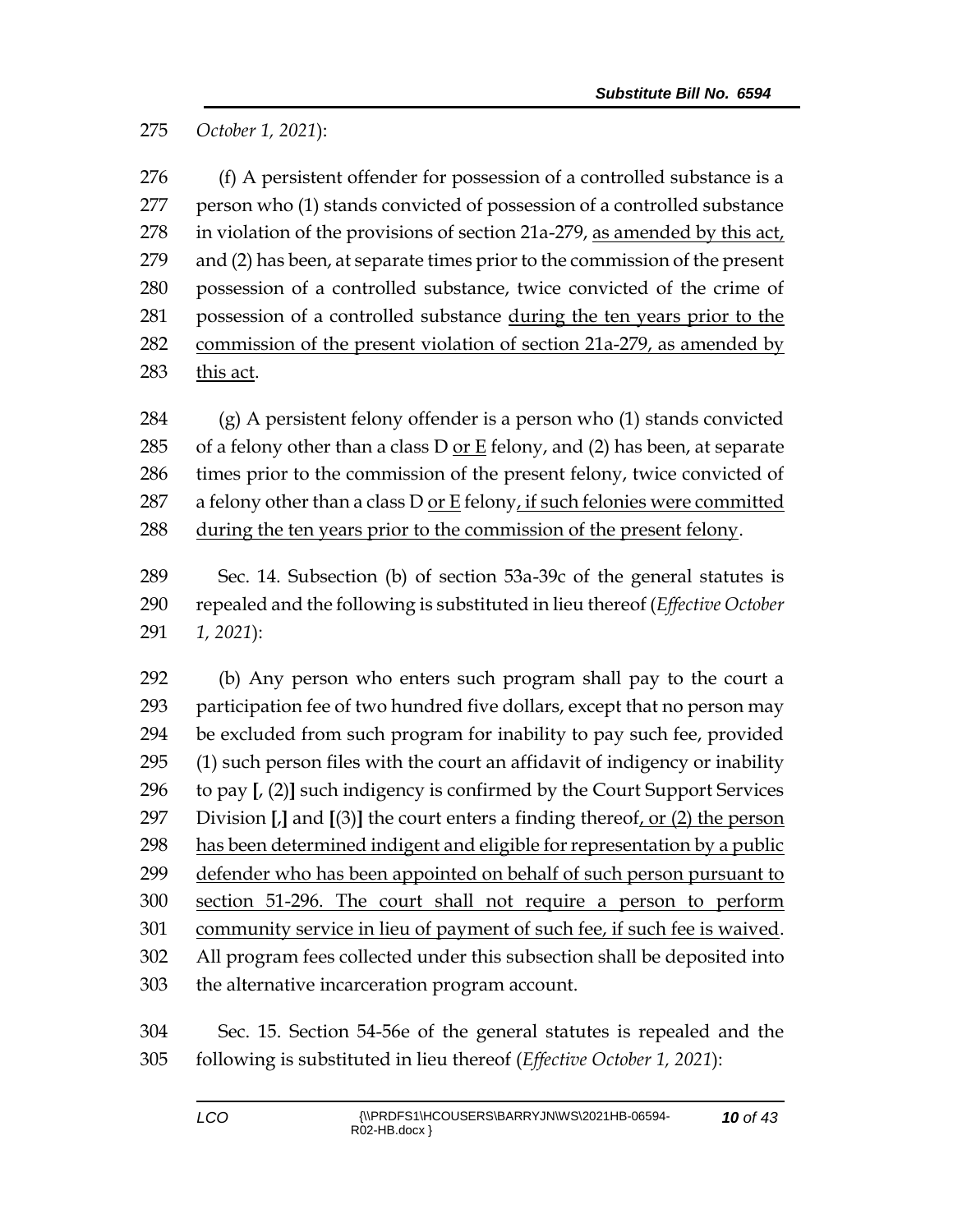(a) There shall be a pretrial program for accelerated rehabilitation of persons accused of a crime or crimes or a motor vehicle violation or violations for which a sentence to a term of imprisonment may be imposed, which crimes or violations are not of a serious nature. Upon application by any such person for participation in the program, the court shall, but only as to the public, order the court file sealed.

 (b) The court may, in its discretion, invoke such program on motion of the defendant or on motion of a state's attorney or prosecuting attorney with respect to a defendant (1) who, the court believes, will probably not offend in the future, (2) who has no previous record of conviction of a crime or of a violation of section 14-196, subsection (c) of section 14-215, section 14-222a, subsection (a) or subdivision (1) of subsection (b) of section 14-224, section 14-227a or 14-227m or subdivision (1) or (2) of subsection (a) of section 14-227n, and (3) who states under oath, in open court or before any person designated by the clerk and duly authorized to administer oaths, under the penalties of perjury, (A) that the defendant has never had such program invoked on the defendant's behalf or that the defendant was charged with a misdemeanor or a motor vehicle violation for which a term of imprisonment of one year or less may be imposed and ten or more years have passed since the date that any charge or charges for which the program was invoked on the defendant's behalf were dismissed by the court, or (B) with respect to a defendant who is a veteran, that the defendant has not had such program invoked in the defendant's behalf more than once previously, provided the defendant shall agree thereto and provided notice has been given by the defendant, on a form prescribed by the Office of the Chief Court Administrator, to the victim or victims of such crime or motor vehicle violation, if any, by registered or certified mail and such victim or victims have an opportunity to be heard thereon. Any defendant who makes application for participation in such program shall pay to the court an application fee of thirty-five dollars, except as provided in subsection (g) of this section. No defendant shall be allowed to participate in the pretrial program for accelerated rehabilitation more than two times. For the purposes of this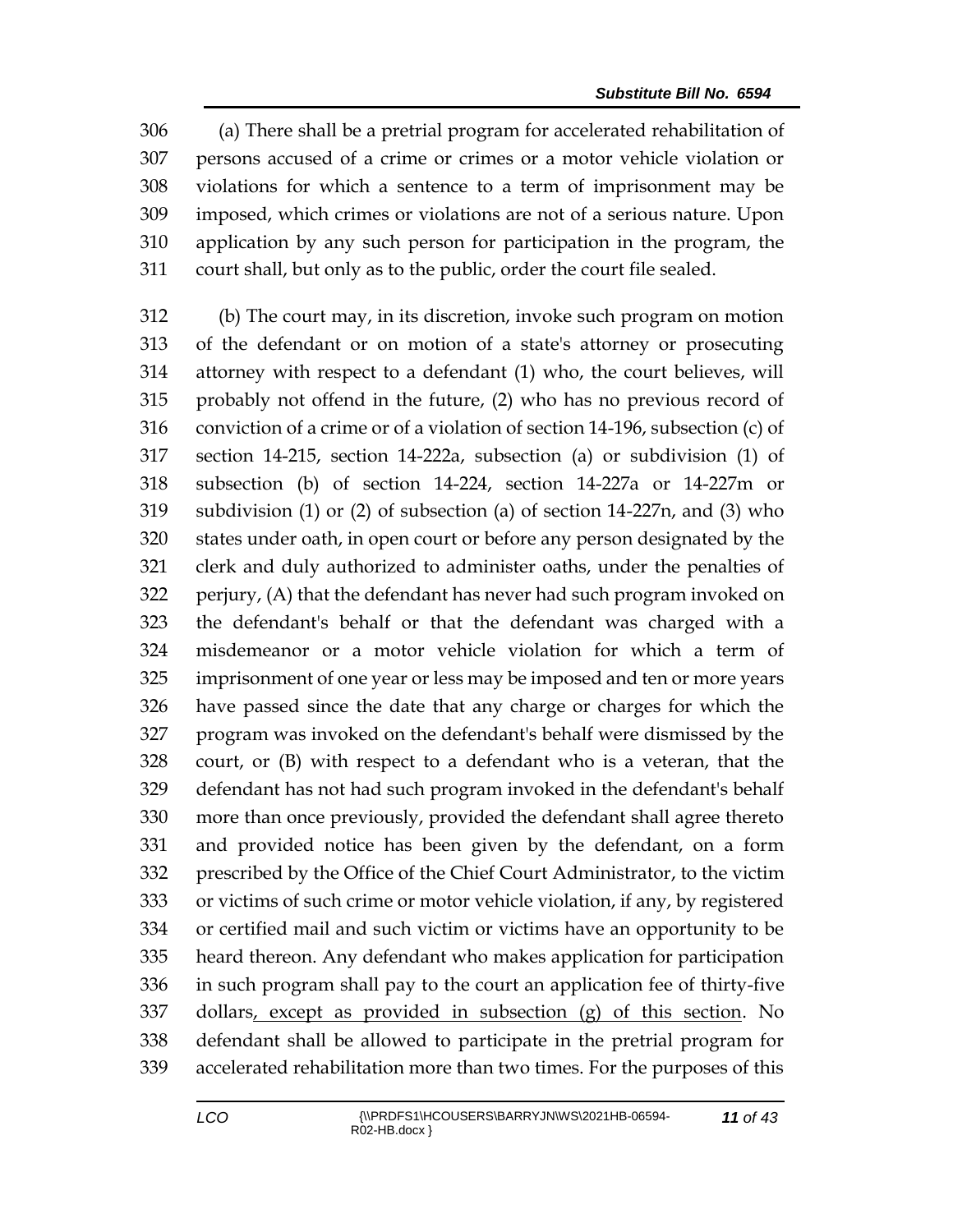section, "veteran" means any person who was discharged or released under conditions other than dishonorable from active service in the armed forces as defined in section 27-103.

 (c) This section shall not be applicable: (1) To any person charged with (A) a class A felony, (B) a class B felony, except a violation of subdivision (1), (2) or (3) of subsection (a) of section 53a-122 that does not involve the use, attempted use or threatened use of physical force against another person, or a violation of subdivision (4) of subsection (a) of section 53a-122 that does not involve the use, attempted use or threatened use of physical force against another person and does not involve a violation by a person who is a public official, as defined in section 1-110, or a state or municipal employee, as defined in section 1- 110, or (C) a violation of section 53a-70b of the general statutes, revision of 1958, revised to January 1, 2019, or section 14-227a or 14-227m, subdivision (1) or (2) of subsection (a) of section 14-227n, subdivision (2) of subsection (a) of section 53-21 or section 53a-56b, 53a-60d, 53a-70, 53a- 70a, 53a-71, except as provided in subdivision (5) of this subsection, 53a- 72a, 53a-72b, 53a-90a, 53a-196e or 53a-196f, (2) to any person charged with a crime or motor vehicle violation who, as a result of the commission of such crime or motor vehicle violation, causes the death of another person, (3) to any person accused of a family violence crime as defined in section 46b-38a who (A) is eligible for the pretrial family violence education program established under section 46b-38c, as amended by this act, or (B) has previously had the pretrial family violence education program invoked in such person's behalf, (4) to any person charged with a violation of section 21a-267, as amended by this act, or 21a-279, as amended by this act, who (A) is eligible for the pretrial drug education and community service program established under section 54-56i, as amended by this act, or (B) has previously had the pretrial drug education program or the pretrial drug education and community service program invoked on such person's behalf, (5) unless good cause is shown, to (A) any person charged with a class C felony, or (B) any person charged with committing a violation of subdivision (1) of subsection (a) of section 53a-71 while such person was less than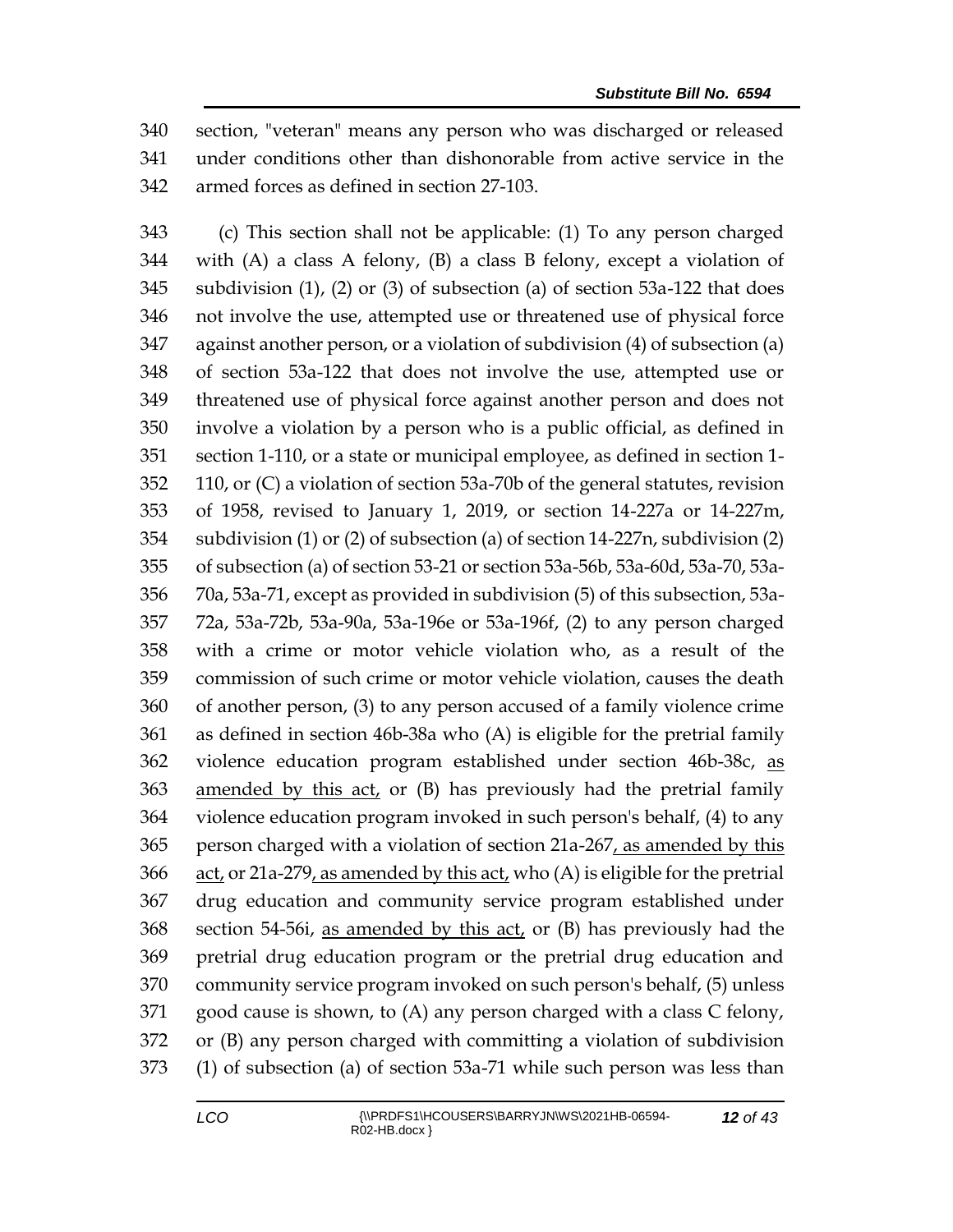four years older than the other person, (6) to any person charged with a violation of section 9-359 or 9-359a, (7) to any person charged with a motor vehicle violation (A) while operating a commercial motor vehicle, as defined in section 14-1, or (B) who holds a commercial driver's license or commercial driver's instruction permit at the time of the violation, (8) to any person charged with a violation of subdivision (6) of subsection (a) of section 53a-60, or (9) to a health care provider or vendor participating in the state's Medicaid program charged with a violation of section 53a-122 or subdivision (4) of subsection (a) of section 53a-123.

 (d) Except as provided in subsection **[**(e)**]** (g) of this section, any defendant who enters such program shall pay to the court a participation fee of one hundred dollars. Any defendant who enters such program shall agree to the tolling of any statute of limitations with respect to such crime and to a waiver of the right to a speedy trial. Any such defendant shall appear in court and shall, under such conditions as the court shall order, be released to the custody of the Court Support Services Division, except that, if a criminal docket for drug-dependent persons has been established pursuant to section 51-181b in the judicial district, such defendant may be transferred, under such conditions as the court shall order, to the court handling such docket for supervision by such court. If the defendant refuses to accept, or, having accepted, violates such conditions, the defendant's case shall be brought to trial. The period of such probation or supervision, or both, shall not exceed two years. If the defendant has reached the age of sixteen years but has not reached the age of eighteen years, the court may order that as a condition of such probation the defendant be referred for services to a youth service bureau established pursuant to section 10-19m, provided the court finds, through an assessment by a youth service bureau or its designee, that the defendant is in need of and likely to benefit from such services. When determining any conditions of probation to order for a person entering such program who was charged with a misdemeanor that did not involve the use, attempted use or threatened use of physical force against another person or a motor vehicle violation, the court shall consider ordering the person to perform community service in the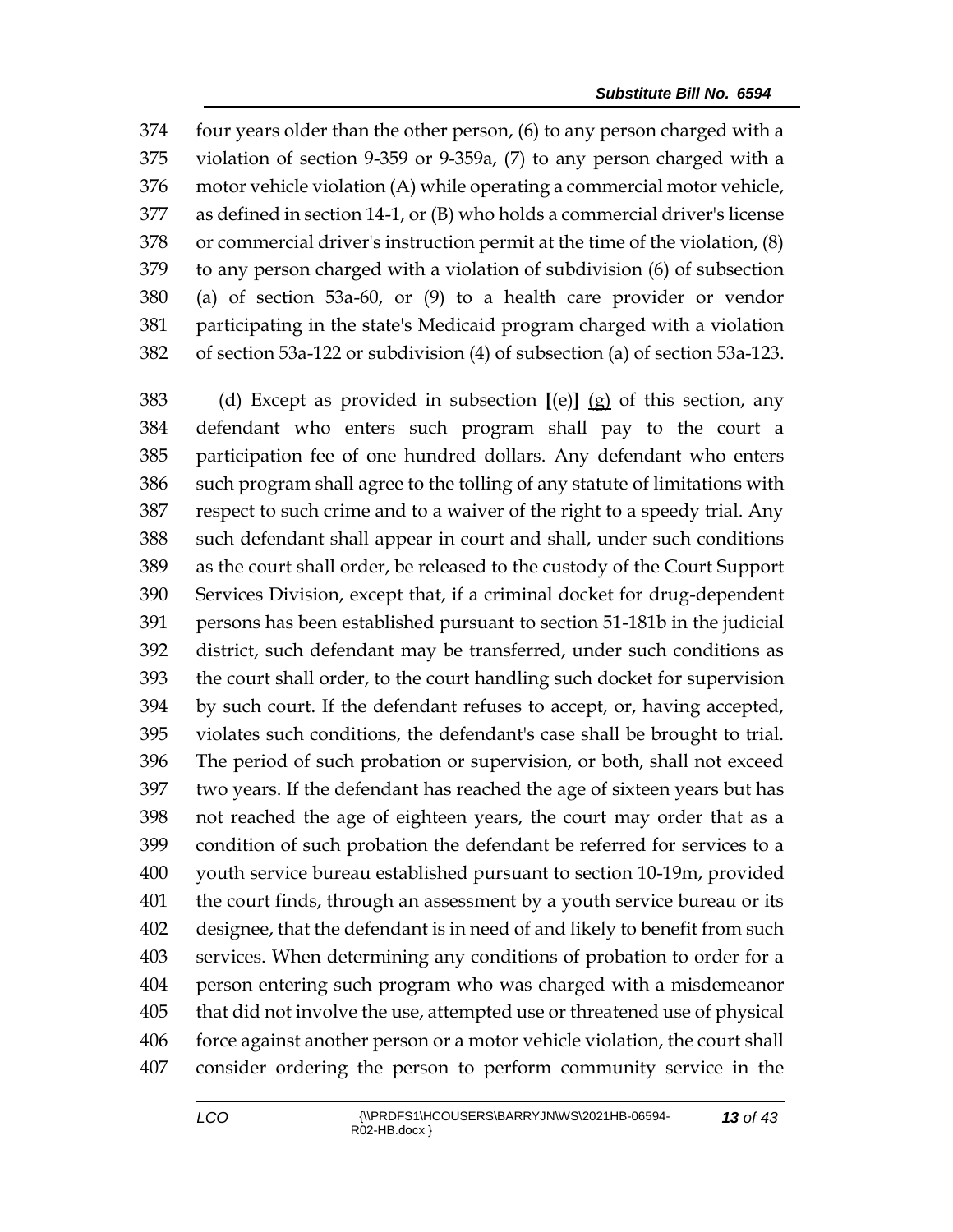community in which the offense or violation occurred. If the court determines that community service is appropriate, such community service may be implemented by a community court established in accordance with section 51-181c if the offense or violation occurred within the jurisdiction of a community court established by said section. If the defendant is charged with a violation of section 46a-58, 53-37a, 53a-181j, 53a-181k or 53a-181*l*, the court may order that as a condition of such probation the defendant participate in a hate crimes diversion program as provided in subsection (e) of this section. If a defendant is charged with a violation of section 53-247, the court may order that as a condition of such probation the defendant undergo psychiatric or psychological counseling or participate in an animal cruelty prevention and education program provided such a program exists and is available to the defendant.

 (e) If the court orders the defendant to participate in a hate crimes diversion program as a condition of probation, the defendant shall pay to the court a participation fee of four hundred twenty-five dollars, except as provided in subsection (g) of this section. **[**No person may be excluded from such program for inability to pay such fee, provided (1) such person files with the court an affidavit of indigency or inability to pay, (2) such indigency or inability to pay is confirmed by the Court Support Services Division, and (3) the court enters a finding thereof.**]** The Judicial Department shall contract with service providers, develop standards and oversee appropriate hate crimes diversion programs to meet the requirements of this section. Any defendant whose employment or residence makes it unreasonable to attend a hate crimes diversion program in this state may attend a program in another state which has standards substantially similar to, or higher than, those of this 436 state, subject to the approval of the court and payment of the application and program fees as provided in this section. The hate crimes diversion program shall consist of an educational program and supervised community service.

(f) If a defendant released to the custody of the Court Support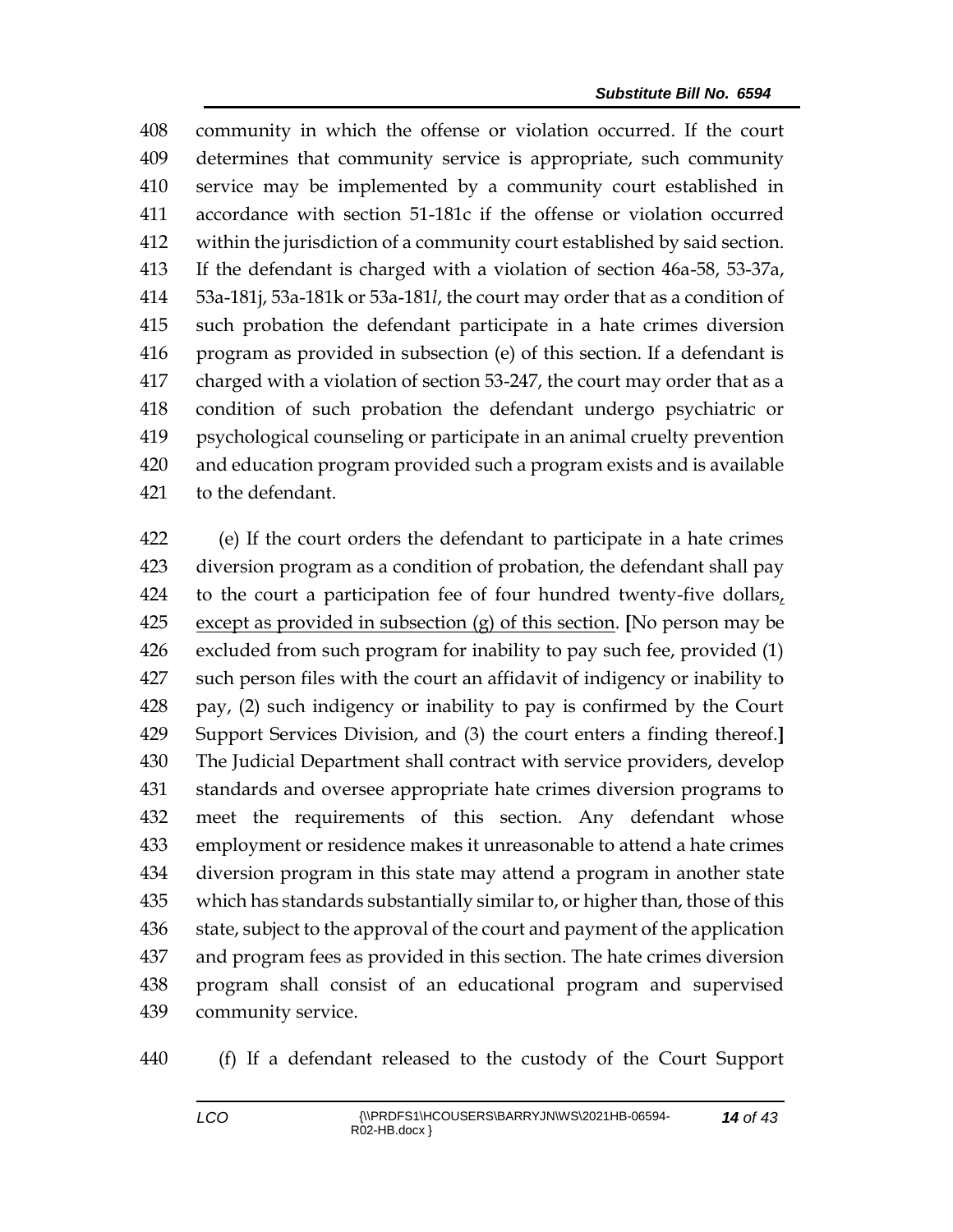Services Division satisfactorily completes such defendant's period of probation, such defendant may apply for dismissal of the charges against such defendant and the court, on finding such satisfactory completion, shall dismiss such charges. If the defendant does not apply for dismissal of the charges against such defendant after satisfactorily completing such defendant's period of probation, the court, upon receipt of a report submitted by the Court Support Services Division that the defendant satisfactorily completed such defendant's period of probation, may on its own motion make a finding of such satisfactory completion and dismiss such charges. If a defendant transferred to the court handling the criminal docket for drug-dependent persons satisfactorily completes such defendant's period of supervision, the court shall release the defendant to the custody of the Court Support Services Division under such conditions as the court shall order or shall dismiss such charges. Upon dismissal, all records of such charges shall be erased pursuant to section 54-142a. An order of the court denying a motion to dismiss the charges against a defendant who has completed such defendant's period of probation or supervision or terminating the participation of a defendant in such program shall be a final judgment for purposes of appeal.

 (g) The court shall waive any application or participation fee under this section for any person who (1) files with the court an affidavit of indigency or inability to pay, has such indigency confirmed by the Court Support Services Division and the court enters a finding thereof, or (2) has been determined indigent and eligible for representation by a public defender who has been appointed on behalf of such person pursuant to section 51-296. The court shall not require a person to perform 468 community service in lieu of payment of such fee, if such fee is waived.

 Sec. 16. Section 54-56g of the general statutes is repealed and the following is substituted in lieu thereof (*Effective October 1, 2021*):

 (a) (1) There shall be a pretrial alcohol education program for persons charged with a violation of section 14-227a, 14-227g or 14-227m, subdivision (1) or (2) of subsection (a) of section 14-227n or section 15-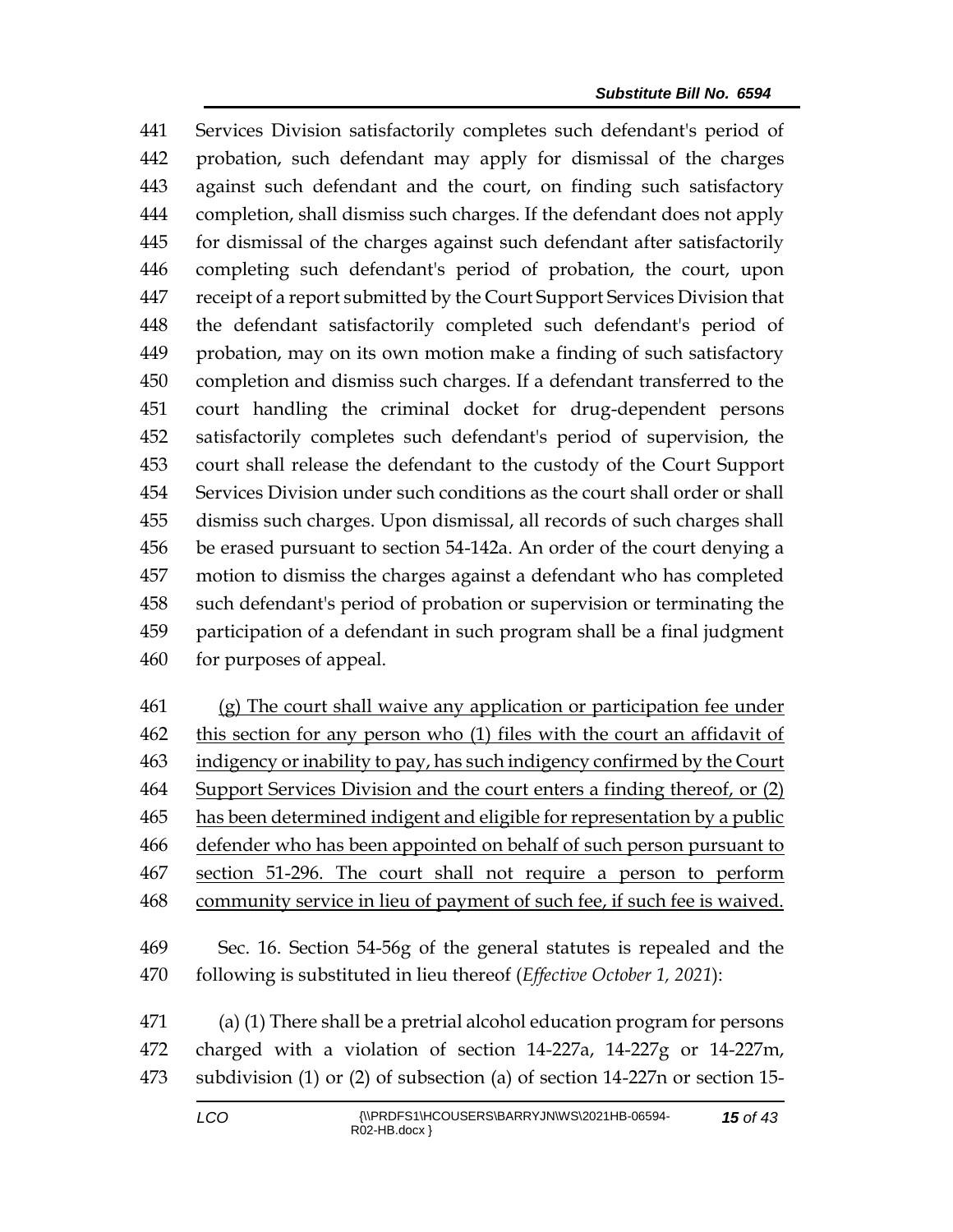133 or 15-140n. Upon application by any such person for participation in such program, the court shall, but only as to the public, order the court file sealed, and such person shall pay to the court an application fee of one hundred dollars and a nonrefundable evaluation fee of one hundred dollars, except as provided for in subsection (i) of this section, and such person shall state under oath, in open court or before any person designated by the clerk and duly authorized to administer oaths, under penalties of perjury that: (A) If such person is charged with a violation of section 14-227a, 14-227g or 14-227m, subdivision (1) or (2) of subsection (a) of section 14-227n, subsection (d) of section 15-133 or section 15-140n, such person has not had such program invoked in such person's behalf within the preceding ten years for a violation of section 14-227a, 14-227g or 14-227m, subdivision (1) or (2) of subsection (a) of section 14-227n, subsection (d) of section 15-133 or section 15-140n, (B) such person has not been convicted of a violation of section 53a-56b or 53a-60d, a violation of subsection (a) of section 14-227a before, on or after October 1, 1981, a violation of subdivision (1) or (2) of subsection (a) of section 14-227a on or after October 1, 1985, a violation of section 14-227g, a violation of section 14-227m or a violation of subdivision (1) or (2) of subsection (a) of section 14-227n, (C) such person has not been convicted of a violation of section 15-132a, subsection (d) of section 15- 133, section 15-140*l* or section 15-140n, (D) such person has not been convicted in any other state at any time of an offense the essential elements of which are substantially the same as section 53a-56b, 53a-60d, 15-132a, 15-140*l* or 15-140n, subdivision (1) or (2) of subsection (a) of section 14-227a, section 14-227m, subdivision (1) or (2) of subsection (a) of section 14-227n or subsection (d) of section 15-133, and (E) notice has been given by such person, by registered or certified mail on a form prescribed by the Office of the Chief Court Administrator, to each victim who sustained a serious physical injury, as defined in section 53a-3, which was caused by such person's alleged violation, that such person has applied to participate in the pretrial alcohol education program and that such victim has an opportunity to be heard by the court on the application.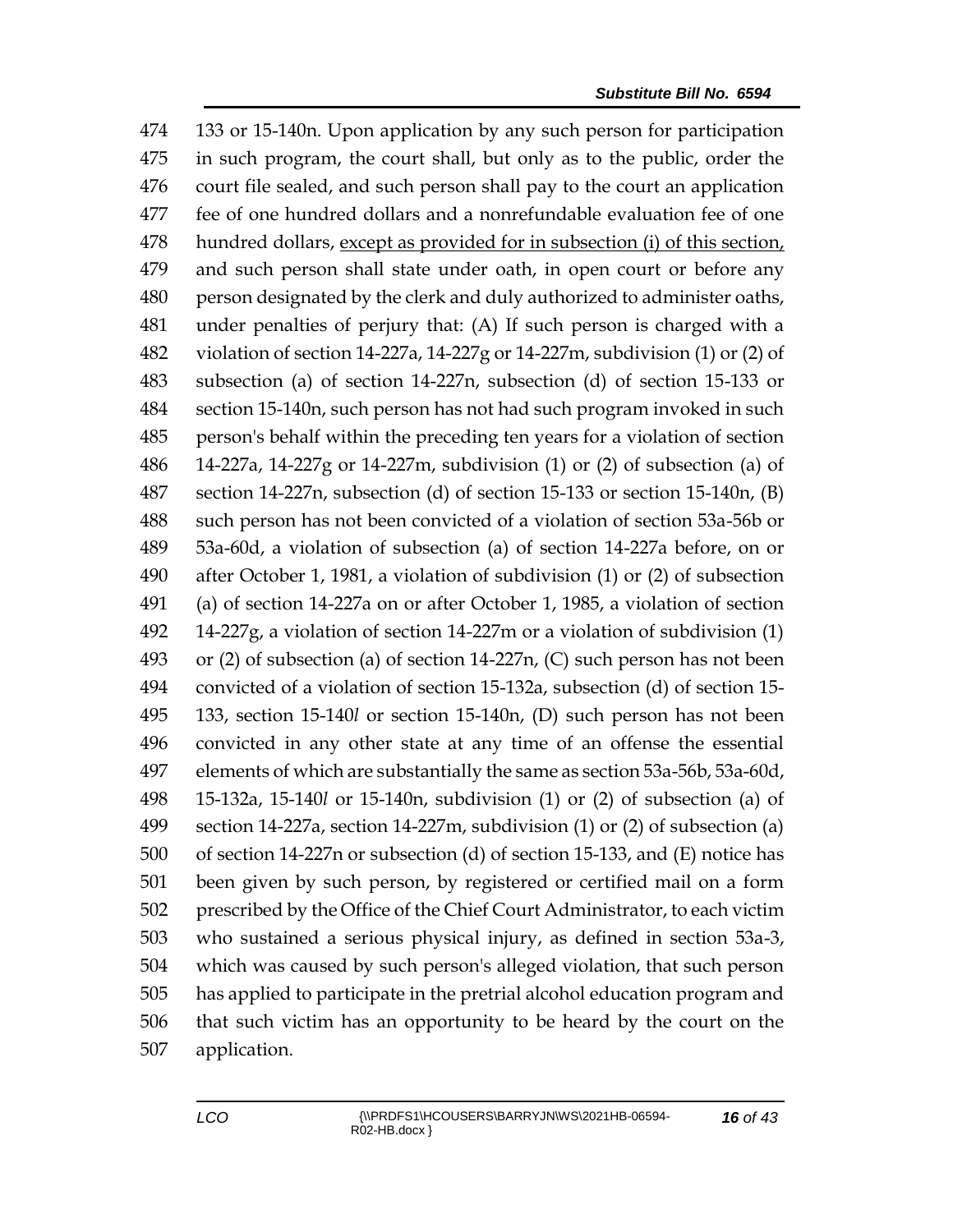(2) The court shall provide each such victim who sustained a serious physical injury an opportunity to be heard prior to granting an application under this section. Unless good cause is shown, a person shall be ineligible for participation in such pretrial alcohol education program if such person's alleged violation of section 14-227a, 14-227g or 14-227m, subdivision (1) or (2) of subsection (a) of section 14-227n or subsection (d) of section 15-133 caused the serious physical injury, as defined in section 53a-3, of another person.

 (3) The application fee imposed under this subsection shall be credited to the Criminal Injuries Compensation Fund established under section 54-215. The evaluation fee imposed under this subsection shall be credited to the pretrial account established under section 54-56k.

 (b) The court, after consideration of the recommendation of the state's attorney, assistant state's attorney or deputy assistant state's attorney in charge of the case, may, in its discretion, grant such application. If the court grants such application, the court shall refer such person to the Court Support Services Division for assessment and confirmation of the eligibility of the applicant and to the Department of Mental Health and Addiction Services for evaluation. The Court Support Services Division, in making its assessment and confirmation, may rely on the representations made by the applicant under oath in open court with respect to convictions in other states of offenses specified in subsection (a) of this section. Upon confirmation of eligibility and receipt of the evaluation report, the defendant shall be referred to the Department of Mental Health and Addiction Services by the Court Support Services Division for placement in an appropriate alcohol intervention program for one year, or be placed in a state-licensed substance abuse treatment program. The alcohol intervention program shall include a ten-session intervention program and a fifteen-session intervention program. Any person who enters the pretrial alcohol education program shall agree: (1) To the tolling of the statute of limitations with respect to such crime, (2) to a waiver of such person's right to a speedy trial, (3) to complete ten or fifteen counseling sessions in an alcohol intervention program or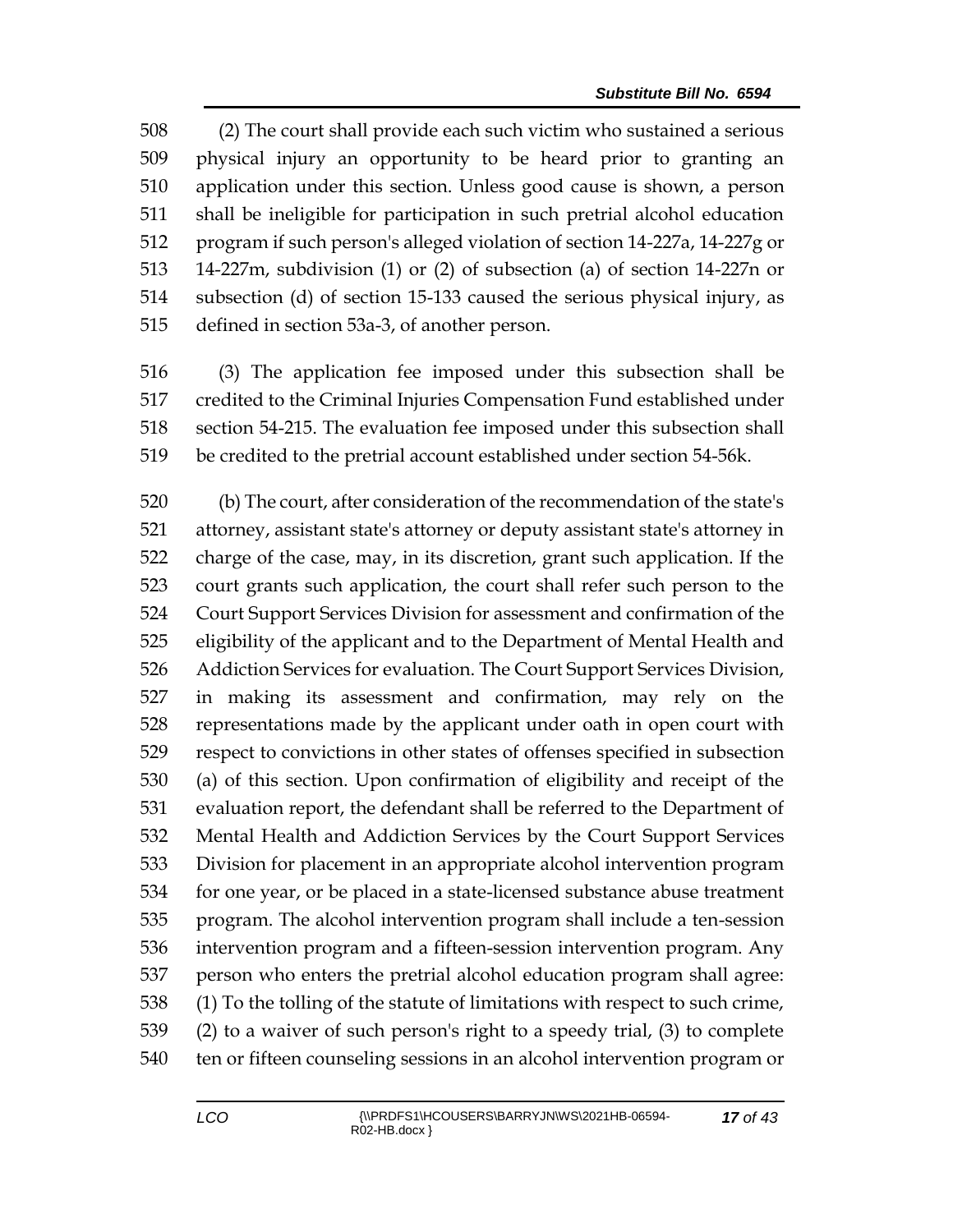successfully complete a substance abuse treatment program of not less than twelve sessions pursuant to this section dependent upon the evaluation report and the court order, (4) to commence participation in an alcohol intervention program or substance abuse treatment program not later than ninety days after the date of entry of the court order unless granted a delayed entry into a program by the court, (5) upon completion of participation in the alcohol intervention program, to accept placement in a substance abuse treatment program upon the recommendation of a provider under contract with the Department of Mental Health and Addiction Services pursuant to subsection (f) of this section or placement in a state-licensed substance abuse treatment program which meets standards established by the Department of Mental Health and Addiction Services, if the Court Support Services Division deems it appropriate, and (6) if ordered by the court, to participate in at least one victim impact panel. The suspension of the motor vehicle operator's license of any such person pursuant to section 14-227b shall be effective during the period such person is participating in the pretrial alcohol education program, provided such person shall have the option of not commencing the participation in such program until the period of such suspension is completed. If the Court Support Services Division informs the court that the defendant is ineligible for such program and the court makes a determination of ineligibility or if the program provider certifies to the court that the defendant did not successfully complete the assigned program or is no longer amenable to treatment and such person does not request, or the court denies, program reinstatement under subsection (e) of this section, the court shall order the court file to be unsealed, enter a plea of not guilty for such defendant and immediately place the case on the trial list. If such defendant satisfactorily completes the assigned program, such defendant may apply for dismissal of the charges against such defendant and the court, on reviewing the record of the defendant's participation in such program submitted by the Court Support Services Division and on finding such satisfactory completion, shall dismiss the charges. If the defendant does not apply for dismissal of the charges against such defendant after satisfactorily completing the assigned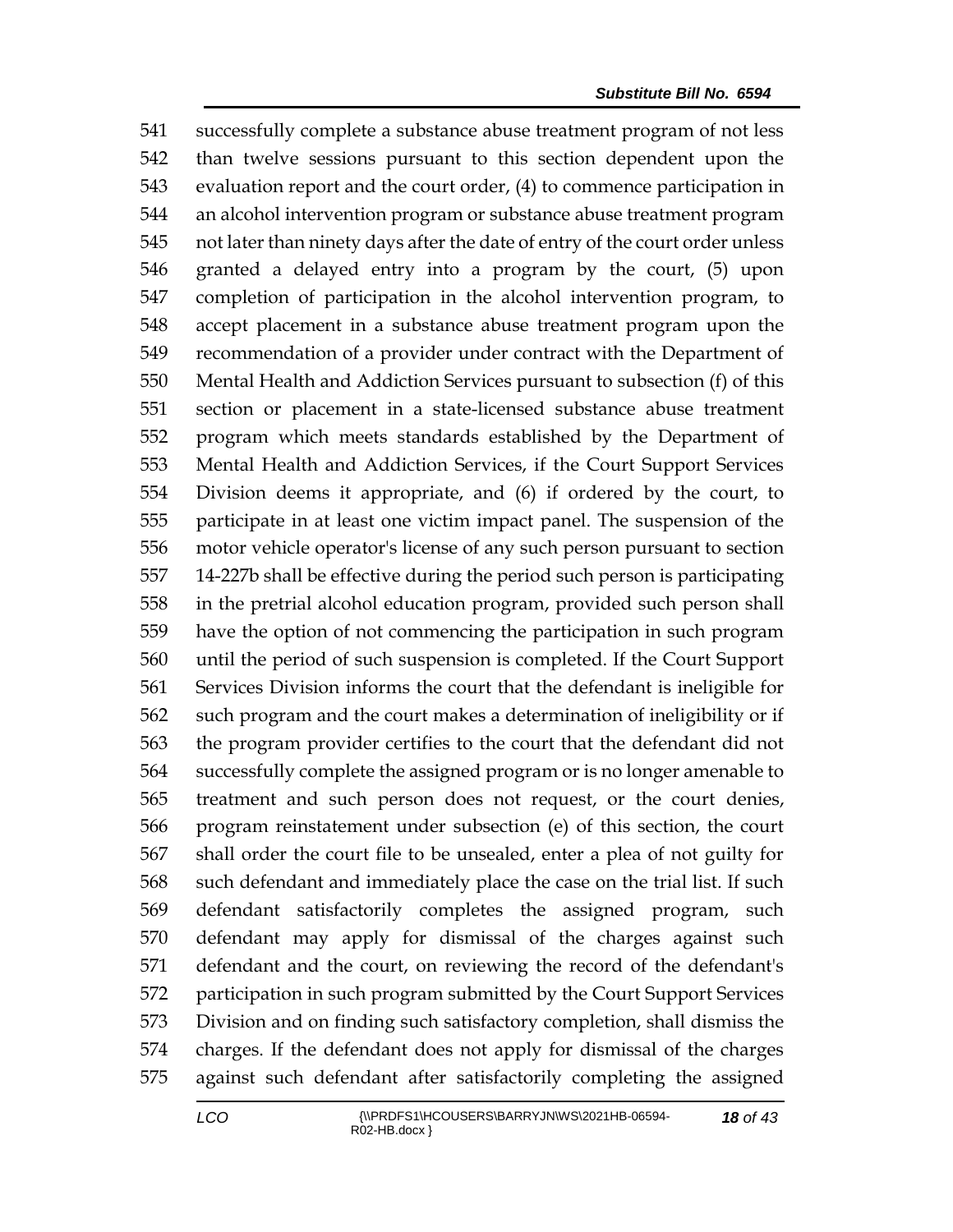program the court, upon receipt of the record of the defendant's participation in such program submitted by the Court Support Services Division, may on its own motion make a finding of such satisfactory completion and dismiss the charges. Upon motion of the defendant and a showing of good cause, the court may extend the one-year placement period for a reasonable period for the defendant to complete the assigned program. A record of participation in such program shall be retained by the Court Support Services Division for a period of ten years from the date the court grants the application for participation in such program. The Court Support Services Division shall transmit to the Department of Motor Vehicles a record of participation in such program for each person who satisfactorily completes such program. The Department of Motor Vehicles shall maintain for a period of ten years the record of a person's participation in such program as part of such person's driving record. The Court Support Services Division shall transmit to the Department of Energy and Environmental Protection the record of participation of any person who satisfactorily completes such program who has been charged with a violation of the provisions of subsection (d) of section 15-133 or section 15-140n. The Department of Energy and Environmental Protection shall maintain for a period of ten years the record of a person's participation in such program as a part of such person's boater certification record.

 (c) (1) At the time the court grants the application for participation in the pretrial alcohol education program, such person shall also pay to the court a nonrefundable program fee of three hundred fifty dollars if such person is ordered to participate in the ten-session intervention program and a nonrefundable program fee of five hundred dollars if such person is ordered to participate in the fifteen-session intervention program,. If the court grants the application for participation in the pretrial alcohol education program and such person is ordered to participate in a substance abuse treatment program, such person shall be responsible for the costs associated with participation in such program. No person may be excluded from either program for inability to pay such fee or cost, **[**provided (1) such person files with the court an affidavit of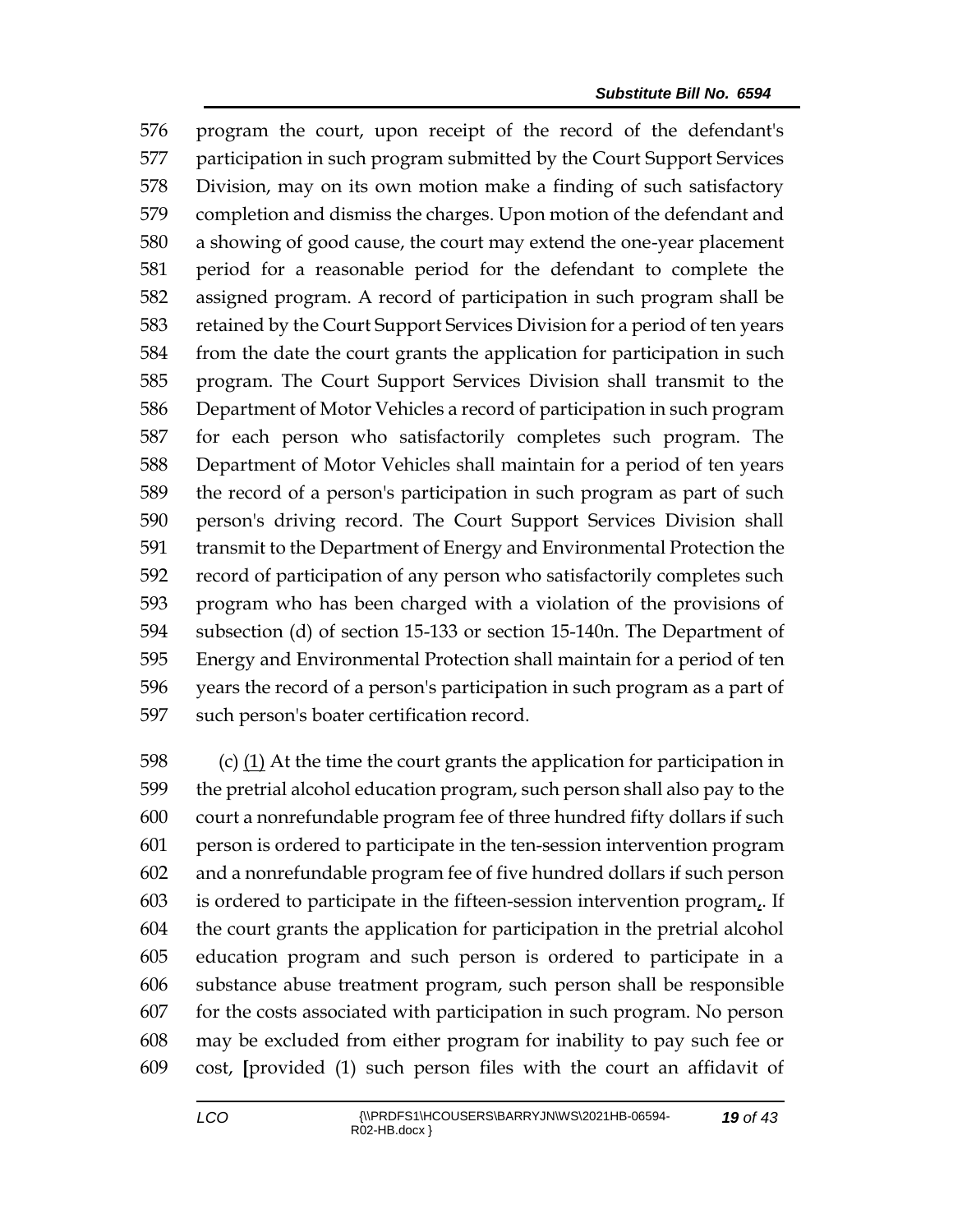indigency or inability to pay, (2) such indigency or inability to pay is confirmed by the Court Support Services Division, and (3) the court enters a finding thereof**]** and the court shall waive any such fee or cost for any intervention program if such person is found eligible to have such fee or cost waived under subsection (i) of this section.

 $(2)$  If the court finds that a person is indigent or unable to pay for a treatment program using the method for determining indigency described in subsection (i) of this section, the costs of such program shall be paid from the pretrial account established under section 54-56k. **[**If the court finds that a person is indigent or unable to pay for an intervention program, the court may waive all or any portion of the fee for such intervention program.**]**

 (3) If the court denies the application, such person shall not be required to pay the program fee. If the court grants the application and such person is later determined to be ineligible for participation in such pretrial alcohol education program or fails to complete the assigned program, the program fee shall not be refunded. All program fees shall be credited to the pretrial account established under section 54-56k.

 (d) If a person returns to court with certification from a program provider that such person did not successfully complete the assigned program or is no longer amenable to treatment, the provider, to the extent practicable, shall include a recommendation to the court as to whether a ten-session intervention program, a fifteen-session intervention program or placement in a state-licensed substance abuse treatment program would best serve such person's needs. The provider shall also indicate whether the current program referral was an initial referral or a reinstatement to the program.

 (e) When a person subsequently requests reinstatement into an alcohol intervention program or a substance abuse treatment program and the Court Support Services Division verifies that such person is eligible for reinstatement into such program and thereafter the court favorably acts on such request, such person shall pay a nonrefundable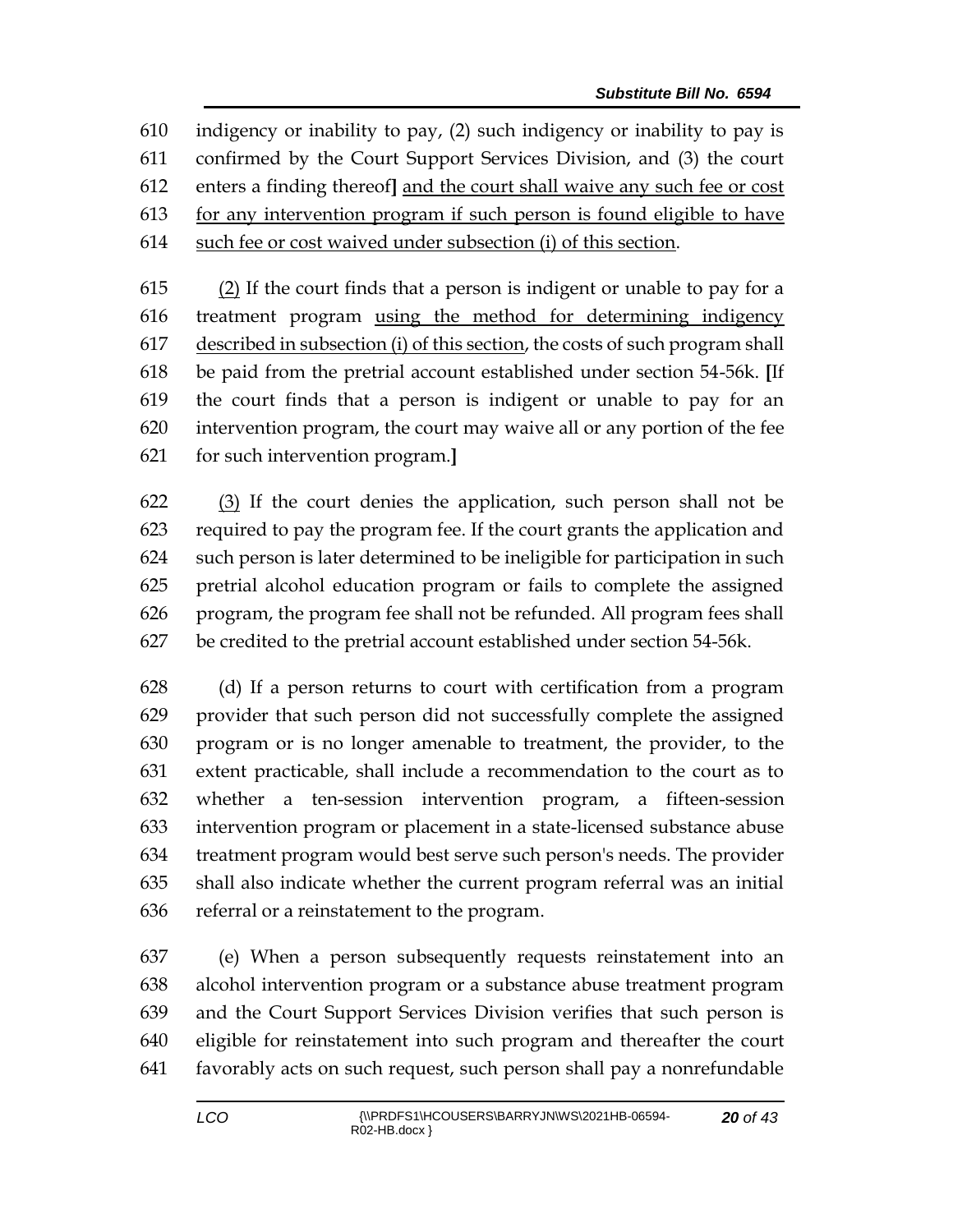program fee of one hundred seventy-five dollars if ordered to complete a ten-session intervention program or two hundred fifty dollars if ordered to complete a fifteen-session intervention program, as the case may be, **[**. Unless good cause is shown, such fees shall not be waived**]** except as provided in subsection (i) of this section. If the court grants a person's request to be reinstated into a treatment program, such person shall be responsible for the costs, if any, associated with being reinstated into the treatment program. All program fees collected in connection with a reinstatement to an intervention program shall be credited to the pretrial account established under section 54-56k. No person shall be permitted more than two program reinstatements pursuant to this subsection.

 (f) The Department of Mental Health and Addiction Services shall contract with service providers, develop standards and oversee appropriate alcohol programs to meet the requirements of this section. Said department shall adopt regulations, in accordance with chapter 54, to establish standards for such alcohol programs. Any person ordered to participate in a treatment program shall do so at a state-licensed treatment program which meets the standards established by said department. Any defendant whose employment or residence makes it unreasonable to attend an alcohol intervention program or a substance abuse treatment program in this state may attend a program in another state which has standards substantially similar to, or higher than, those of this state, subject to the approval of the court and payment of the application, evaluation and program fees and treatment costs, as appropriate, as provided in this section.

 (g) The court may, as a condition of granting such application, require that such person participate in a victim impact panel program approved by the Court Support Services Division of the Judicial Department. Such victim impact panel program shall provide a nonconfrontational forum for the victims of alcohol-related or drug-related offenses and offenders to share experiences on the impact of alcohol-related or drug-related incidents in their lives. Such victim impact panel program shall be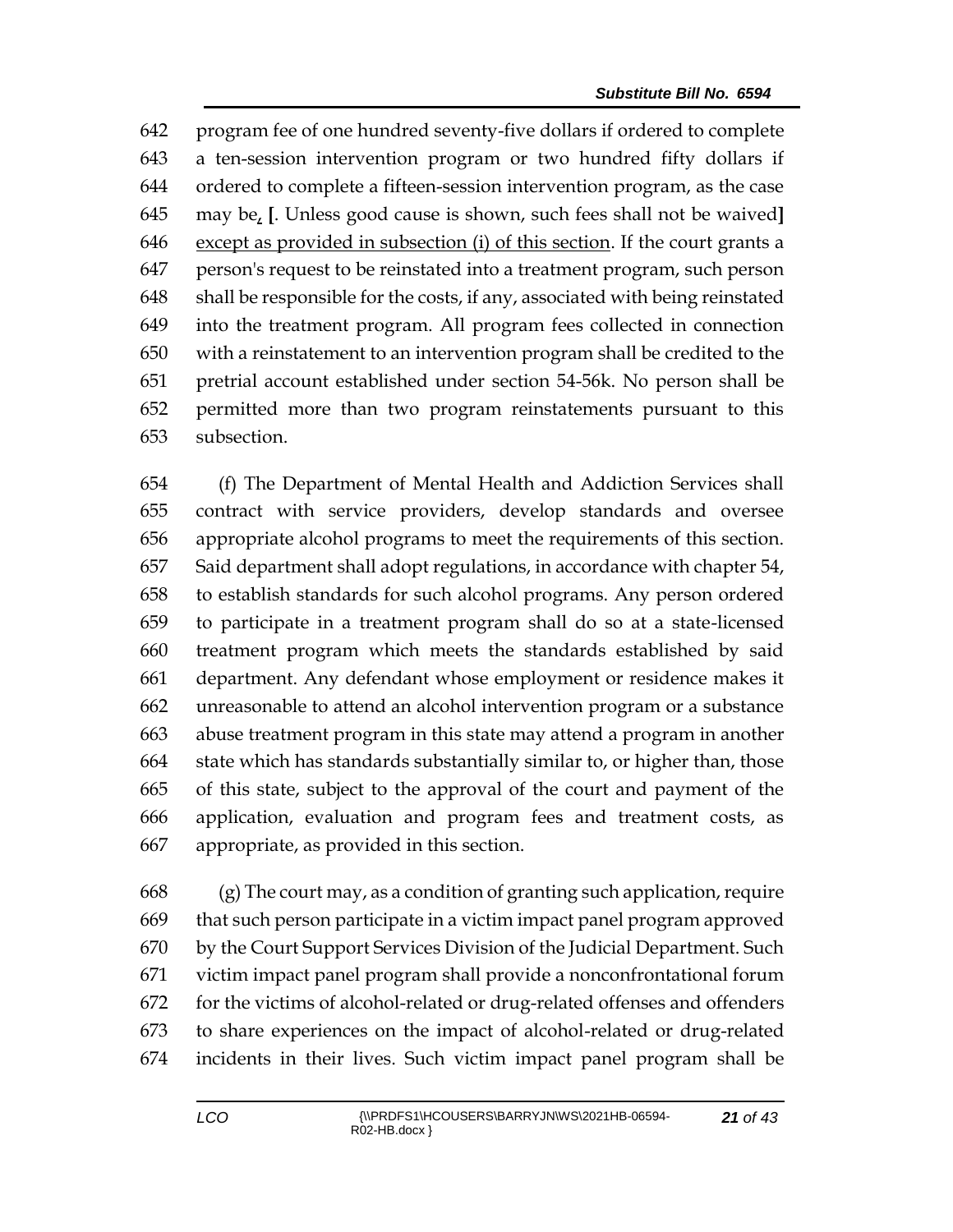conducted by a nonprofit organization that advocates on behalf of victims of accidents caused by persons who operated a motor vehicle while under the influence of intoxicating liquor or any drug, or both. Such organization may assess a participation fee of not more than seventy-five dollars on any person required by the court to participate in such program, provided such organization shall offer a **[**hardship**]** waiver when **[**it has determined that the imposition of a fee would pose an economic hardship for such person**]** such person has been determined indigent and eligible for representation by a public defender who has been appointed on behalf of such person pursuant to section 51-296.

 (h) The provisions of this section shall not be applicable in the case of any person charged with a violation of section 14-227a or 14-227m or subdivision (1) or (2) of subsection (a) of section 14-227n (1) while operating a commercial motor vehicle, as defined in section 14-1, or (2) who holds a commercial driver's license or commercial driver's instruction permit at the time of the violation.

692 (i) The court shall waive any fee or cost under subsection (a), (c) or (e) 693 of this section for any person who (1) files with the court an affidavit of indigency or inability to pay, has such indigency confirmed by the Court Support Services Division and the court enters a finding thereof, or (2) has been determined indigent and eligible for representation by a public defender who has been appointed on behalf of such person pursuant to section 51-296. The court shall not require a person to perform community service in lieu of payment of such fee or cost, if such fee or cost is waived.

 Sec. 17. Section 54-56i of the general statutes is repealed and the following is substituted in lieu thereof (*Effective October 1, 2021*):

 (a) There is established a pretrial drug education and community service program for persons charged with a violation of section 21a-257, as amended by this act, 21a-267, as amended by this act, 21a-279, as 706 amended by this act, or 21a-279a. The pretrial drug education and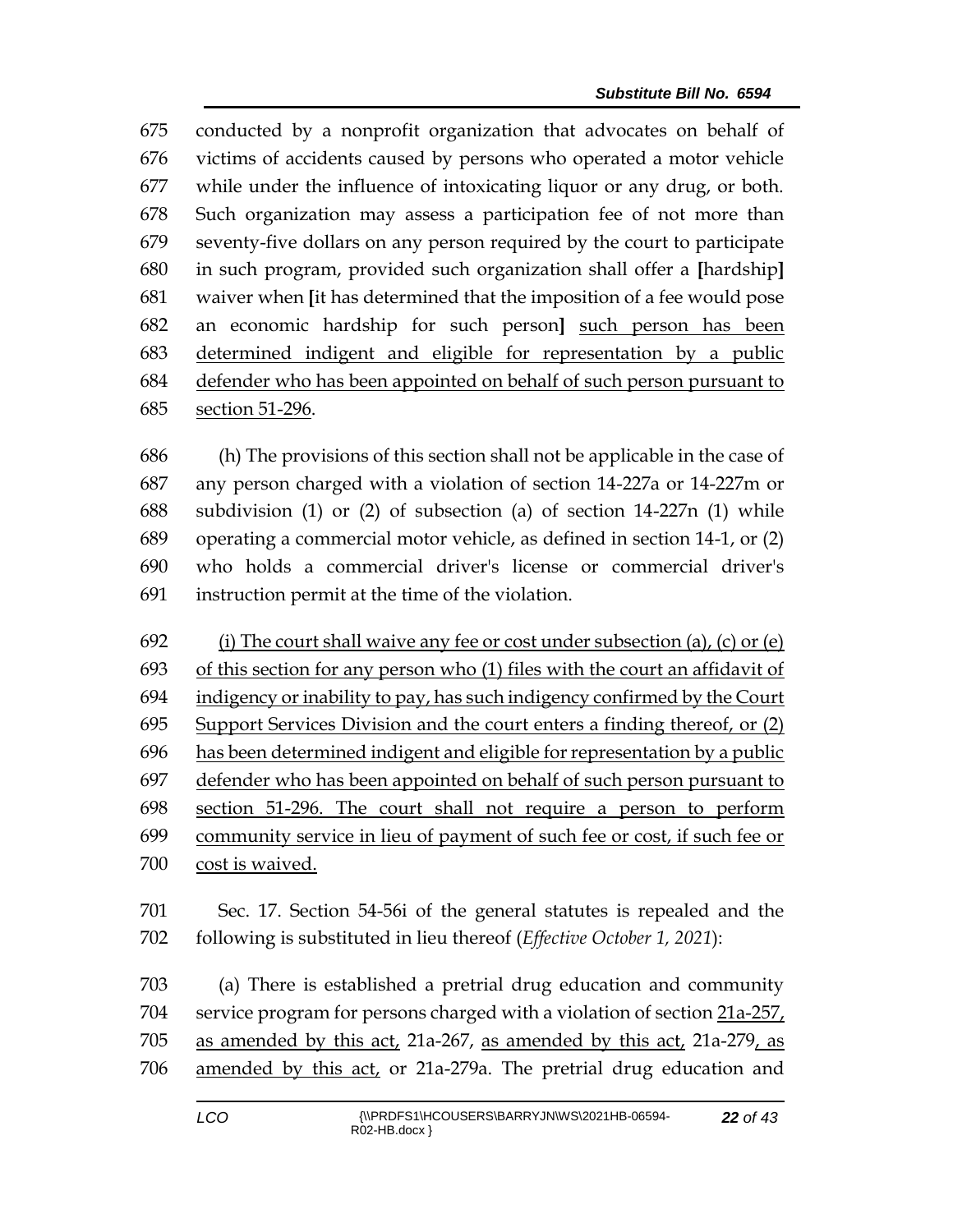community service program shall include a fifteen-session drug education program and a substance abuse treatment program of not less than fifteen sessions, and the performance of community service.

 (b) Upon application by any such person for participation in such program, the court shall, but only as to the public, order the court file sealed, and such person shall pay to the court of an application fee of one hundred dollars and a nonrefundable evaluation fee of one hundred fifty dollars, except as provided in subsection (l) of this section. A person shall be ineligible for participation in such pretrial drug education and community service program if such person has twice previously participated in (1) the pretrial drug education program established under the provisions of this section in effect prior to October 1, 2013, (2) the community service labor program established under section 53a-39c, as amended by this act, (3) the pretrial drug education and community service program established under this section, or (4) any of such programs, except that the court may allow a person who has twice previously participated in such programs to participate in the pretrial drug education and community service program one additional time, for good cause shown. The evaluation and application fee imposed under this subsection shall be credited to the pretrial account established under section 54-56k.

 (c) The court, after consideration of the recommendation of the state's attorney, assistant state's attorney or deputy assistant state's attorney in charge of the case, may, in its discretion, grant such application. If the court grants such application, the court shall refer such person (1) to the Court Support Services Division for confirmation of the eligibility of the applicant, (2) to the Department of Mental Health and Addiction Services for evaluation and determination of an appropriate drug education or substance abuse treatment program for the first or second time such application is granted, and (3) to a state-licensed substance abuse treatment program for evaluation and determination of an appropriate substance abuse treatment program for the third time such application is granted, except that, if such person is a veteran, the court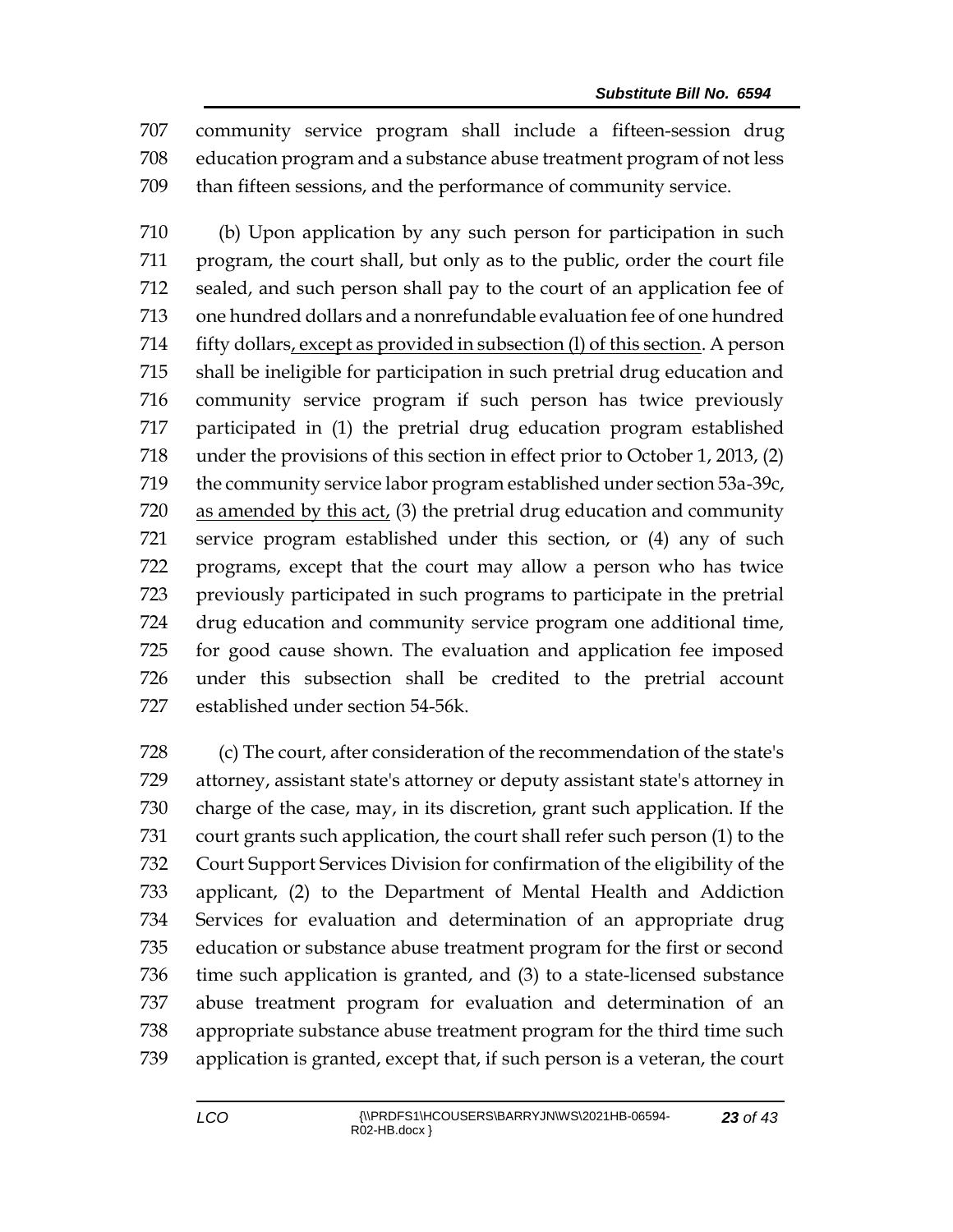may refer such person to the Department of Veterans Affairs or the United States Department of Veterans Affairs, as applicable, for any such evaluation and determination. For the purposes of this subsection and subsection (d) of this section, "veteran" means any person who was discharged or released under conditions other than dishonorable from active service in the armed forces as defined in section 27-103.

 (d) (1) (A) Upon confirmation of eligibility and receipt of the evaluation and determination required under subsection (c) of this section, such person shall be placed in the pretrial drug education and community service program and referred by the Court Support Services Division for the purpose of receiving appropriate drug education services or substance abuse treatment program services, as recommended by the evaluation conducted pursuant to subsection (c) of this section and ordered by the court, to the Department of Mental Health and Addiction Services or to a state-licensed substance abuse treatment program for placement in the appropriate drug education or substance abuse treatment program, except that, if such person is a veteran, the division may refer such person to the Department of Veterans Affairs or the United States Department of Veterans Affairs, subject to the provisions of subdivision (2) of this subsection.

 (B) Persons who have been granted entry into the pretrial drug education and community service program for the first time shall participate in either a fifteen-session drug education program or a substance abuse treatment program of not less than fifteen sessions, as ordered by the court on the basis of the evaluation and determination required under subsection (c) of this section. Persons who have been granted entry into the pretrial drug education and community service program for the second time shall participate in either a fifteen-session drug education program or a substance abuse treatment program of not less than fifteen sessions, as ordered by the court based on the evaluation and determination required under subsection (c) of this section. Persons who have been granted entry into the pretrial drug education and community service program for a third time shall be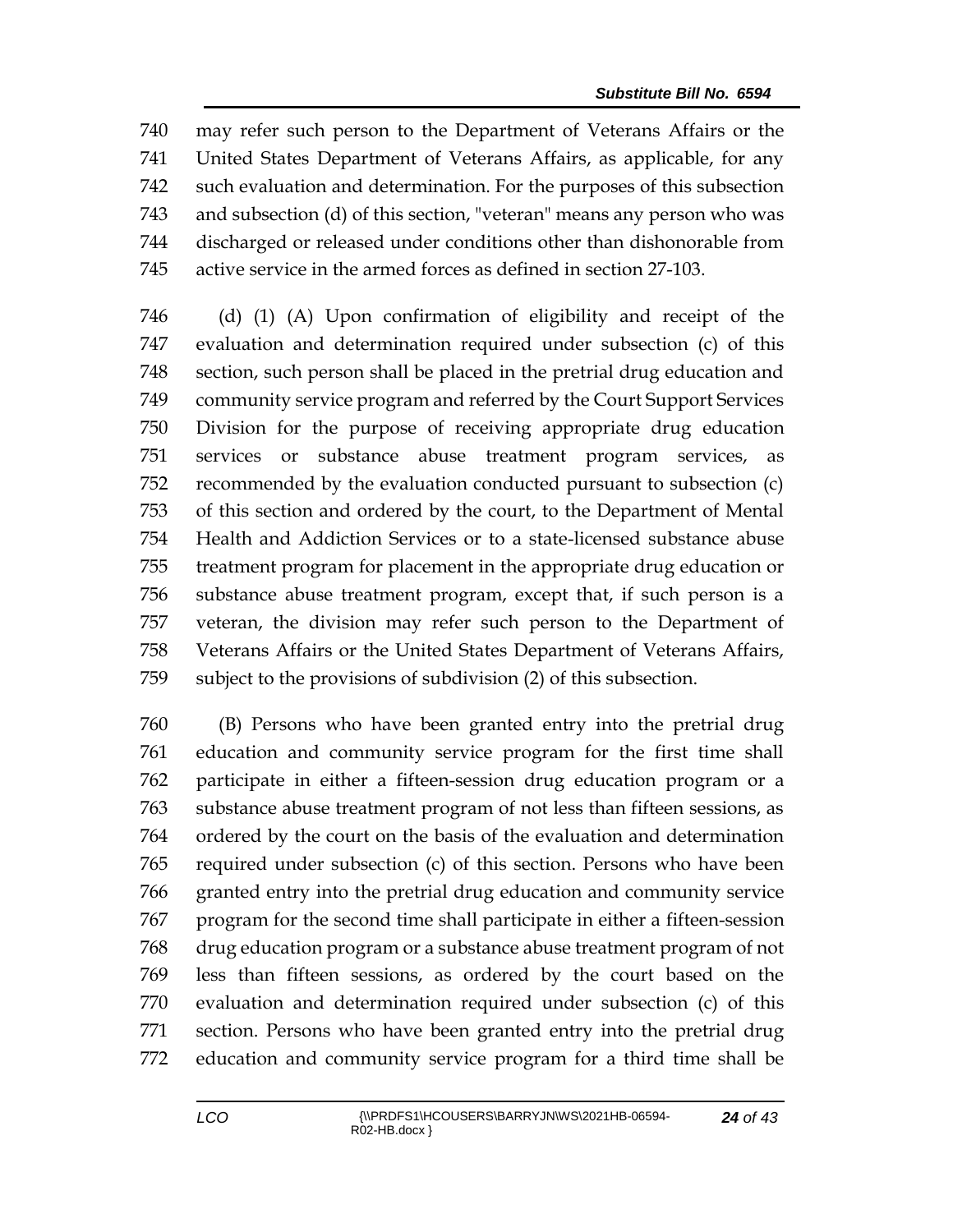referred to a state-licensed substance abuse program for evaluation and participation in a course of treatment as ordered by the court based on the evaluation and determination required under subsection (c) of this section.

 (C) Persons who have been granted entry into the pretrial drug education and community service program shall also participate in a community service program administered by the Court Support Services Division pursuant to section 53a-39c, as amended by this act. Persons who have been granted entry into the pretrial drug education and community service program for the first time shall participate in the community service program for a period of five days. Persons who have been granted entry into the pretrial drug education and community service program for the second time shall participate in the community service program for a period of fifteen days. Persons who have been granted entry into the pretrial drug education and community service program for a third or additional time shall participate in the community service program for a period of thirty days.

 (D) Placement in the pretrial drug education and community service program pursuant to this section shall not exceed one year. Persons receiving substance abuse treatment program services in accordance with the provisions of this section shall only receive such services at state-licensed substance abuse treatment program facilities that are in compliance with all state standards governing the operation of such facilities, except that, if such person is a veteran, such person may receive services from facilities under the supervision of the Department of Veterans Affairs or the United States Department of Veterans Affairs, subject to the provisions of subdivision (2) of this subsection.

 (E) Any person who enters the pretrial drug education and community service program shall agree: (i) To the tolling of the statute of limitations with respect to such crime; (ii) to a waiver of such person's right to a speedy trial; (iii) to complete participation in the pretrial drug education and community service program, as ordered by the court; (iv) to commence participation in the pretrial drug education and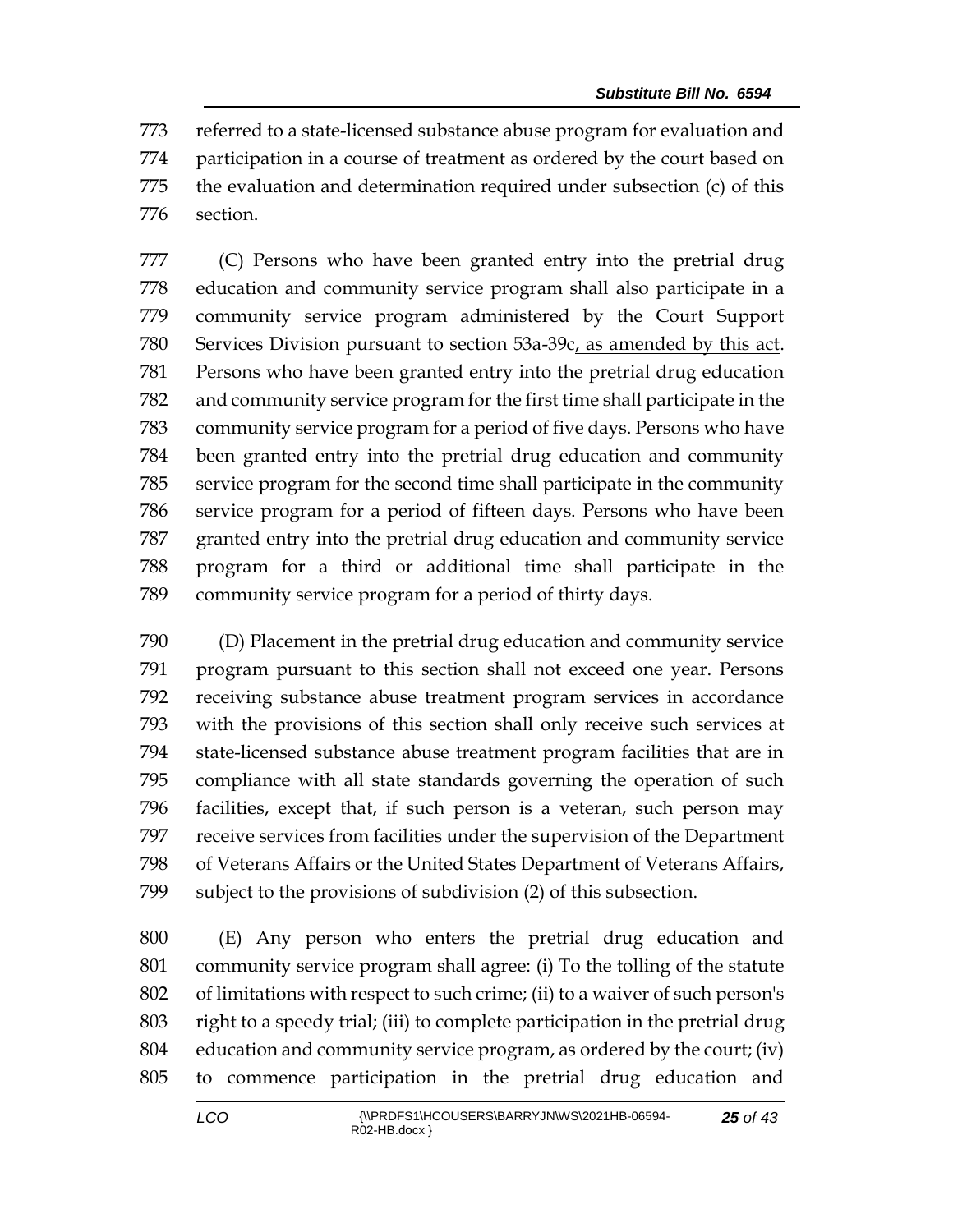community service program not later than ninety days after the date of entry of the court order unless granted a delayed entry into the program by the court; and (v) upon completion of participation in the pretrial drug education and community service program, to accept (I) placement in a treatment program upon the recommendation of a provider under contract with the Department of Mental Health and Addiction Services or a provider under the supervision of the Department of Veterans Affairs or the United States Department of Veterans Affairs, or (II) placement in a treatment program that has standards substantially similar to, or higher than, a program of a provider under contract with the Department of Mental Health and Addiction Services, if the Court Support Services Division deems it appropriate.

 (2) The Court Support Services Division may only refer a veteran to the Department of Veterans Affairs or the United States Department of Veterans Affairs for the receipt of services under the program if (A) the division determines that such services will be provided in a timely manner under standards substantially similar to, or higher than, standards for services provided by the Department of Mental Health and Addiction Services under the program, and (B) the applicable department agrees to submit timely program participation and completion reports to the division in the manner required by the division.

 (e) If the Court Support Services Division informs the court that such person is ineligible for the program and the court makes a determination of ineligibility or if the program provider certifies to the court that such person did not successfully complete the assigned program and such person did not request, or the court denied, reinstatement in the program under subsection (i) of this section, the court shall order the court file to be unsealed, enter a plea of not guilty for such person and immediately place the case on the trial list.

 (f) If such person satisfactorily completes the assigned program, such person may apply for dismissal of the charges against such person and the court, on reviewing the record of such person's participation in such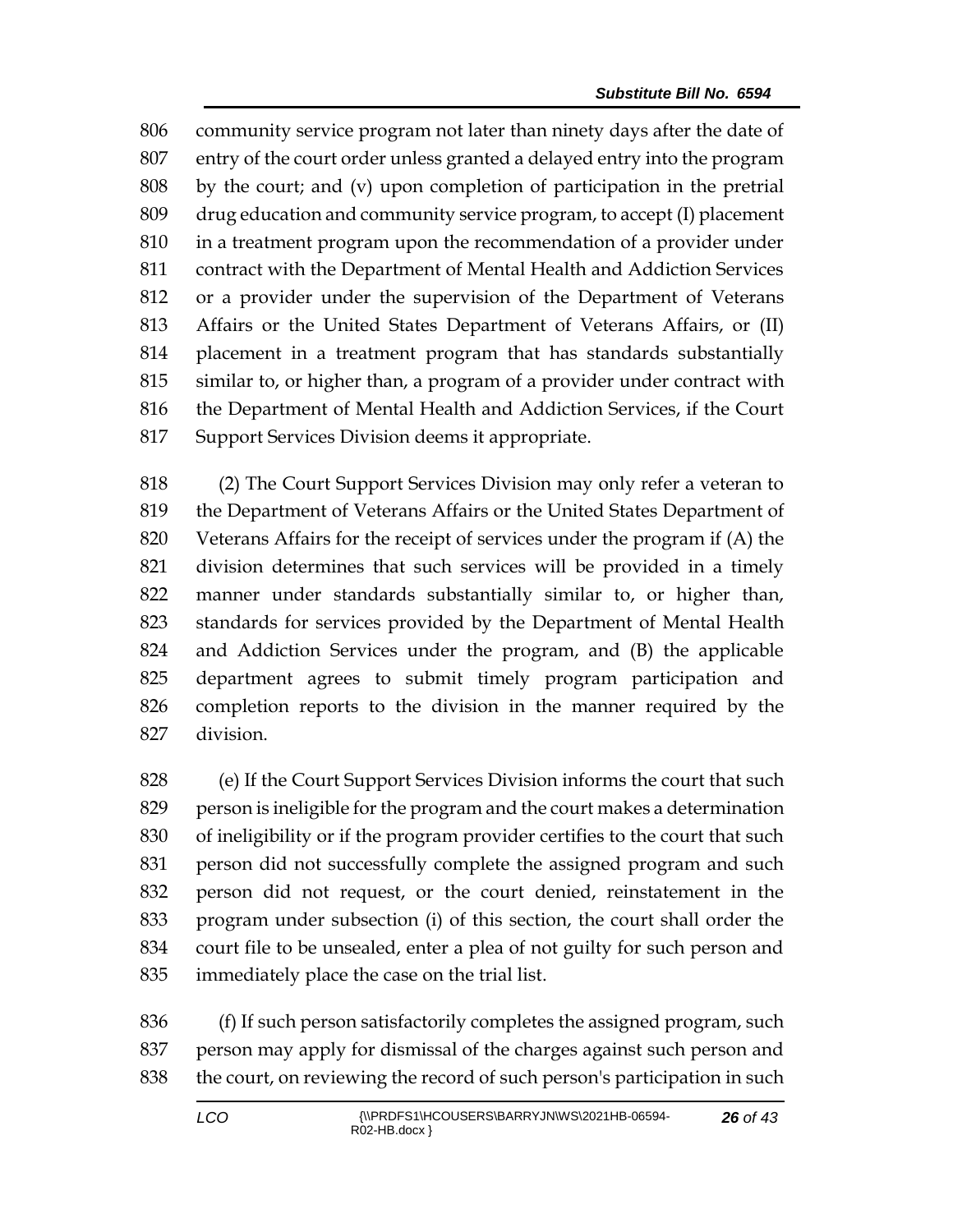program submitted by the Court Support Services Division and on finding such satisfactory completion, shall dismiss the charges. If such person does not apply for dismissal of the charges against such person after satisfactorily completing the assigned program, the court, upon receipt of the record of such person's participation in such program submitted by the Court Support Services Division, may on its own motion make a finding of such satisfactory completion and dismiss the charges. Upon motion of such person and a showing of good cause, the court may extend the placement period for a reasonable period of time to allow such person to complete the assigned program. A record of participation in such program shall be retained by the Court Support Services Division for a period of ten years from the date the court grants the application for participation in the program.

 (g) At the time the court grants the application for participation in the pretrial drug education and community service program, any person ordered to participate in such drug education program shall pay to the court a nonrefundable program fee of six hundred dollars. If the court orders participation in a substance abuse treatment program, such person shall pay to the court a nonrefundable program fee of one hundred dollars and shall be responsible for the costs associated with such program. No person may be excluded from any such program for inability to pay such fee or cost, **[**provided (1) such person files with the court an affidavit of indigency or inability to pay, (2) such indigency or inability to pay is confirmed by the Court Support Services Division, and (3) the court enters a finding thereof. The court may waive all or any portion of such fee depending on such person's ability to pay**]** and the court shall waive any such fee or cost if such person is found eligible to have such fee or cost waived under subsection (l) of this section. If the court **[**finds that a person is indigent or unable to pay**]** waives the costs for a substance abuse treatment program, the costs of such program shall be paid from the pretrial account established under section 54-56k. If the court denies the application, such person shall not be required to pay the program fee. If the court grants the application, and such person is later determined to be ineligible for participation in such pretrial drug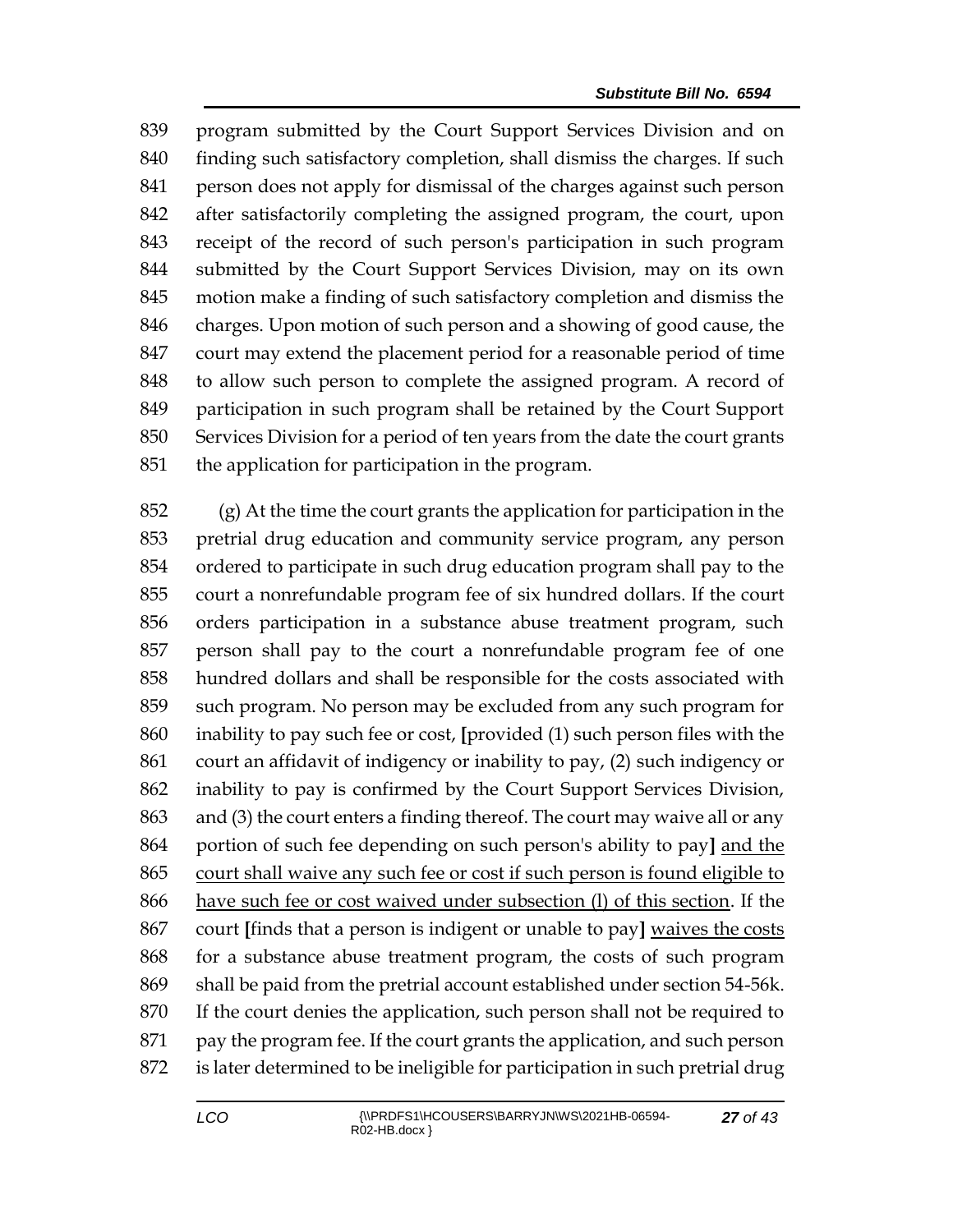education and community service program or fails to complete the assigned program, the program fee shall not be refunded. All program fees shall be credited to the pretrial account established under section 54-56k.

 (h) If a person returns to court with certification from a program provider that such person did not successfully complete the assigned program or is no longer amenable to treatment, the provider, to the extent practicable, shall include a recommendation to the court as to whether placement in a drug education program or placement in a substance abuse treatment program would best serve such person's needs. The provider shall also indicate whether the current program referral was an initial referral or a reinstatement to the program.

 (i) When a person subsequently requests reinstatement into a drug education program or a substance abuse treatment program and the Court Support Services Division verifies that such person is eligible for reinstatement into such program and thereafter the court favorably acts on such request, any person reinstated into such drug education program shall pay a nonrefundable program fee of two hundred fifty dollars, and any person reinstated into a substance abuse treatment program shall be responsible for the costs, if any, associated with being reinstated into the treatment program, **[**. Unless good cause is shown, such program fee shall not be waived**]** unless such person is found eligible to have such fee or costs waived under subsection (l) of this section. All program fees collected in connection with a reinstatement to a drug education program shall be credited to the pretrial account established under section 54-56k. No person shall be permitted more than two program reinstatements pursuant to this subsection.

 (j) The Department of Mental Health and Addiction Services shall develop standards and oversee appropriate drug education programs that it administers to meet the requirements of this section and may contract with service providers to provide such programs. The department shall adopt regulations, in accordance with chapter 54, to establish standards for such drug education programs.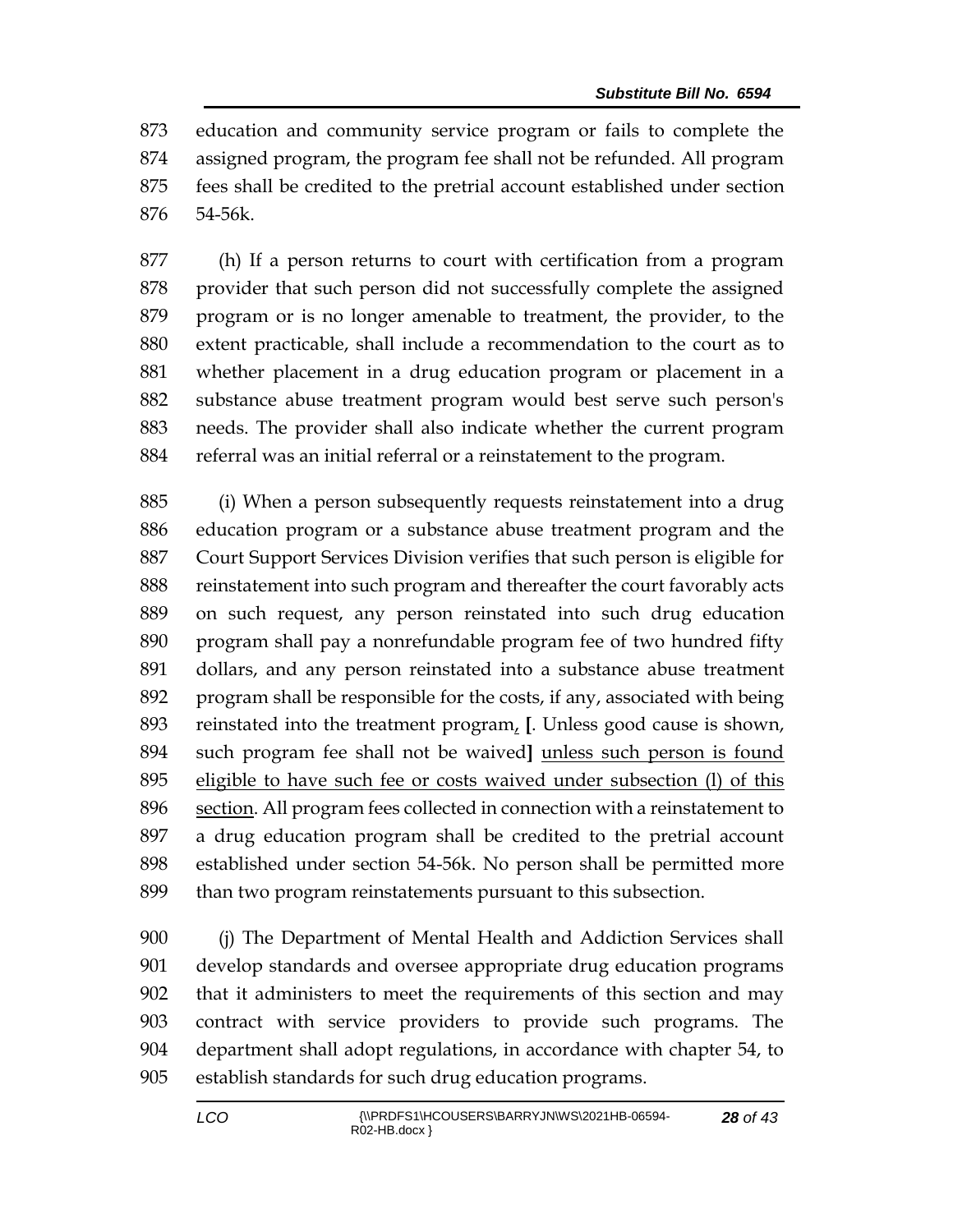(k) Any person whose employment or residence or schooling makes it unreasonable to attend a drug education program or substance abuse treatment program in this state may attend a program in another state that has standards similar to, or higher than, those of this state, subject to the approval of the court and payment of the program fee or costs as provided in this section.

 (l) The court shall waive any fee or cost under subsection (b), (g) or (i) of this section for any person who (1) files with the court an affidavit of indigency or inability to pay, has such indigency confirmed by the Court Support Services Division and the court enters a finding thereof, or (2) has been determined indigent and eligible for representation by a public defender who has been appointed on behalf of such person pursuant to section 51-296. The court shall not require a person to perform community service in lieu of payment of such fee or cost, if such fee or cost is waived.

 Sec. 18. Subsection (f) of section 54-56j of the general statutes is repealed and the following is substituted in lieu thereof (*Effective October 1, 2021*):

 (f) The cost of participation in such program shall be paid by the parent or guardian of such student, except that no student shall be excluded from such program for inability to pay such cost provided (1) the parent or guardian of such student files with the court an affidavit of indigency or inability to pay **[**,**]** and **[**(2)**]** the court enters a finding thereof, or (2) the parent or guardian of such student has been 930 determined indigent and such student is eligible for representation by a public defender who has been appointed on behalf of such student pursuant to section 51-296. The court shall not require a person to perform community service in lieu of payment of such cost, if such cost is waived.

 Sec. 19. Subsection (i) of section 46b-38c of the general statutes is repealed and the following is substituted in lieu thereof (*Effective October 1, 2021*):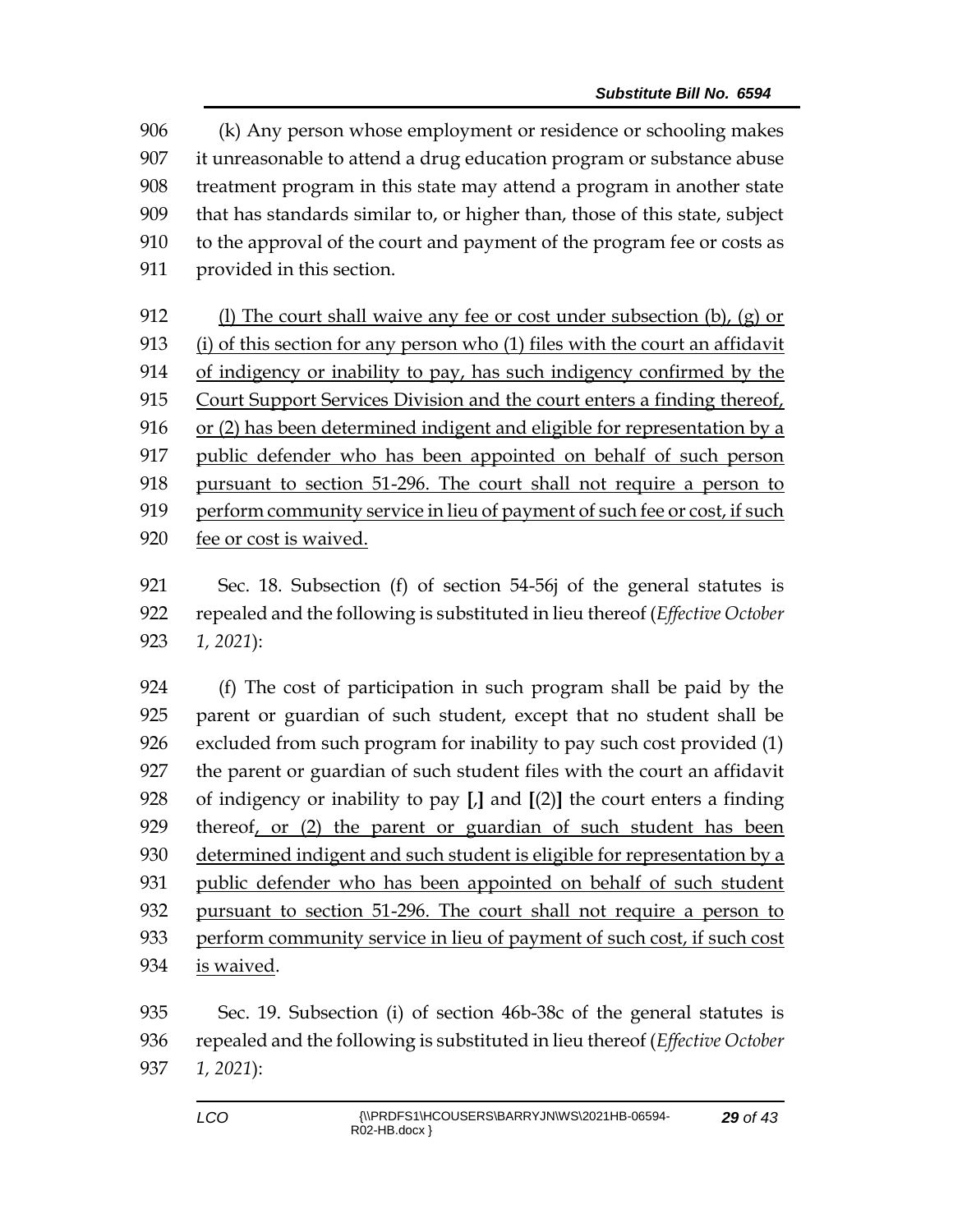(i) A nonrefundable application fee of one hundred dollars shall be paid to the court by any person who files a motion pursuant to subdivision (1) of subsection (h) of this section to participate in the pretrial family violence education program, and a fee of three hundred dollars shall be paid to the court by any person who enters the family violence education program, except that no person shall be excluded from such program for inability to pay any such fee, provided (1) the person files with the court an affidavit of indigency or inability to pay **[**,**]** and **[**(2)**]** the court enters a finding thereof, or (2) such person has been determined indigent and eligible for representation by a public defender who has been appointed on behalf of such person pursuant to section 51-296. The court shall not require a person to perform community service in lieu of payment of such fee, if such fee is waived. All such fees shall be credited to the General Fund.

 Sec. 20. Section 17a-694 of the general statutes is repealed and the following is substituted in lieu thereof (*Effective October 1, 2021*):

 (a) The Commissioner of Mental Health and Addiction Services or the commissioner's designee shall appoint one or more clinical examiners to conduct examinations for alcohol or drug dependency ordered pursuant to the provisions of section 17a-693. Each examiner shall be authorized by the department to conduct independent evaluations.

 (b) (1) The examiner shall determine whether the person being examined was an alcohol-dependent or drug-dependent person at the time of the crime. The commissioner shall disclose to the examiner information contained in the Department of Mental Health and Addiction Service's database concerning the date that the person received treatment for alcohol or drug dependence, if at all, and the location where such treatment was provided, for the purpose of allowing the examiner to request a release of treatment information from the department for the person.

(2) If such person is determined to have been dependent on alcohol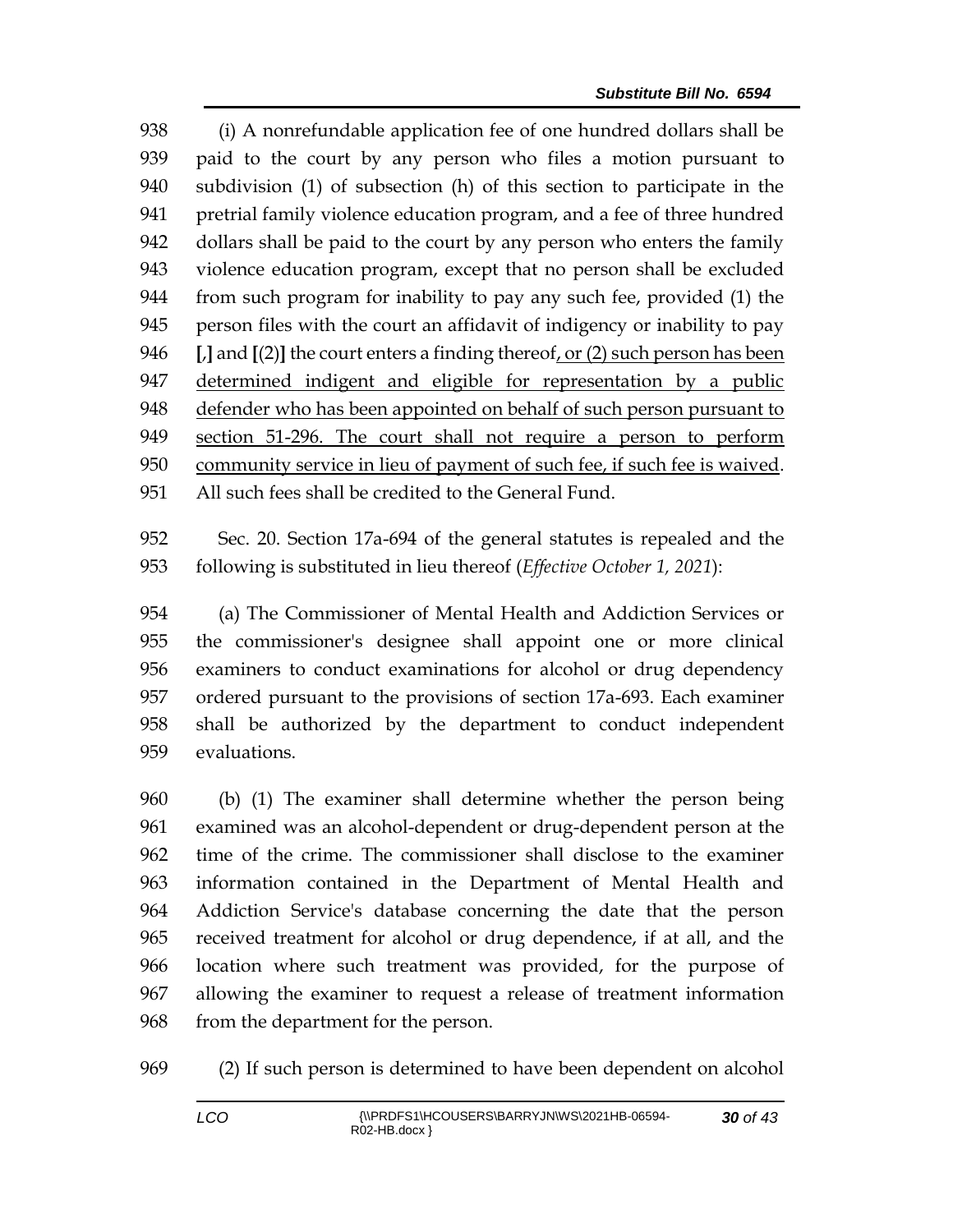or drugs, the examiner shall further determine (A) the history and pattern of the dependency, and (B) whether the person presently needs and is likely to benefit from treatment for the dependency. If the examiner determines that the person presently needs and is likely to benefit from treatment, the examiner shall recommend treatment and state the date when space will be available in an appropriate treatment program, provided such date shall not be more than forty-five days from the date of the examination report. A recommendation for treatment shall include provisions for appropriate placement and the type and length of treatment and may include provisions for outpatient treatment.

 (c) The examiner shall prepare and sign, without notarization, a written examination report and deliver it to the court, the Court Support Services Division, the state's attorney and defense counsel no later than thirty days after the examination was ordered. An examination report ordered pursuant to this section and section 17a-693 shall otherwise be confidential and not open to public inspection or subject to disclosure.

 (d) No statement made by the person in the course of an examination under the provisions of this section may be admitted in evidence on the issue of guilt in a criminal proceeding concerning the person.

 (e) No person shall be denied an examination or participation in a 991 program under this section for inability to pay any cost or fee associated with such examination or program, provided (1) the person files with the court an affidavit of indigency or inability to pay and the court enters a finding thereof, or (2) such person has been determined indigent and eligible for representation by a public defender who has been appointed on behalf of such person pursuant to section 51-296. The court shall not require a person to perform community service in lieu of payment of 998 such cost or fee, if such cost or fee is waived.

 Sec. 21. Section 17a-696 of the general statutes is repealed and the following is substituted in lieu thereof (*Effective October 1, 2021*):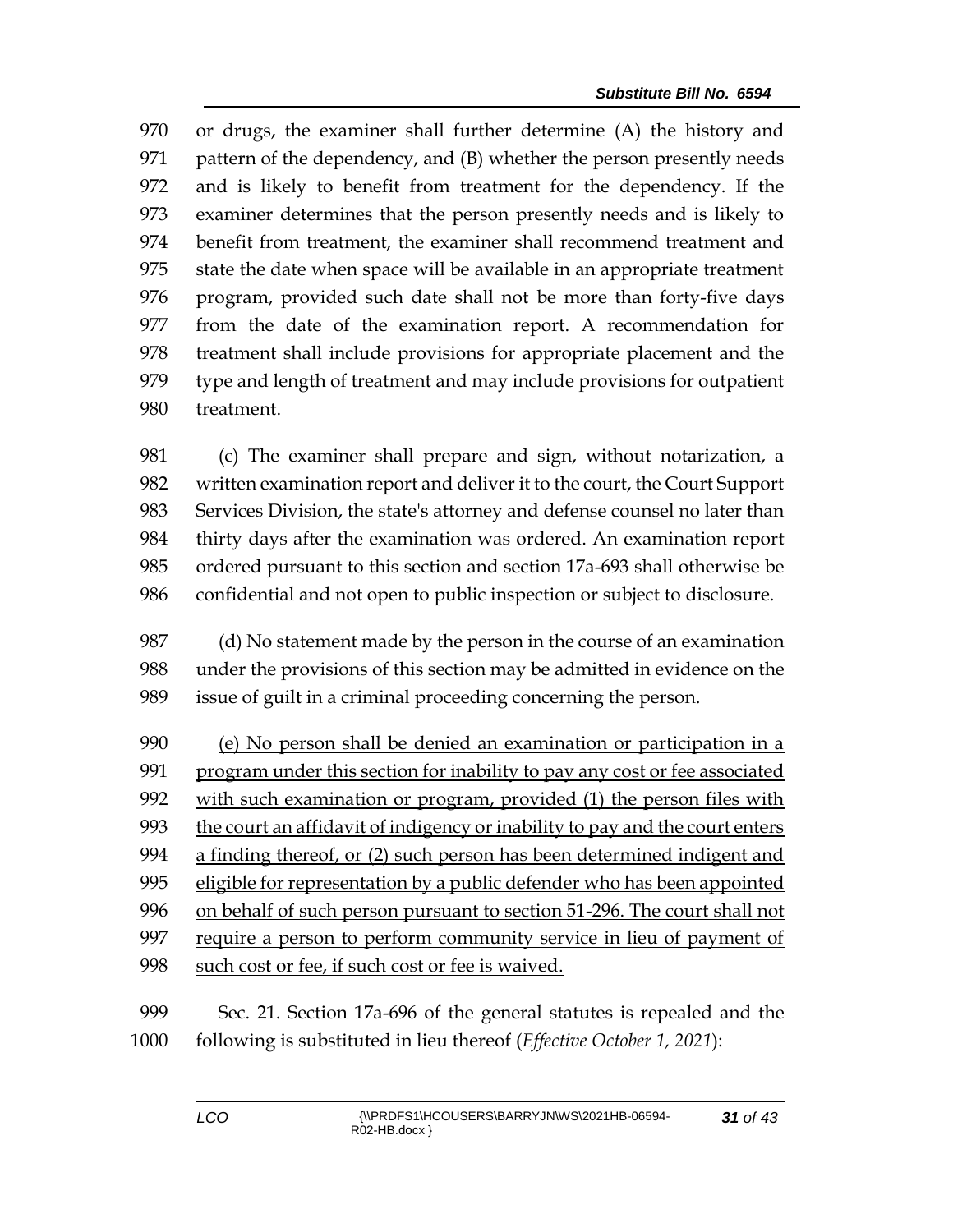(a) The provisions of this section shall not apply to any person charged with a violation of section 14-227a, 14-227g or 14-227m, subdivision (1) or (2) of subsection (a) of section 14-227n or section 53a- 56b or 53a-60d or with a class A, B or C felony or to any person who was twice previously ordered treated under this section, subsection (i) of section 17-155y, section 19a-386 or section 21a-284 of the general statutes revised to 1989, or any combination thereof. The court may waive the ineligibility provisions of this subsection for any person, except that the court shall not waive the ineligibility provisions of this subsection for any person charged with a violation of section 14-227a, 14-227g, 53a-56b or 53a-60d if, at the time of the offense, such person was operating a commercial vehicle, as defined in section 14-1, or held a commercial driver's license or a commercial driver's instruction permit.

 (b) The court may order suspension of prosecution and order treatment for alcohol or drug dependency as provided in this section and sections 17a-697 and 17a-698 if it, after considering information before it concerning the alcohol or drug dependency of the person, including the examination report made pursuant to the provisions of section 17a-694, as amended by this act, finds that (1) the accused person was an alcohol-dependent or drug-dependent person at the time of the crime, (2) the person presently needs and is likely to benefit from treatment for the dependency, and (3) suspension of prosecution will advance the interests of justice. Treatment may begin no earlier than the date the clinical examiner reports under the provisions of section 17a- 694, as amended by this act, that space is available in a treatment program. Upon application by any such person for participation in a treatment program, the court shall, but only as to the public, order the court file sealed.

 (c) A suspension of prosecution ordered under the provisions of subsection (b) of this section may be for a period not exceeding two years. During the period of suspension, an accused person shall be placed in the custody of the Court Support Services Division for treatment for alcohol or drug dependency. The court or the Court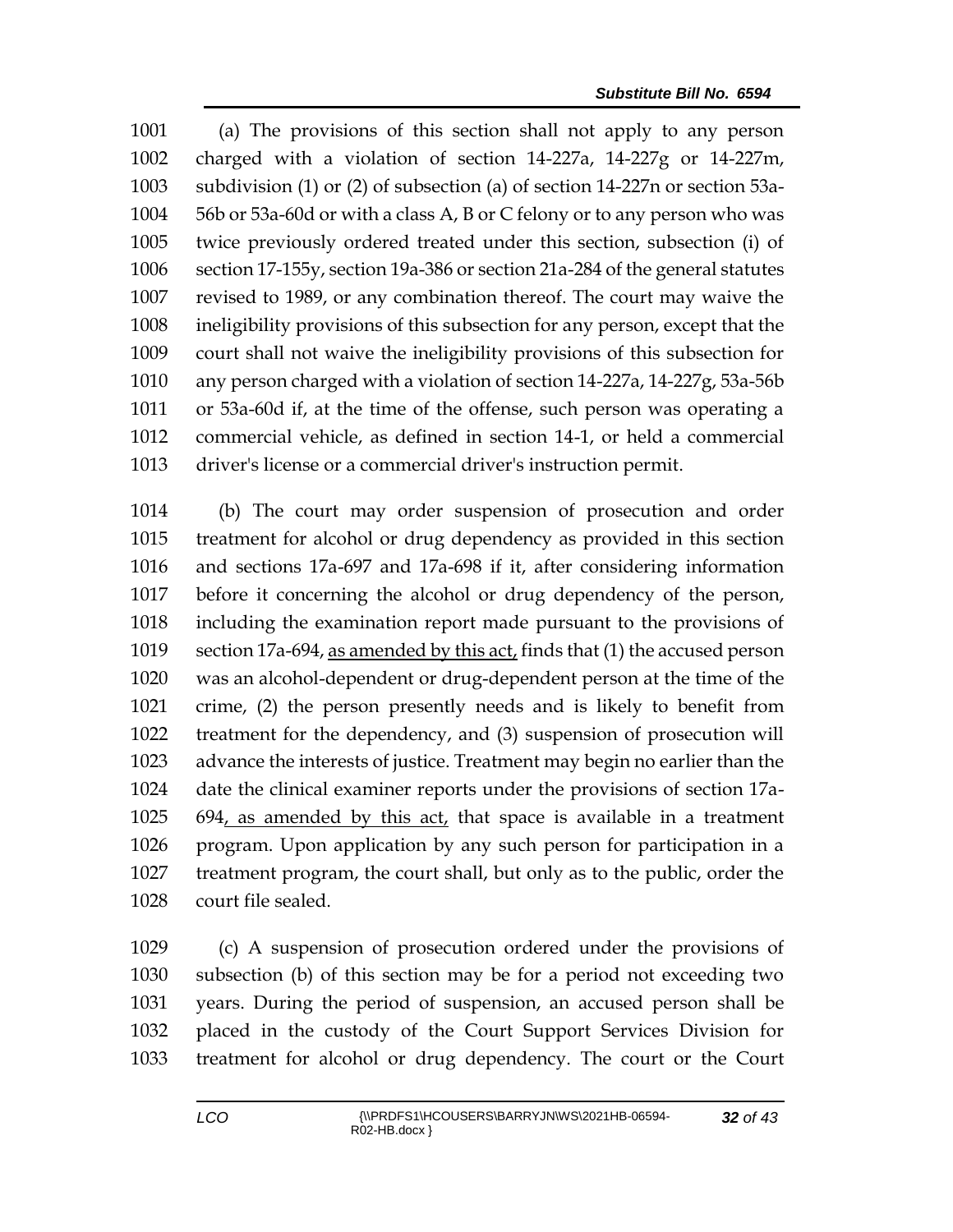Support Services Division may require that the person (1) comply with any of the conditions specified in subsections (a) and (b) of section 53a- 30, and (2) be tested for use of alcohol or drugs during the period of suspension. The accused person shall, unless indigent, pay the cost of treatment ordered under this section.

 (d) If prosecution is suspended under the provisions of subsection (b) of this section, (1) the statute of limitations applicable to the crime charged shall be tolled during the period of suspension, and (2) the accused person shall be deemed to have waived such accused person's right to a speedy trial for the crime charged.

 (e) The court shall not suspend prosecution under subsection (b) of this section unless (1) the accused person has acknowledged that he or she understands the consequences of the suspension of prosecution, (2) the accused person has given notice, by registered or certified mail on a form prescribed by the Chief Court Administrator, to the victim, if any, of the crime of which the person is accused and of the pending motion for suspension of prosecution, (3) such victim, if any, has been given an opportunity to be heard on the motion for suspension of prosecution, and (4) the accused person, unless such accused person is indigent, has paid to the clerk of the court an administration fee of twenty-five dollars.

 (f) If the prosecution is suspended, the person shall be released on a written promise to appear or on a bond and any other bond posted in any criminal proceeding concerning such person shall be terminated.

 (g) If the court denies the motion for suspension of prosecution, the state's attorney may proceed with prosecution of the crime.

 (h) A person shall be deemed to be indigent for the purposes of this section if the court determines the person (1) has an estate insufficient to provide for the person's support or there is no other person legally liable or able to support the person, or (2) the person has been determined indigent and eligible for representation by a public defender who has been appointed on behalf of such person pursuant to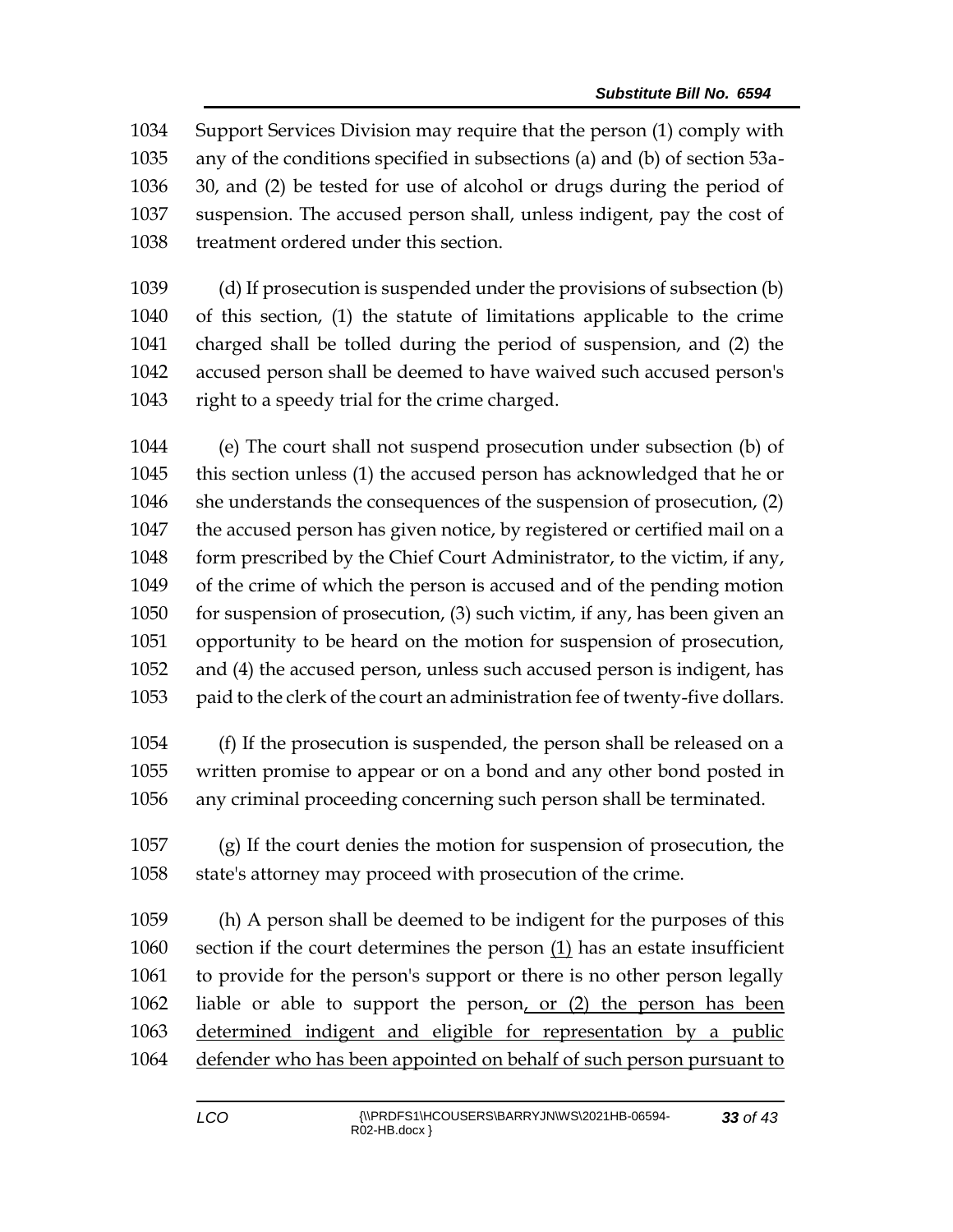| 1065<br>1066<br>1067 | section 51-296. The court shall not require a person to perform<br>community service in lieu of payment of any cost or fee, if a cost or fee<br>is waived due to indigency. |
|----------------------|-----------------------------------------------------------------------------------------------------------------------------------------------------------------------------|
| 1068<br>1069         | Sec. 22. Section 21a-257 of the general statutes is repealed and the<br>following is substituted in lieu thereof (Effective October 1, 2021):                               |
| 1070                 | (a) A person to whom or for whose use any narcotic drug has been                                                                                                            |
| 1071                 | prescribed, sold or dispensed by a physician, dentist, pharmacist or                                                                                                        |
| 1072                 | other person authorized under the provisions of section 21a-248, and the                                                                                                    |
| 1073                 | owner of any animal for which any such drug has been prescribed, sold                                                                                                       |
| 1074                 | or dispensed may lawfully possess it only in the container in which it                                                                                                      |
| 1075                 | was delivered to the recipient by the person selling or dispensing the                                                                                                      |
| 1076                 | same except as may be authorized by regulations adopted [hereunder]                                                                                                         |
| 1077                 | in accordance with the provisions of chapter 54.                                                                                                                            |
|                      |                                                                                                                                                                             |
| 1078                 | (b) Any person who fails to keep such narcotic drug in the original                                                                                                         |
| 1079                 | container as provided in subsection (a) of this section, except as                                                                                                          |
| 1080                 | provided in subsection (c) of this section, shall be guilty of a class D                                                                                                    |
| 1081                 | misdemeanor.                                                                                                                                                                |
| 1082                 | (c) The provisions of subsection (b) of this section shall not apply to                                                                                                     |
| 1083                 | any person who in good faith places such narcotic drug in either a (1)                                                                                                      |
| 1084                 | pill box, case or organizer stored within such person's residence, or (2)                                                                                                   |
| 1085                 | secured or locked pill box, case or organizer, provided such pill box,                                                                                                      |
| 1086                 | case or organizer is accompanied by proof of such person's prescription.                                                                                                    |
| 1087                 | Sec. 23. Section 51-164r of the general statutes is repealed and the                                                                                                        |
| 1088                 |                                                                                                                                                                             |
|                      | following is substituted in lieu thereof (Effective October 1, 2021):                                                                                                       |
| 1089                 | (a) Any person charged with an infraction who fails to pay the fine                                                                                                         |
| 1090                 | and any additional fee imposed or send in [his] a plea of not guilty by                                                                                                     |
| 1091                 | the answer date or wilfully fails to appear for any scheduled court                                                                                                         |
| 1092                 | appearance date which may be required shall be guilty of [a class C                                                                                                         |
| 1093                 | misdemeanor] an unclassified misdemeanor and may be sentenced to a                                                                                                          |
| 1094                 | term of imprisonment of not more than ten days.                                                                                                                             |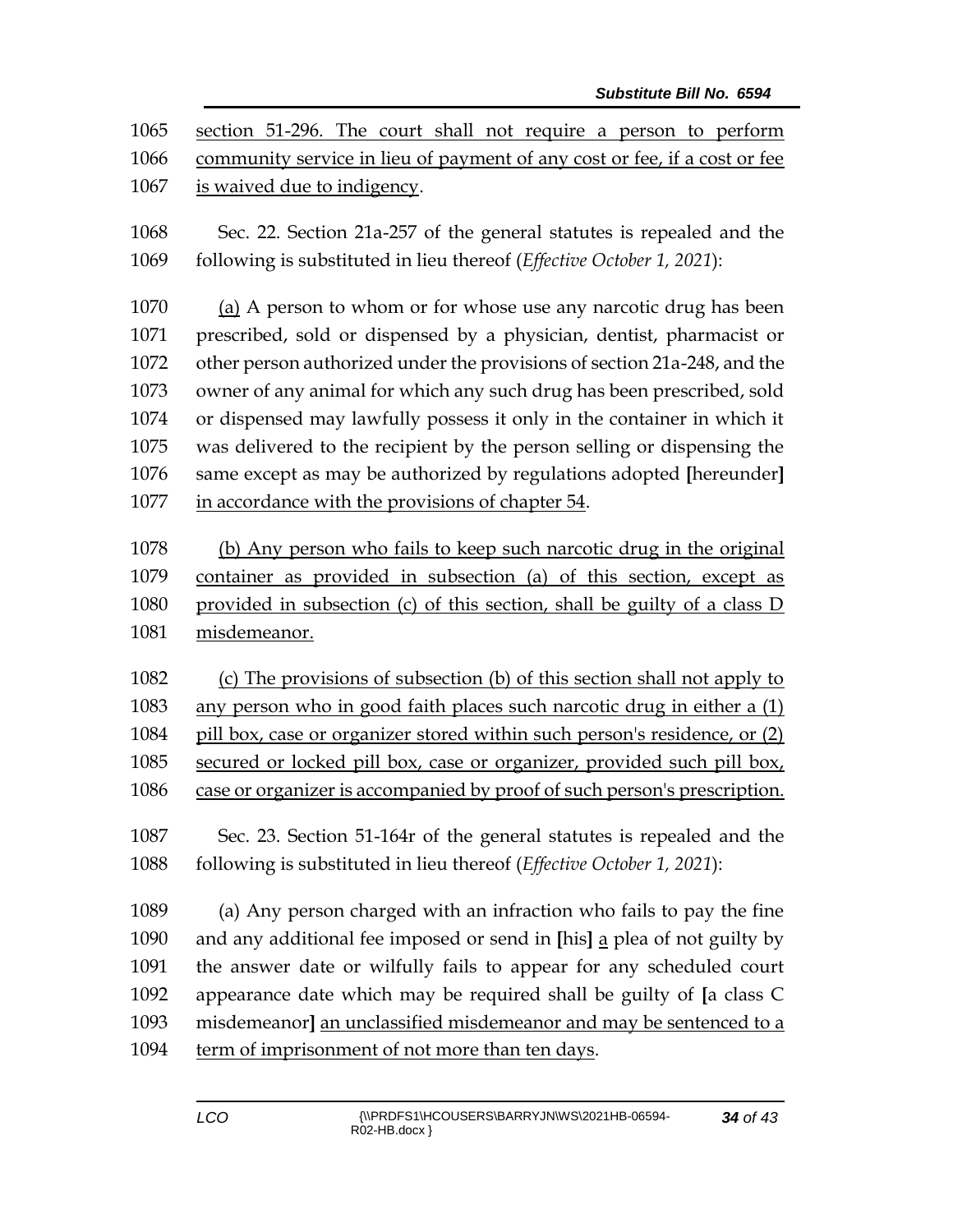(b) Any person charged with any violation specified in subsection (b) of section 51-164n who fails to pay the fine and any additional fee imposed or send in **[**his**]** a plea of not guilty by the answer date or wilfully fails to appear for any scheduled court appearance date which may be required shall be guilty of **[**a class A misdemeanor**]** an unclassified misdemeanor and may be sentenced to a term of imprisonment of not more than ten days.

 Sec. 24. Subdivision (1) of subsection (a) of section 18-98d of the general statutes is repealed and the following is substituted in lieu thereof (*Effective October 1, 2021*):

 (a) (1) (A) Any person who is confined to a community correctional center or a correctional institution for an offense committed on or after 1107 July 1, 1981, and prior to October 1, 2021, under a mittimus or because such person is unable to obtain bail or is denied bail shall, if subsequently imprisoned, earn a reduction of such person's sentence equal to the number of days which such person spent in such facility from the time such person was placed in presentence confinement to the time such person began serving the term of imprisonment imposed; provided **[**(A)**]** (i) each day of presentence confinement shall be counted only once for the purpose of reducing all sentences imposed after such presentence confinement; and **[**(B)**]** (ii) the provisions of this section shall only apply to a person for whom the existence of a mittimus, an inability to obtain bail or the denial of bail is the sole reason for such person's presentence confinement, except that if a person is serving a term of imprisonment at the same time such person is in presentence confinement on another charge and the conviction for such imprisonment is reversed on appeal, such person shall be entitled, in any sentence subsequently imposed, to a reduction based on such presentence confinement in accordance with the provisions of this section. In the case of a fine, each day spent in such confinement prior to sentencing shall be credited against the sentence at a per diem rate equal to the average daily cost of incarceration as determined by the Commissioner of Correction.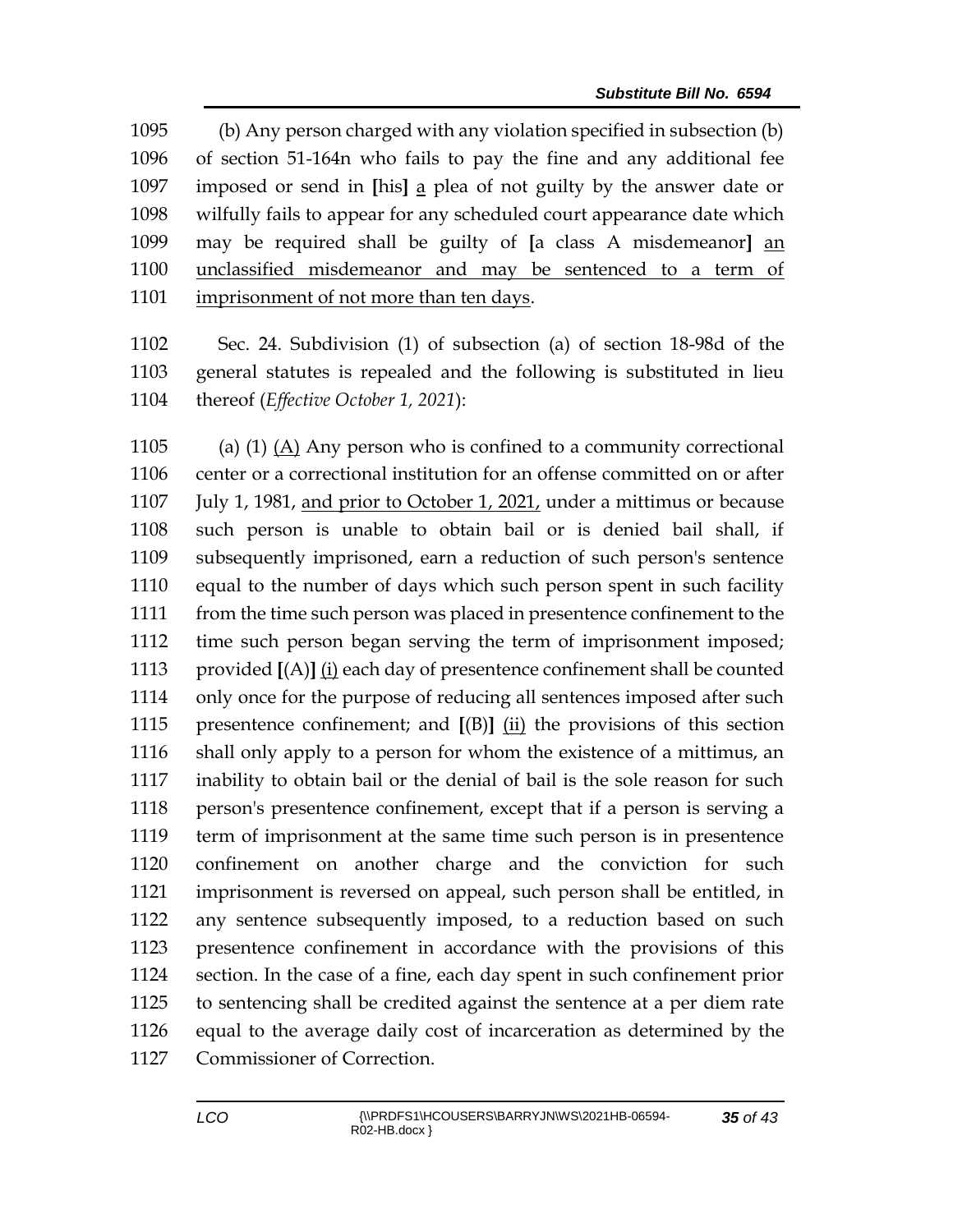(B) Any person who is confined to a community correctional center or a correctional institution for an offense committed on or after October 1, 2021, under a mittimus or because such person is unable to obtain bail or is denied bail shall, if subsequently imprisoned, earn a reduction of such person's sentence equal to the number of days which such person spent in such facility from the time such person was placed in presentence confinement to the time such person began serving the term of imprisonment imposed; provided (i) each day of presentence confinement shall be counted equally in reduction of any concurrent sentence imposed for any offense pending at the time such sentence was imposed; (ii) each day of presentence confinement shall be counted only once in reduction of any consecutive sentence so imposed; and (iii) the provisions of this section shall only apply to a person for whom the existence of a mittimus, an inability to obtain bail or the denial of bail is the sole reason for such person's presentence confinement, except that if a person is serving a term of imprisonment at the same time such person is in presentence confinement on another charge and the conviction for which such imprisonment was imposed is reversed on appeal, such person shall be entitled, in any sentence subsequently imposed, to a reduction based on such presentence confinement in accordance with the provisions of this section. In the case of a fine, each day spent in such confinement prior to sentencing shall be credited against the sentence at a per diem rate equal to the average daily cost of incarceration as determined by the Commissioner of Correction.

 Sec. 25. Section 21a-267 of the general statutes is repealed and the following is substituted in lieu thereof (*Effective October 1, 2021*):

 (a) No person shall use or possess with intent to use drug paraphernalia, as defined in subdivision (20) of section 21a-240, to plant, propagate, cultivate, grow, harvest, manufacture, compound, convert, produce, process, prepare, test, analyze, pack, repack, store, contain or conceal, or to ingest, inhale or otherwise introduce into the human body, any controlled substance, as defined in subdivision (9) of section 21a-240, other than a cannabis-type substance in a quantity of less than one-

*of 43*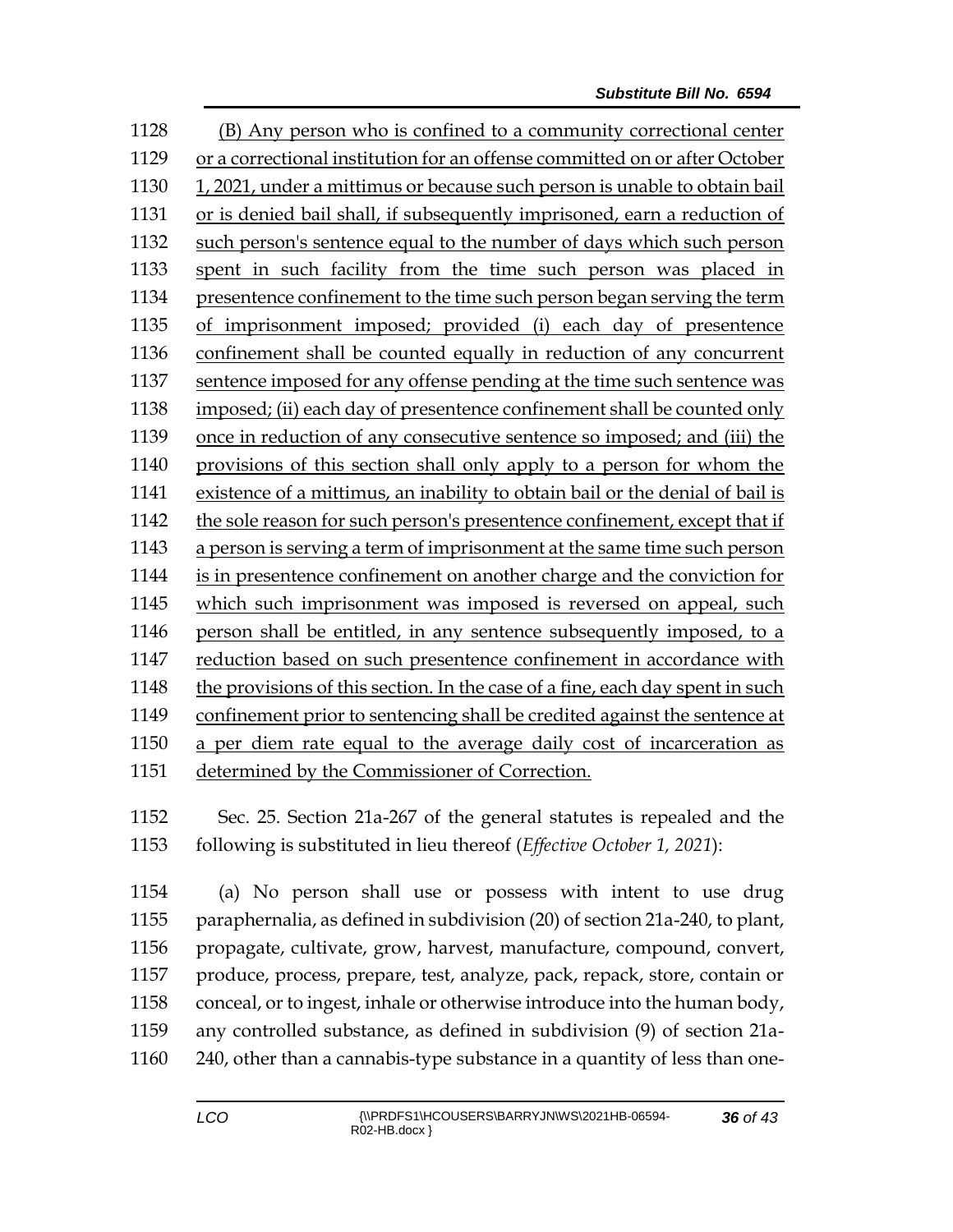half ounce. Any person who violates any provision of this subsection 1162 shall be guilty of a class C misdemeanor.

 (b) No person shall deliver, possess with intent to deliver or manufacture with intent to deliver drug paraphernalia knowing, or under circumstances where one reasonably should know, that it will be used to plant, propagate, cultivate, grow, harvest, manufacture, compound, convert, produce, process, prepare, test, analyze, pack, repack, store, contain or conceal, or to ingest, inhale or otherwise introduce into the human body, any controlled substance, other than a cannabis-type substance in a quantity of less than one-half ounce. Any person who violates any provision of this subsection shall be guilty of a class A misdemeanor.

 (c) Any person who violates subsection (a) or (b) of this section **[**in or on, or within one thousand five hundred feet of,**]** (1) with intent to commit such violation at a specific location that the trier of fact determines is (A) in or on the real property comprising a public or private elementary or secondary school, or (B) within two hundred feet of the perimeter of the real property comprising a public or private 1179 elementary or secondary school, and (2) who is not enrolled as a student in such school shall be imprisoned for a term of one year which shall not be suspended and shall be in addition and consecutive to any term of imprisonment imposed for violation of subsection (a) or (b) of this section.

 (d) No person shall (1) use or possess with intent to use drug paraphernalia to plant, propagate, cultivate, grow, harvest, manufacture, compound, convert, produce, process, prepare, test, analyze, pack, repack, store, contain or conceal, or to ingest, inhale or otherwise introduce into the human body, less than one-half ounce of a cannabis-type substance, or (2) deliver, possess with intent to deliver or manufacture with intent to deliver drug paraphernalia knowing, or under circumstances where one reasonably should know, that it will be used to plant, propagate, cultivate, grow, harvest, manufacture, compound, convert, produce, process, prepare, test, analyze, pack,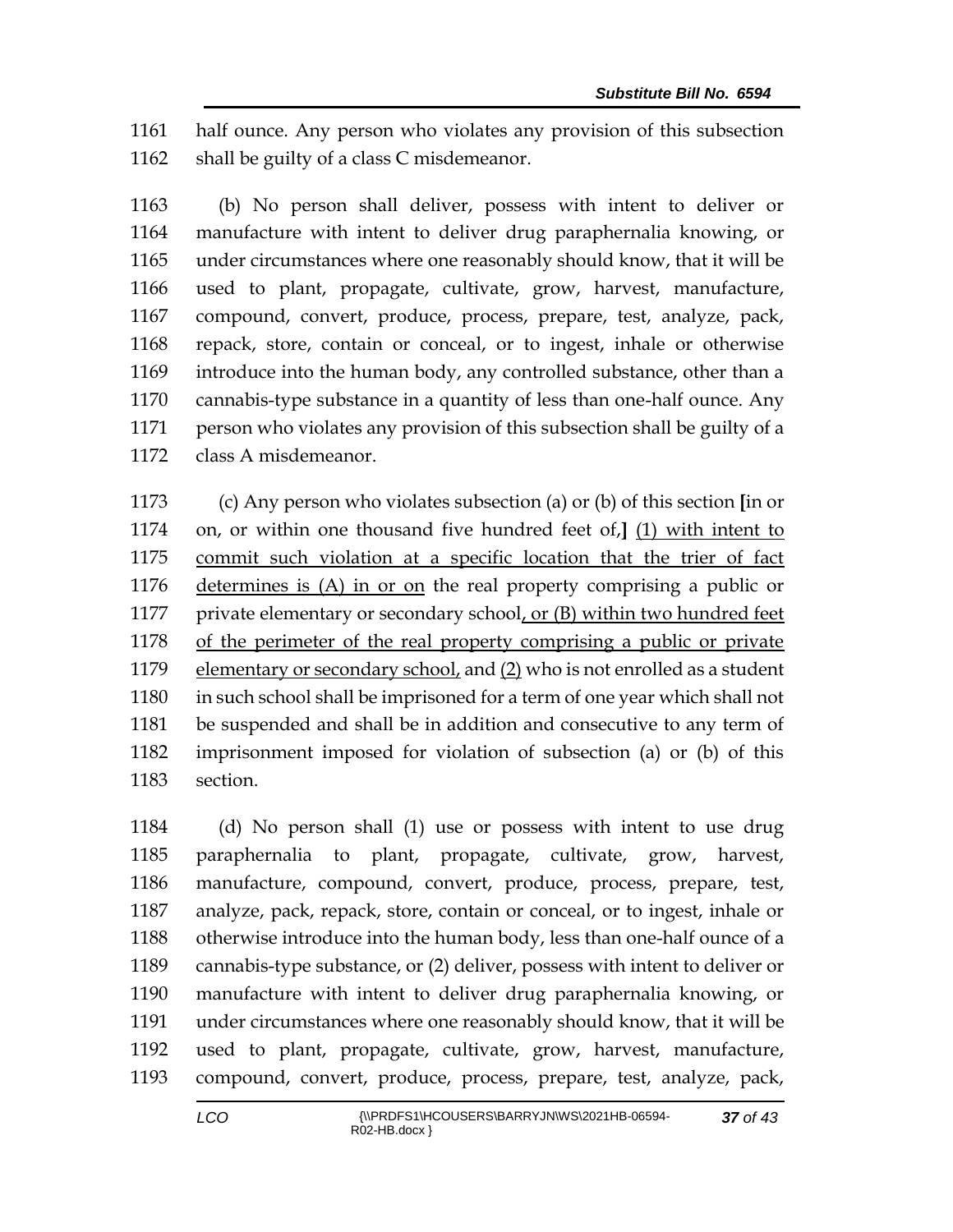repack, store, contain or conceal, or to ingest, inhale or otherwise introduce into the human body, less than one-half ounce of a cannabis- type substance. Any person who violates any provision of this subsection shall have committed an infraction.

 (e) The provisions of subsection (a) of this section shall not apply to any person (1) who in good faith, seeks medical assistance for another person who such person reasonably believes is experiencing an overdose from the ingestion, inhalation or injection of intoxicating liquor or any drug or substance, (2) for whom another person, in good faith, seeks medical assistance, reasonably believing such person is experiencing an overdose from the ingestion, inhalation or injection of intoxicating liquor or any drug or substance, or (3) who reasonably believes he or she is experiencing an overdose from the ingestion, inhalation or injection of intoxicating liquor or any drug or substance and, in good faith, seeks medical assistance for himself or herself, if evidence of the use or possession of drug paraphernalia in violation of said subsection was obtained as a result of the seeking of such medical assistance. For the purposes of this subsection, "good faith" does not include seeking medical assistance during the course of the execution of an arrest warrant or search warrant or a lawful search.

 Sec. 26. Section 21a-278a of the general statutes is repealed and the following is substituted in lieu thereof (*Effective October 1, 2021*):

 (a) Any person eighteen years of age or older who violates section 21a-277 or 21a-278, and who is not, at the time of such action, a drug- dependent person, by distributing, selling, prescribing, dispensing, offering, giving or administering any controlled substance to another person who is under eighteen years of age and is at least two years younger than such person who is in violation of section 21a-277 or 21a- 278, shall be imprisoned for a term of two years, which shall not be suspended and shall be in addition and consecutive to any term of imprisonment imposed for violation of section 21a-277 or 21a-278.

(b) Any person who violates section 21a-277 or 21a-278 by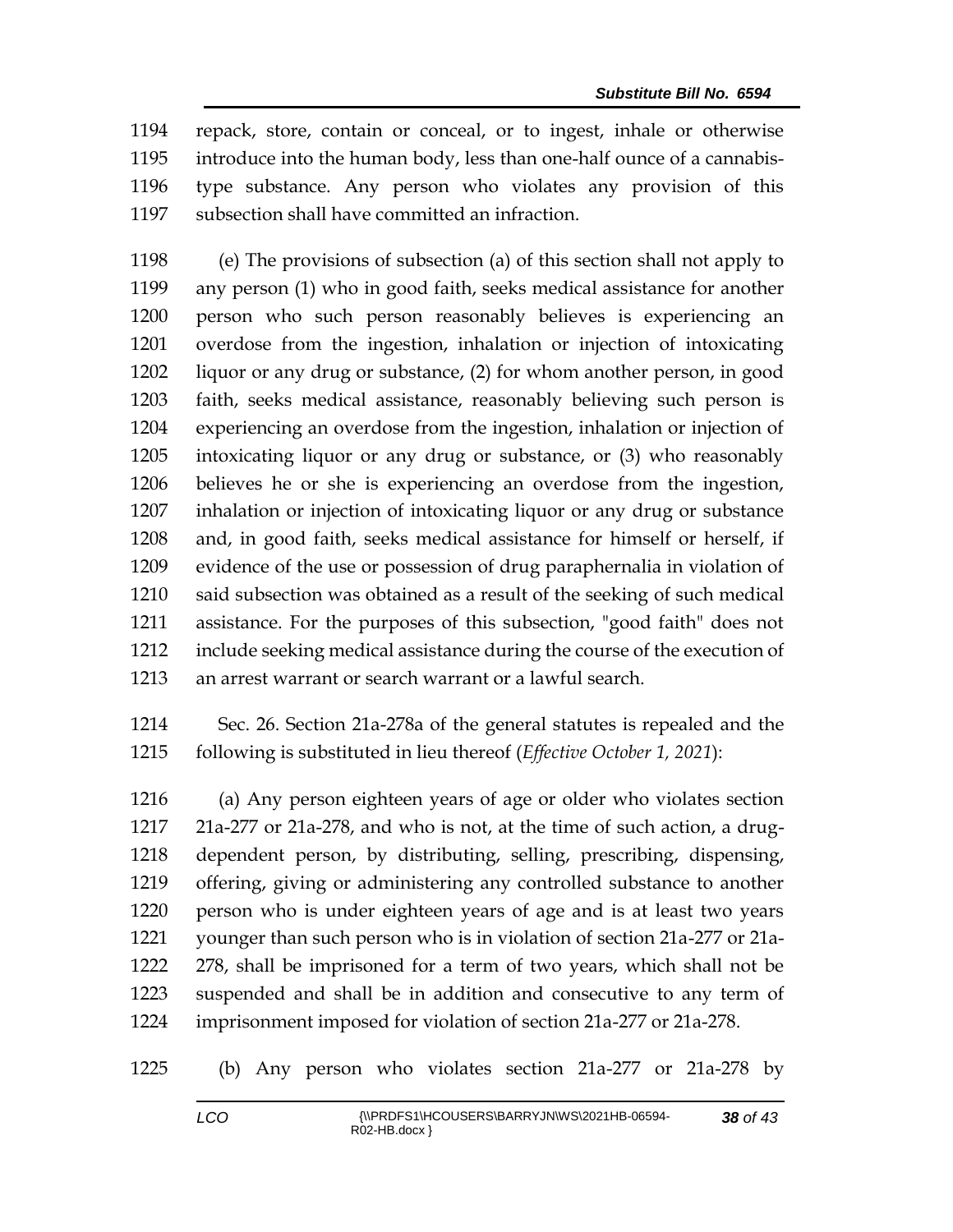manufacturing, distributing, selling, prescribing, dispensing, compounding, transporting with the intent to sell or dispense, possessing with the intent to sell or dispense, offering, giving or administering to another person any controlled substance **[**in or on, or within one thousand five hundred feet of,**]** with intent to commit such violation at a specific location that the trier of fact determines is (1) in or 1232 on the real property comprising a  $(A)$  public or private elementary or secondary school, **[**a**]** (B) public housing project, or **[**a**]** (C) licensed child care center, as defined in section 19a-77, that is identified as a child care center by a sign posted in a conspicuous place, or (2) within two hundred feet of the perimeter of the real property comprising such (A) public or private elementary or secondary school, (B) public housing 1238 project, or (C) licensed child care center, shall be imprisoned for a term of three years, which shall not be suspended and shall be in addition and consecutive to any term of imprisonment imposed for violation of section 21a-277 or 21a-278. To constitute a violation of this subsection, an act of transporting or possessing a controlled substance shall be with intent to sell or dispense in or on, or within **[**one thousand five**]** two hundred feet of the perimeter of, the real property comprising a public or private elementary or secondary school, a public housing project or a licensed child care center, as defined in section 19a-77, that is identified as a child care center by a sign posted in a conspicuous place. For the purposes of this subsection, "public housing project" means dwelling accommodations operated as a state or federally subsidized multifamily housing project by a housing authority, nonprofit corporation or municipal developer, as defined in section 8-39, pursuant to chapter 128 or by the Connecticut Housing Authority pursuant to chapter 129.

 (c) Any person who employs, hires, uses, persuades, induces, entices or coerces a person under eighteen years of age to violate section 21a- 277 or 21a-278 shall be imprisoned for a term of three years, which shall not be suspended and shall be in addition and consecutive to any term of imprisonment imposed for violation of section 21a-277 or 21a-278.

Sec. 27. Section 21a-279 of the general statutes is repealed and the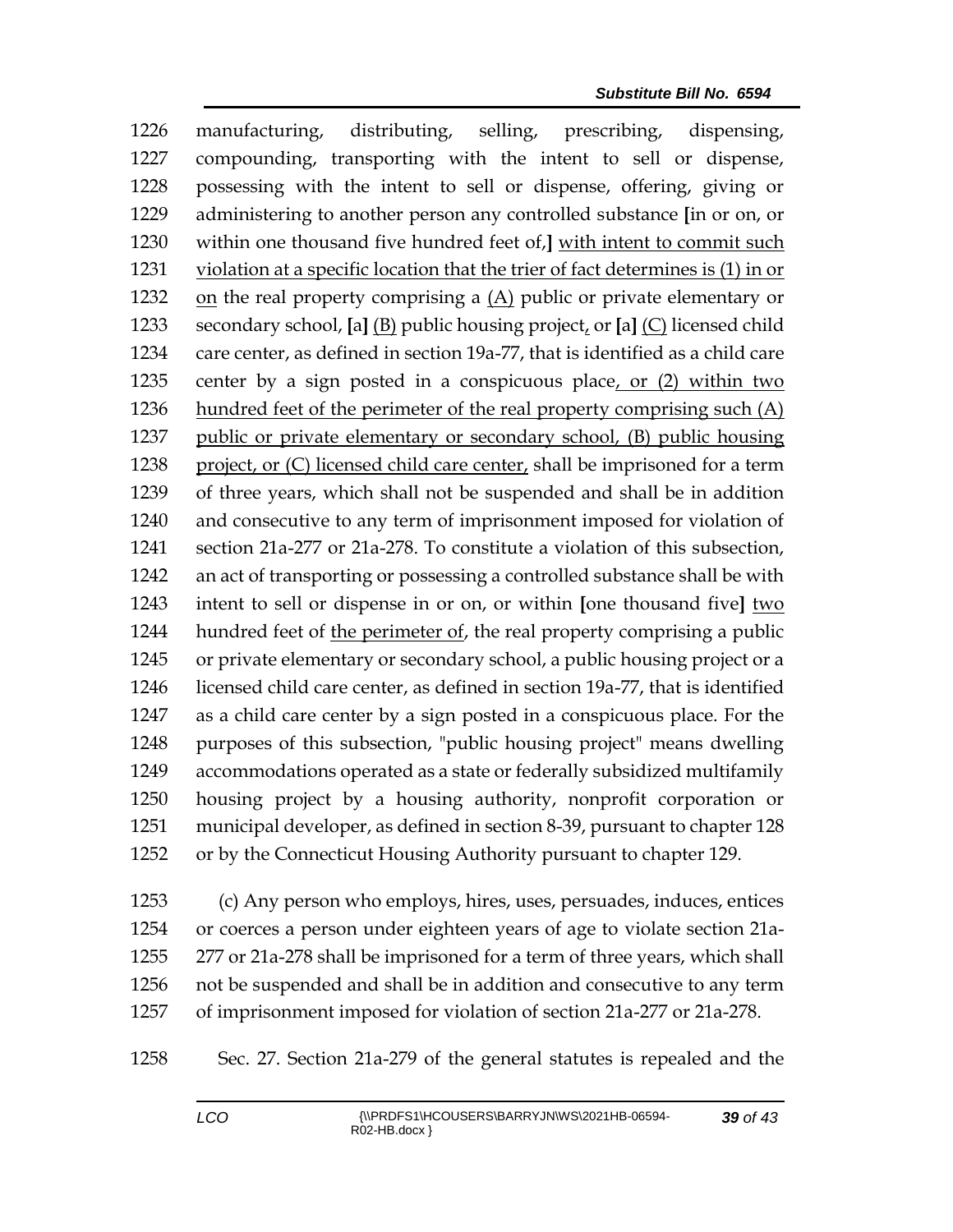following is substituted in lieu thereof (*Effective October 1, 2021*):

 (a) (1) Any person who possesses or has under such person's control any quantity of any controlled substance, except less than one-half ounce of a cannabis-type substance and except as authorized in this chapter, shall be guilty of a class A misdemeanor.

 (2) For a second offense of subdivision (1) of this subsection, the court shall evaluate such person and, if the court determines such person is a drug-dependent person, the court may suspend prosecution of such person and order such person to undergo a substance abuse treatment program.

 (3) For any subsequent offense of subdivision (1) of this subsection, the court may find such person to be a persistent offender for possession 1271 of a controlled substance in accordance with section 53a-40, as amended by this act.

 (b) Any person who violates subsection (a) of this section in or on, or within **[**one thousand five**]** two hundred feet of **[**,**]** the perimeter of the real property comprising a (1) public or private elementary or secondary school and who is not enrolled as a student in such school, or **[**a**]** (2) licensed child care center, as defined in section 19a-77, that is identified 1278 as a child care center by a sign posted in a conspicuous place, shall be guilty of a class A misdemeanor and shall be sentenced to a term of imprisonment and a period of probation during which such person shall perform community service as a condition of such probation, in a manner ordered by the court.

 (c) To the extent that it is possible, medical treatment rather than criminal sanctions shall be afforded individuals who breathe, inhale, sniff or drink the volatile substances described in subdivision (49) of section 21a-240.

 (d) The provisions of subsection (a) of this section shall not apply to any person (1) who in good faith, seeks medical assistance for another person who such person reasonably believes is experiencing an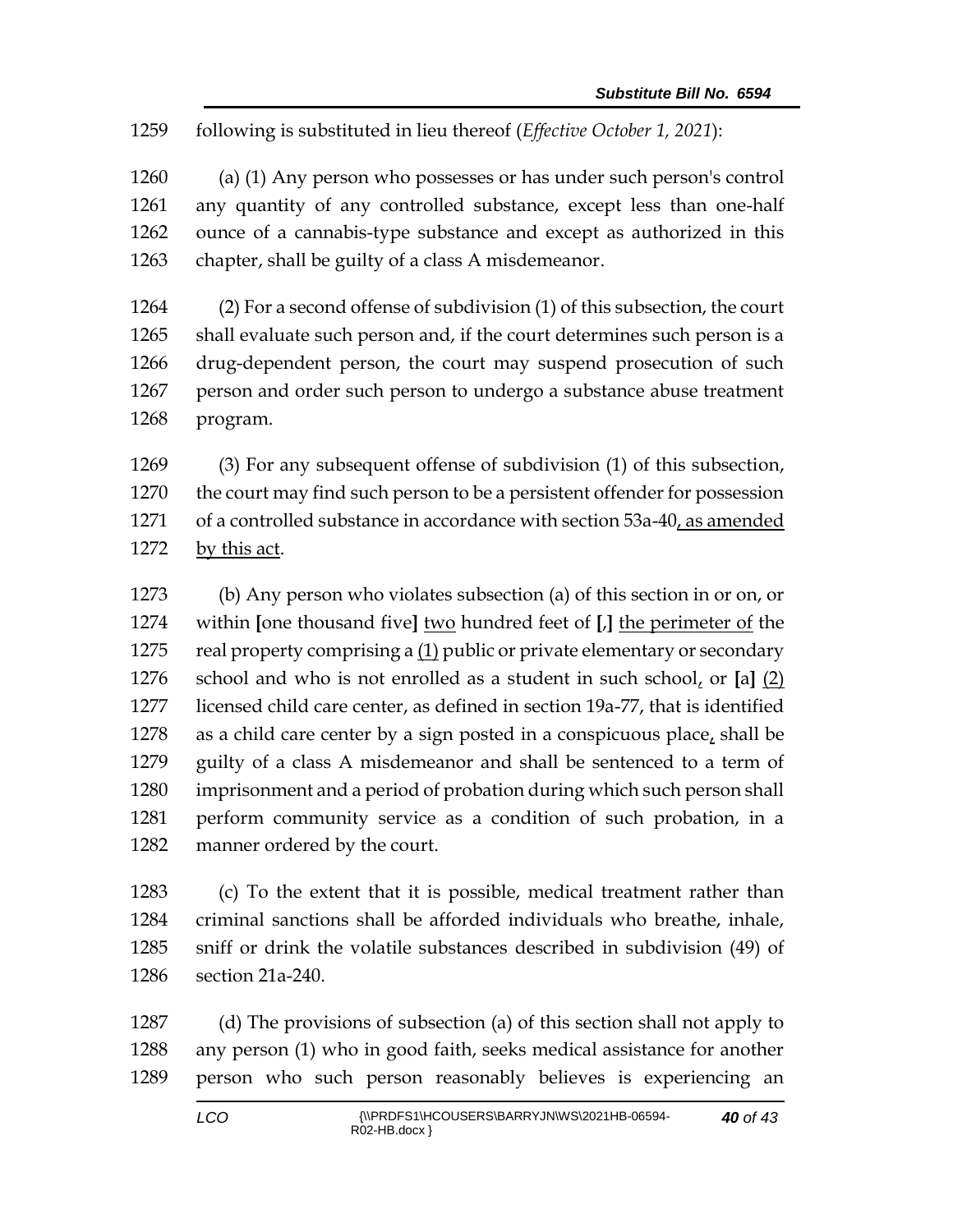overdose from the ingestion, inhalation or injection of intoxicating liquor or any drug or substance, (2) for whom another person, in good faith, seeks medical assistance, reasonably believing such person is experiencing an overdose from the ingestion, inhalation or injection of intoxicating liquor or any drug or substance, or (3) who reasonably believes he or she is experiencing an overdose from the ingestion, inhalation or injection of intoxicating liquor or any drug or substance and, in good faith, seeks medical assistance for himself or herself, if evidence of the possession or control of a controlled substance in violation of subsection (a) of this section was obtained as a result of the seeking of such medical assistance. For the purposes of this subsection, "good faith" does not include seeking medical assistance during the course of the execution of an arrest warrant or search warrant or a lawful search.

- (e) No provision of this section shall be construed to alter or modify the meaning of the provisions of section 21a-278.
- Sec. 28. Section 53a-39 of the general statutes is repealed and the following is substituted in lieu thereof (*Effective from passage*):

 (a) **[**At**]** Except as provided in subsection (b) of this section, at any time during **[**the period of a definite sentence of three years or less**]** an executed period of incarceration, the sentencing court or judge may, after hearing and for good cause shown, reduce the sentence, order the defendant discharged, or order the defendant discharged on probation or conditional discharge for a period not to exceed that to which the defendant could have been originally sentenced.

 (b) At any time during the period of a **[**definite**]** sentence in which a defendant has been sentenced to an executed period of incarceration of more than **[**three**]** seven years as a result of a plea agreement, including an agreement in which there is an agreed upon range of sentence, upon agreement of the defendant and the state's attorney to seek review of the sentence, the sentencing court or judge may, after hearing and for good cause shown, reduce the sentence, order the defendant discharged, or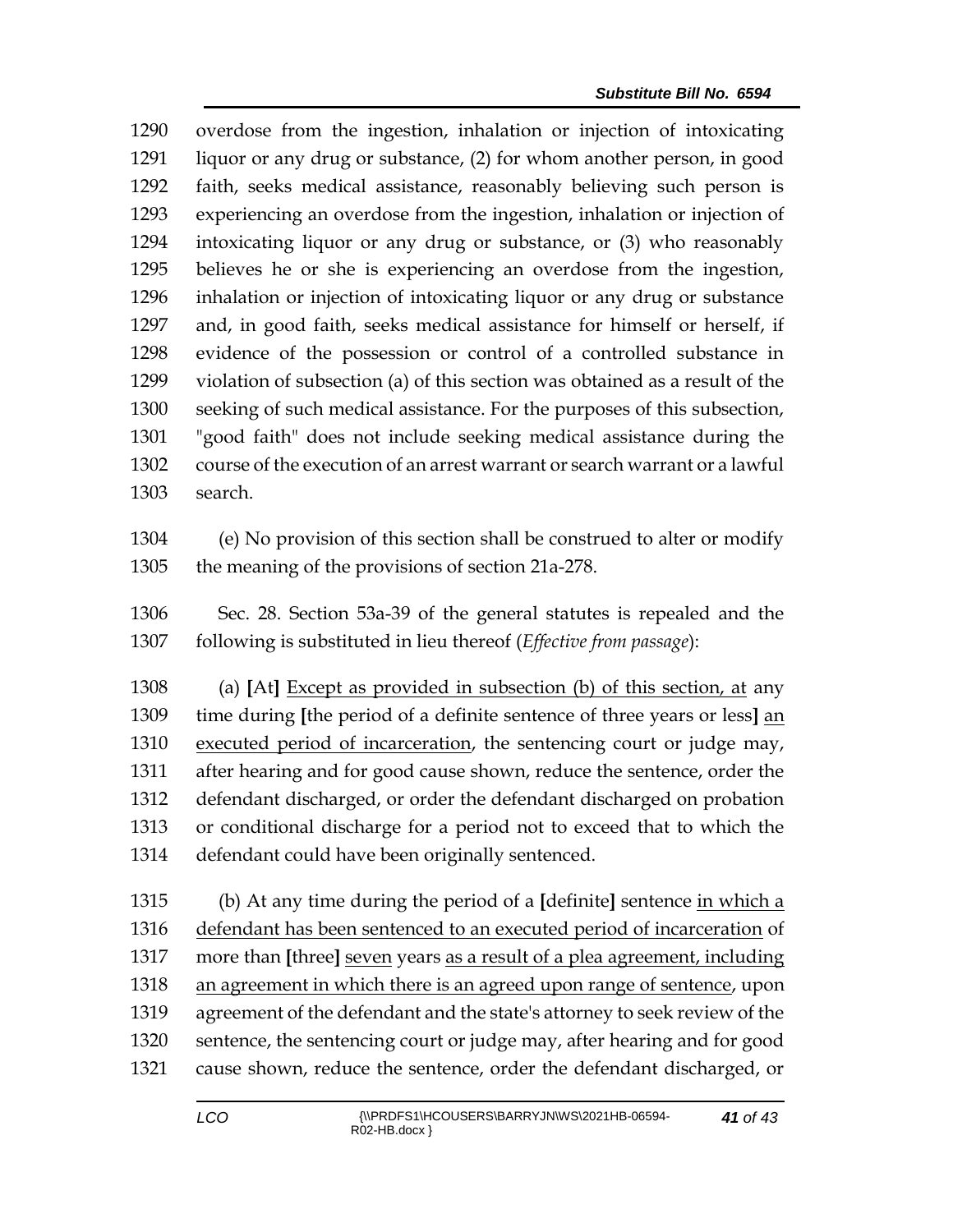order the defendant discharged on probation or conditional discharge for a period not to exceed that to which the defendant could have been originally sentenced.

 (c) If, after a hearing pursuant to this section, the sentencing court or judge denies a motion to reduce a defendant's sentence or discharge the defendant, the defendant may not file a subsequent motion for relief

under this section until five years have elapsed from the date of the most

recent decision denying such defendant relief pursuant to this section.

 **[**(c)**]** (d) The provisions of this section shall not apply to any portion of a sentence imposed that is a mandatory minimum sentence for an offense which may not be suspended or reduced by the court.

 **[**(d)**]** (e) At a hearing held by the sentencing court or judge under this section, such court or judge shall permit any victim of the crime to appear before the court or judge for the purpose of making a statement 1336 for the record concerning whether or not the sentence of the defendant should be reduced, the defendant should be discharged or the defendant should be discharged on probation or conditional discharge pursuant to subsection (a) or (b) of this section. In lieu of such appearance, the victim may submit a written statement to the court or judge and the court or judge shall make such statement a part of the record at the hearing. For the purposes of this subsection, "victim" means the victim, the legal representative of the victim or a member of the deceased victim's immediate family.

| This act shall take effect as follows and shall amend the following<br>sections: |                 |            |  |  |
|----------------------------------------------------------------------------------|-----------------|------------|--|--|
| Section 1                                                                        | October 1, 2021 | $54-86(a)$ |  |  |
| Sec. 2                                                                           | October 1, 2021 | 53a-83     |  |  |
| Sec. 3                                                                           | October 1, 2021 | 53a-84     |  |  |
| Sec. 4                                                                           | October 1, 2021 | $7-22$     |  |  |
| Sec. 5                                                                           | October 1, 2021 | 7-81       |  |  |
| Sec. 6                                                                           | October 1, 2021 | 51-279b    |  |  |
| Sec. 7                                                                           | October 1, 2021 | 54-72      |  |  |